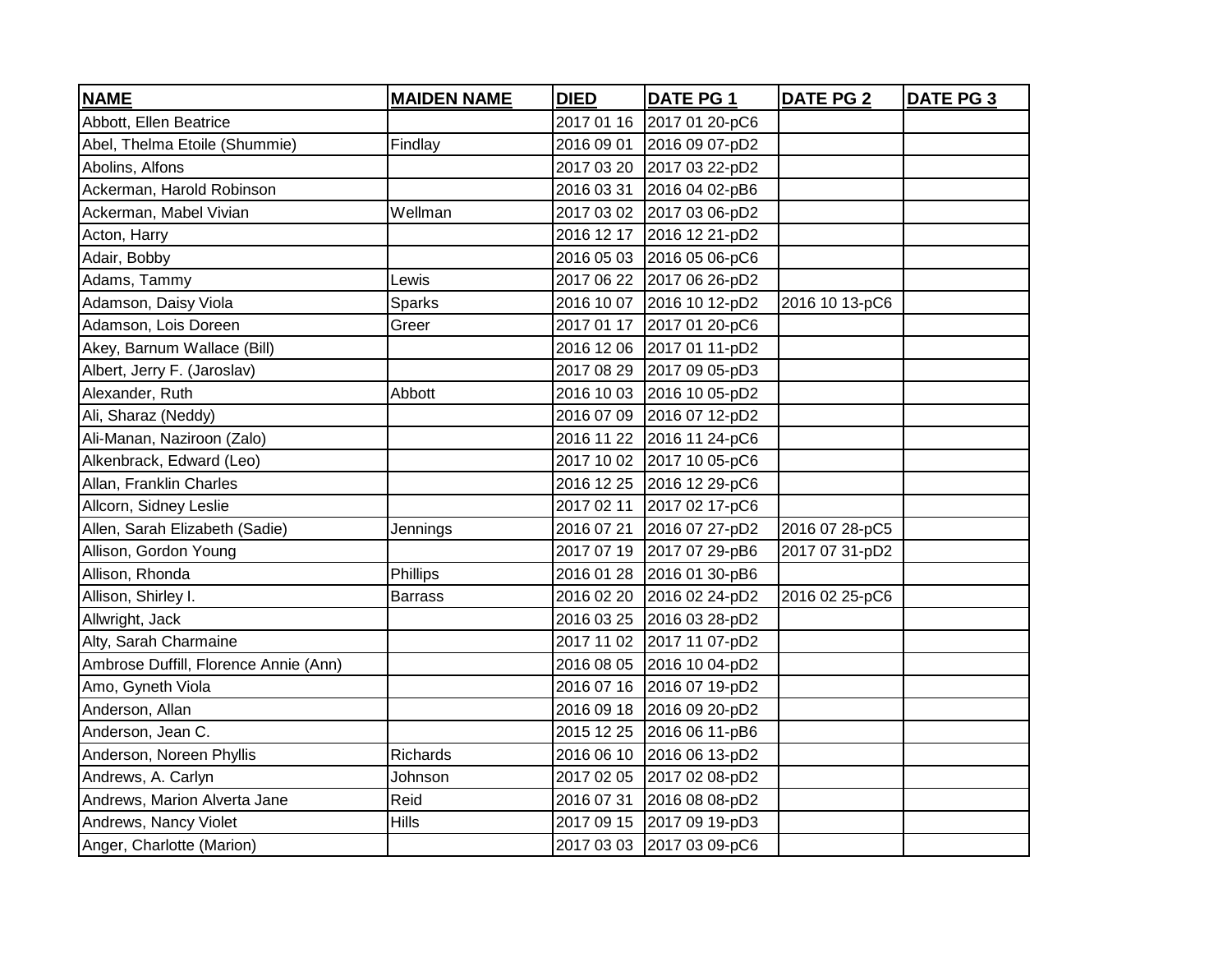| Arnott, Murry Richard              |                   | 2017 07 22 2017 08 03-pC5 |                               |  |
|------------------------------------|-------------------|---------------------------|-------------------------------|--|
| Arnott, Rev. M. Jane               | Maguire           | 2017 11 22 2017 12 19-pD3 |                               |  |
| Arsenault, Catarina (Kay)          | Onofriechuk       | 2017 08 13 2017 08 16-pD2 |                               |  |
| Ash, Allison James (Al)            |                   | 2016 11 27 2016 11 29-pD2 |                               |  |
| Ashely, Donna Lee                  |                   | 2017 09 14 2017 10 04-pD2 |                               |  |
| Asselstine, Ethel Pearl            | Boomhower         | 2017 07 07 2017 07 13-pC5 |                               |  |
| Atherton, Carolyn Diane            | Wickens           | 2017 01 27 2017 02 01-pD2 |                               |  |
| Atkins, Donald Roy                 |                   | 2016 03 21 2016 03 22-pD2 |                               |  |
| Attwaters, Dorothy (June)          | <b>Bloor</b>      | 2016 01 23 2016 01 24-pD2 |                               |  |
| Aucoin, Philip Brian               |                   | 2016 01 10 2016 01 13-pD6 |                               |  |
| Auray, Caroline                    |                   | 2017 08 07 2017 08 09-pD2 |                               |  |
| Aylesworth, Jean Myrtle            | <b>Mitts</b>      | 2016 01 24 2016 01 24-pD2 |                               |  |
| Ayres, Ella                        | Cormier           | 2016 11 22 2016 11 25-pC6 | 2016 11 26-pB6                |  |
| Ayres, Hilda                       | Hannah            | 2017 12 06 2017 12 09-pB5 |                               |  |
| Aziz, Irene (Mignon)               |                   | 2016 04 16 2016 05 05-pD2 |                               |  |
| Babiak, John                       |                   | 2016 06 09 2016 06 13-pD2 | 2016 06 14-pD2                |  |
| Bachelder, Violet Eleanor          | Knight            | 2016 05 21 2016 05 24-pD3 |                               |  |
| Backer, Marilyn                    | Reid              | 2016 06 10 2016 06 13-pD2 |                               |  |
| Badgley, Douglas Howard            |                   | 2017 07 18 2017 07 19-pD2 |                               |  |
| Badgley, Margaret Elizabeth        | Haggerty          | 2017 03 10 2017 03 13-pD2 | 2017 07 12-pD2                |  |
| Bailey, Dr. W. Stuart              |                   | 2016 08 31 2016 09 06-pD2 | 2016 09 07-pD2                |  |
| Bailey, Jane Kathleen Elayne       | Smith             | 2016 01 05 2017 01 07-pB6 |                               |  |
| Baker, Elizabeth Thelma            | Roorke            | 2016 11 06 2016 11 09-pD2 | 2016 11 10-pC8 2016 11 11-pC6 |  |
| Baker, Robert Alfred Charles (Boo) |                   | 2016 07 08 2016 07 13-pD2 |                               |  |
| Baker, Winston Ronald              |                   | 2017 02 05 2017 02 08-pD2 |                               |  |
| Baldwin, Keith Edmund              |                   | 2016 07 18 2016 07 19-pD2 |                               |  |
| Baldwin, Nellie Vera               | Howard            | 2017 05 06 2017 05 09-pD2 | 2017 05 10-pD2                |  |
| Baldwin, Phyllis Helen             | <b>Dustin</b>     | 2016 10 20 2016 10 22-pB6 |                               |  |
| Baldwin, Richard (Rick)            |                   | 2016 02 07 2016 02 08-pD2 | 2016 02 09-pD2                |  |
| Bamber, Doris Irene                | Sadler            | 2016 03 24 2016 03 30-pD2 | 2016 04 01-pC6                |  |
| Bamlett, Julie Wilma Jean          |                   | 2017 12 23 2017 12 29-pC6 |                               |  |
| Bandy, Eric Nelson                 |                   | 2017 08 12 2017 08 15-pD1 |                               |  |
| Banelopoulos, Maria                | <b>Tsouroulis</b> | 2017 02 22 2017 02 25-pB6 |                               |  |
| Banfill, Ross Lary                 |                   | 2017 12 19 2017 12 21-pC6 |                               |  |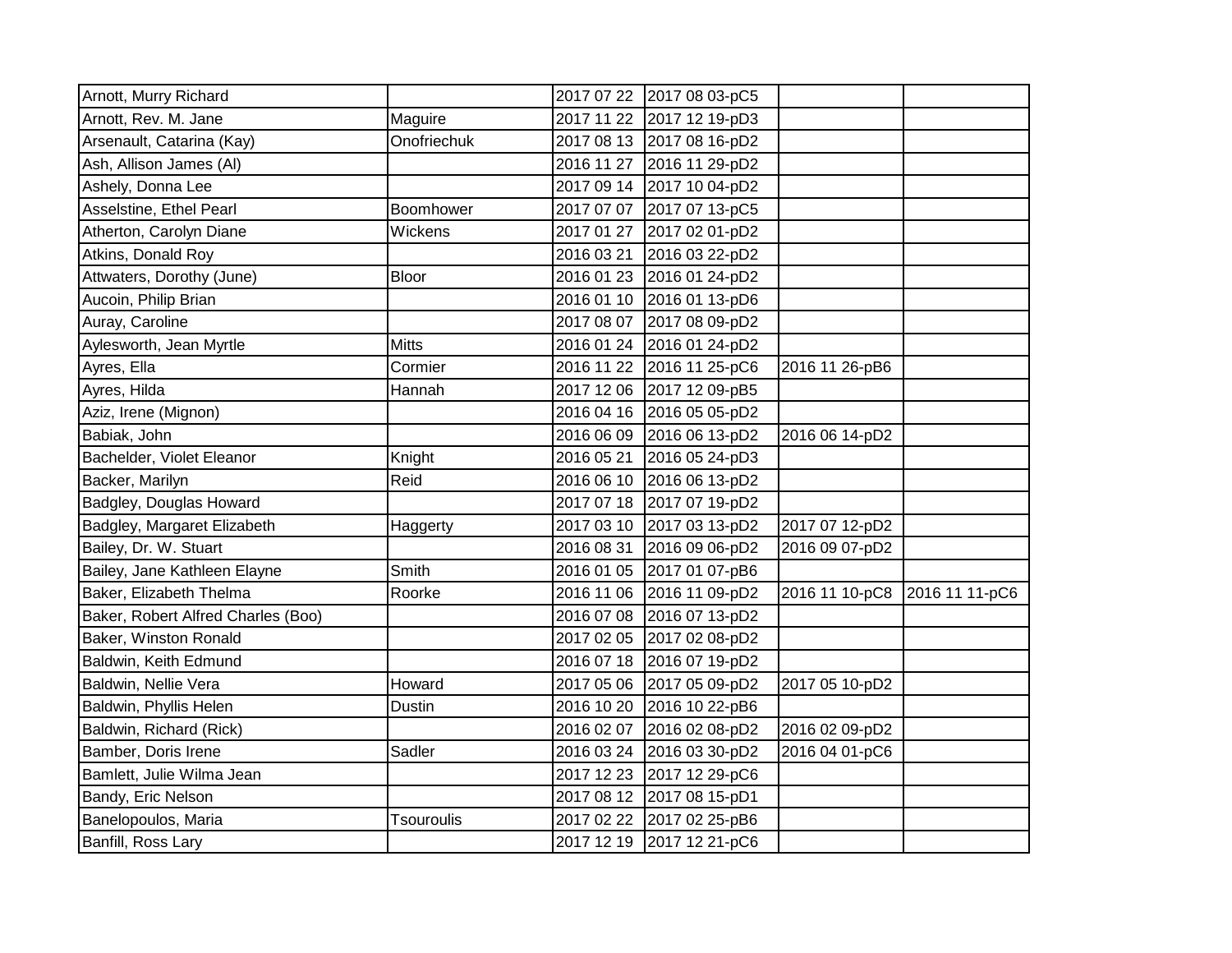| Banville, Kathleen              | <b>McFaul</b>  |            | 2016 02 12 2016 02 13-pB6 | 2016 02 16-pD2                |  |
|---------------------------------|----------------|------------|---------------------------|-------------------------------|--|
| Barkosky, Kathleen Agnes        | <b>Neaves</b>  | 2016 07 01 | 2016 07 04-pD2            |                               |  |
| Barnes, Wayne Edwin             |                | 2016 08 31 | 2016 09 10-pB6            |                               |  |
| Barnett, Donald William         |                |            | 2017 04 14 2017 04 17-pD2 |                               |  |
| Barr, Marnie (Mary Margaret)    | Finkle         |            | 2016 07 18 2016 07 30-pB6 |                               |  |
| Barrett, Betty Jean             | Higman         |            | 2016 05 04 2016 05 09-pD2 |                               |  |
| Barriage, Hazel Marion          | Hillier        |            | 2017 10 23 2017 10 25-pD2 |                               |  |
| Barron, James Lindsay           |                | 2016 10 30 | 2016 11 03-pC6            | 2016 11 04-pC6                |  |
| Barry, John Garry               |                |            | 2017 04 19 2017 04 20-pC6 |                               |  |
| Bartels, Gerard                 |                |            | 2016 01 12 2016 01 20-pD2 |                               |  |
| Bartley, David Reginald         |                |            | 2016 02 03 2016 02 08-pD2 | 2016 02 09-pD2 2016 02 10-pD2 |  |
| Barton, Maureen Ellen           | Lynch          |            | 2017 09 24 2017 09 26-pD2 |                               |  |
| Bateman, Carl Elliott           |                |            | 2017 02 03 2017 02 06-pD2 | 2017 02 06-pD2                |  |
| Bateman, Donald Elwood          |                |            | 2016 04 18 2016 04 23-pB6 | 2016 04 27-pD2                |  |
| Bateman, Luella Louise          | Harrington     |            | 2016 05 23 2016 05 25-pD2 |                               |  |
| Bateman, Penney Anne            | <b>Barrett</b> |            | 2016 10 14 2016 10 18-pD2 |                               |  |
| Bateman, Scott McLeod           |                |            | 2017 09 13 2017 09 15-pC6 |                               |  |
| Bauerlein, Don Wilden           |                |            | 2016 04 02 2016 04 06-pD2 |                               |  |
| Bean, Kathleen (Kay)            |                |            | 2016 10 02 2016 10 06-pC6 |                               |  |
| Beattie, William Thomas (Billy) |                |            | 2017 03 02 2017 03 04-pB6 |                               |  |
| Beckett, Bruce                  |                |            | 2016 04 22 2016 04 30-pB4 |                               |  |
| Beckett, Helen Irene            |                | 2017 04 11 | 2017 04 13-pC6            | 2017 04 17-pD2                |  |
| Bedard, Clifford Joseph         |                |            | 2017 01 02 2017 01 04-pD2 |                               |  |
| Bedard, Phyllis Ann             | Johnson        |            | 2017 02 13 2017 02 18-pB6 |                               |  |
| Begbie, Fern Irene              | Terry          |            | 2016 08 17 2016 08 18-pC6 |                               |  |
| Begley, Stanley James           |                |            | 2016 11 14 2016 11 16-pD2 | 2016 11 18-pC6                |  |
| Beilby, John Reginald           |                | 2016 04 21 | 2016 04 23-pB6            |                               |  |
| Belanger, Anita Cynthia         |                |            | 2017 01 14 2017 01 16-pD2 |                               |  |
| Belanger, Jason Robert          |                |            | 2019 09 04 2016 09 07-pD2 |                               |  |
| Belch, Gary Allen               |                |            | 2016 02 17 2016 02 19-pC6 |                               |  |
| Belford, Dorothy                |                |            | 2017 09 18 2017 09 20-pD2 |                               |  |
| Belford, Robert "Bruce" Barton  |                | 2017 01 01 | 2017 01 04-pD2            |                               |  |
| Belknap, Rita Annie             |                |            | 2016 05 05 2016 05 07-pB6 |                               |  |
| Bell, Margaret Joyce            |                |            | 2017 03 06 2017 03 11-pB6 |                               |  |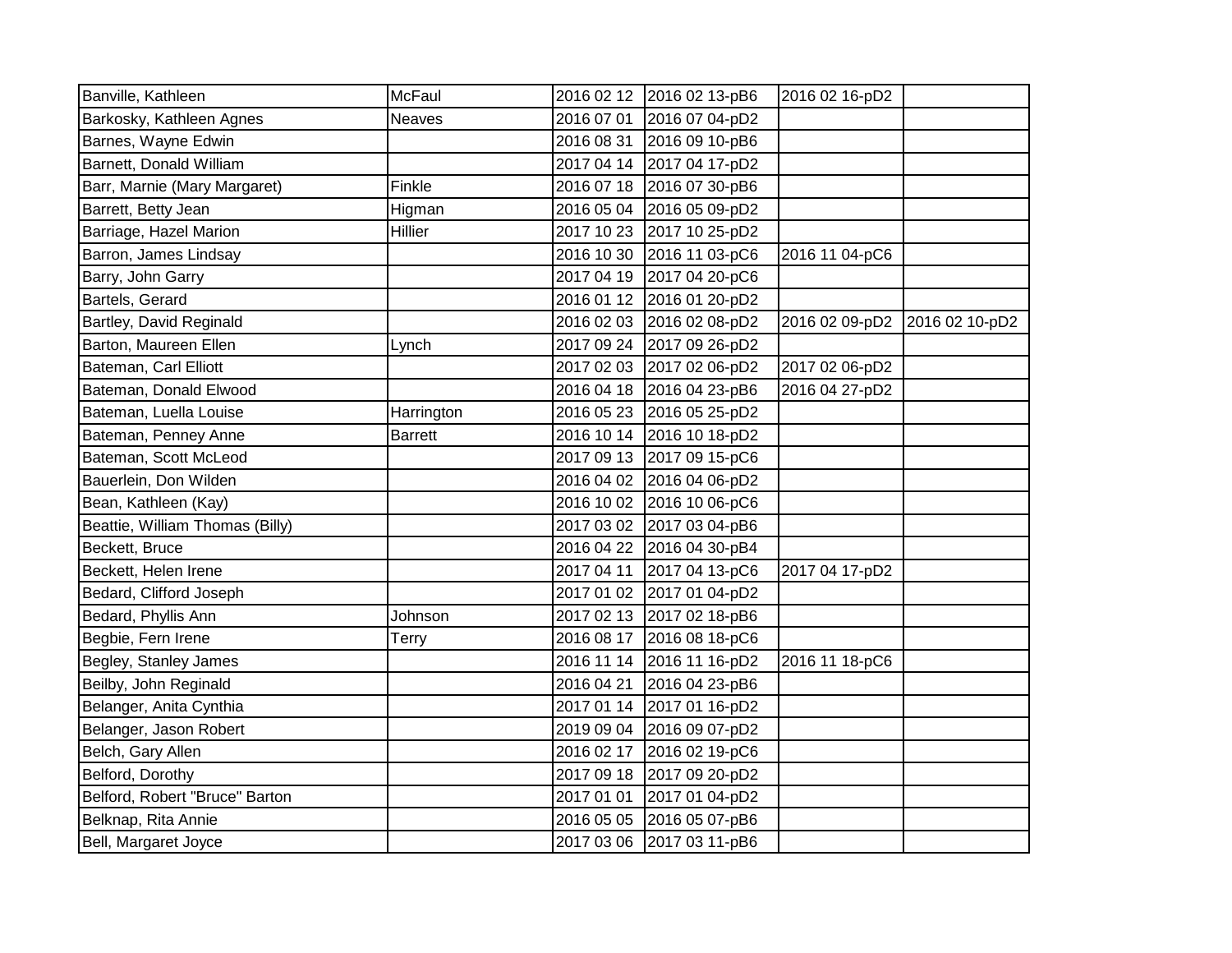| Bell, Teresa Anne                         | <b>Bandy</b>   | 2016 12 15 2016 12 17-pB6 |                |  |
|-------------------------------------------|----------------|---------------------------|----------------|--|
| Bell, Walter James                        |                | 2016 11 13 2016 11 15-pD2 |                |  |
| Bellamy, Rhea                             |                | 2017 12 22 2017 12 27-pD3 | 2017 12 28-pC6 |  |
| Bellinger, Grace Marion                   | <b>Firth</b>   | 2016 01 07 2016 02 08-pD2 |                |  |
| Bellis, Eva Adeline                       | <b>Stapley</b> | 2017 08 20 2017 08 23-pD2 |                |  |
| Belliveau, Tina                           | <b>McNeil</b>  | 2017 07 23 2017 07 29-pB6 |                |  |
| Benedetti, Enrico Romolo Giovanni (Henry) |                | 2017 06 12 2017 06 17-pB6 |                |  |
| Benn, Claude (Vernon)                     |                | 2016 05 08 2016 05 10-pD2 | 2016 05 11-pD2 |  |
| Benn, George                              |                | 2016 01 16 2016 01 19-pD2 | 2016 01 20-pD2 |  |
| Benn, Robert Norman (Bob)                 |                | 2017 07 07 2017 07 10-pD2 |                |  |
| Bennett, Dorothy Evelyn                   | Loucks         | 2017 02 22 2017 02 24-pC6 | 2017 02 28-pD2 |  |
| Bennett, Elaine                           | Moore          | 2017 07 08 2017 07 20-pC5 |                |  |
| Bennett, Philip George                    |                | 2016 11 27 2016 11 29-pD2 |                |  |
| Bennett, Sheila June                      |                | 2016 11 27 2016 11 29-pD2 |                |  |
| Bentley, Angela Marie Louise              | Dayton         | 2016 11 30 2016 12 05-pD2 |                |  |
| Bentley, Gerald Arthur (Jerry)            |                | 2017 03 30 2017 04 01-pB6 | 2017 04 03-pD1 |  |
| Bentley, Wayne Norman                     |                | 2016 12 20 2016 12 30-pC6 |                |  |
| Bergeron, Patricia Lynne                  |                | 2016 12 16 2016 12 17-pB6 |                |  |
| Berwick, Pamela Jo-Ann                    |                | 2019 08 05 2016 09 07-pD2 |                |  |
| Beti, Giovanni (John)                     |                | 2016 02 06 2016 02 06-pC6 |                |  |
| Bett, Margaret Edith                      | Cahoon         | 2016 03 09 2016 03 11-pC6 |                |  |
| Bews, David Matthew                       |                | 2017 03 28 2017 04 01-pB6 |                |  |
| Bickford, David William                   |                | 2016 10 10 2016 10 12-pD2 | 2016 10 13-pC6 |  |
| Biggs, Myles Arthur                       |                | 2016 12 31 2017 01 03-pD2 |                |  |
| Billo, Mary                               | Zello          | 2017 12 22 2017 12 27-pD3 |                |  |
| Bird, Robert Howard Dafoe (Bob)           |                | 2016 02 28 2016 03 01-pD2 | 2016 03 02-pD2 |  |
| Bittle, Gladys May (Babs)                 | Guy            | 2017 05 09 2017 05 11-pC6 |                |  |
| Blackwell, Robert                         |                | 2016 11 14 2016 11 21-pD2 | 2016 11 22-pD2 |  |
| Blain, James (Jimmy)                      |                | 2017 08 24 2017 08 26-pB6 |                |  |
| Blair, Donald                             |                | 2017 04 05 2017 04 08-pB6 |                |  |
| Blair, Kimberly                           | Goodfellow     | 2017 01 06 2017 01 14-pB6 |                |  |
| Blakely, William C. (Bill)                |                | 2017 06 10 2017 06 13-pD2 |                |  |
| <b>Blanchard, Gerald Sylvester</b>        |                | 2016 05 07 2016 05 09-pD2 |                |  |
| Blanchard, Phillip Joseph                 |                | 2017 11 07 2017 11 10-pC5 |                |  |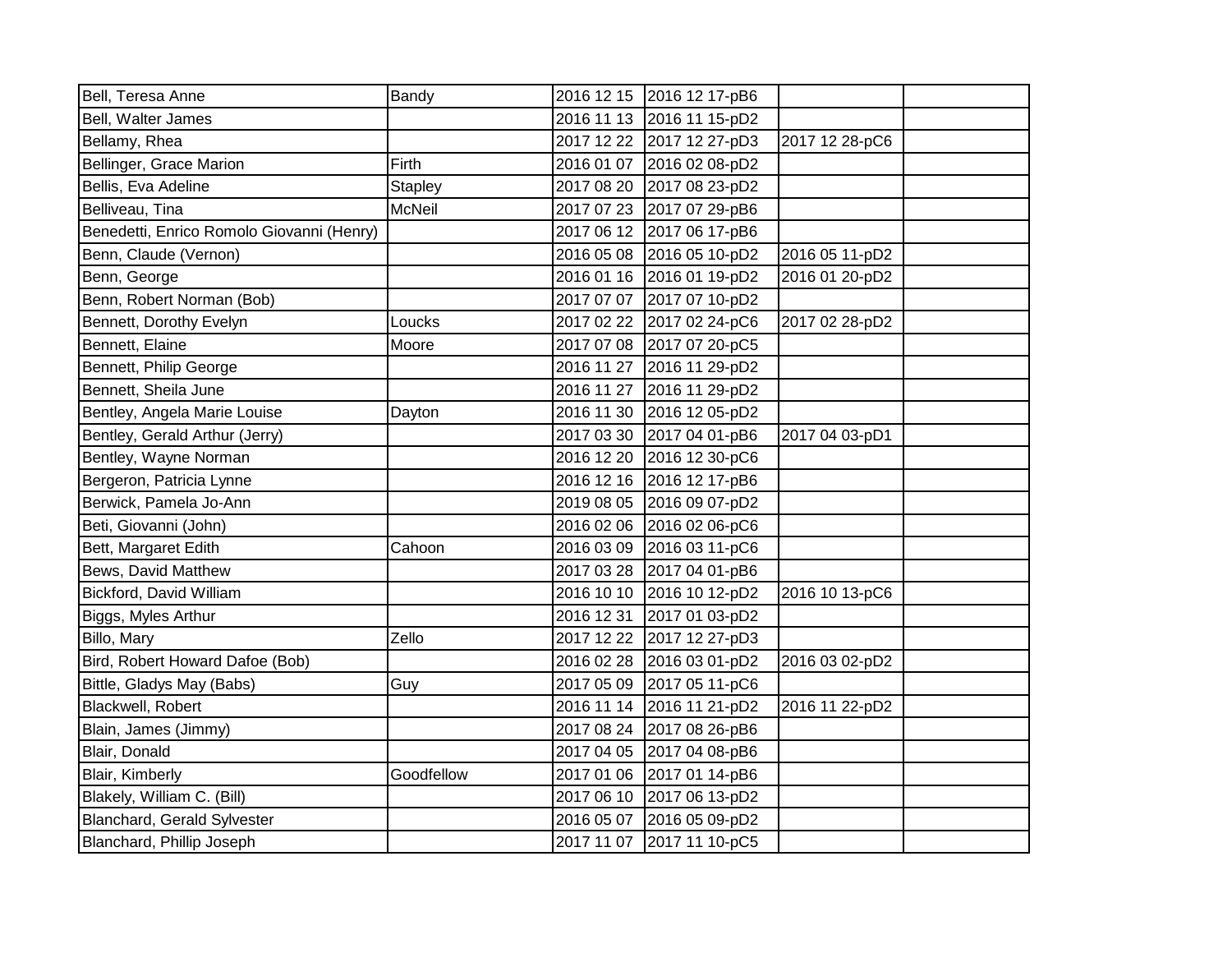| Blasko, Olga                       | Wayda     | 2016 08 04 2016 08 06-pB6 |                |  |
|------------------------------------|-----------|---------------------------|----------------|--|
| Boisvert, Roger Joseph Gerard      |           | 2016 07 22 2016 07 23-pB6 | 2016 07 22-pD2 |  |
| Bolender, Robert (Bob)             |           | 2017 11 08 2017 11 10-pC5 |                |  |
| Bolton, Marjorie E.                | Gillespie | 2016 03 05 2016 03 07-pD2 |                |  |
| Bongard, Randall Richard (Randy)   |           | 2016 10 21 2016 10 24-pD2 |                |  |
| Bonneau, Paul Rolland              |           | 2017 02 17 2017 03 08-pD2 |                |  |
| Bonnell, Noreen Margaret (Kelly)   |           | 2016 10 06 2016 10 11-pD2 |                |  |
| Bonneville, John Charles (Charlie) |           | 2016 08 17 2016 08 18-pC6 |                |  |
| Boomhower, Carl Jackson            |           | 2017 03 09 2017 03 13-pD2 |                |  |
| Booth, William Gerald              |           | 2016 08 30 2016 09 01-pC6 |                |  |
| Boros, Rose Alma                   | LeBlanc   | 2016 04 06 2016 04 08-pC6 |                |  |
| Bosma, Edna Melanie Margueritte    | Shipman   | 2017 02 16 2017 02 22-pD2 |                |  |
| Boudreau, Mary (Marie)             | Chiasson  | 2016 02 11 2016 02 13-pB6 |                |  |
| Boulton, Grace Leona               |           | 2017 05 29 2017 05 31-pD2 |                |  |
| Bourassa, Margaret                 | Wyatt     | 2016 01 07 2016 01 11-pD6 |                |  |
| Bowles, Evelyn Olive (Nanny)       | Roett     | 2016 06 06 2016 06 09-pC6 |                |  |
| Boyle, Carl Douglas                |           | 2017 07 17 2017 07 19-pD2 |                |  |
| Boyle, Lawrence Edward             |           | 2016 05 12 2016 05 14-pB6 |                |  |
| Bradbury, Norman Herbert           |           | 2017 08 05 2017 08 08-pD2 |                |  |
| Bradford, Gloria Marie             | Titterson | 2017 03 16 2017 03 20-pD2 |                |  |
| Bradford, Norm                     |           | 2015 12 08 2016 04 28-pC6 |                |  |
| Bradley, Leo Godfrey               |           | 2017 06 17 2017 06 21-pD2 | 2017 06 22-pC5 |  |
| Bradshaw, Dorothy                  |           | 2016 07 13 2016 07 15-pC6 |                |  |
| <b>Brant, Beatrice Marie</b>       | Maracle   | 2016 03 27 2016 03 30-pD2 |                |  |
| Brant, Brenda Joyce                |           | 2016 02 23 2016 02 24-pD2 |                |  |
| Brant, Glen Warren                 |           | 2016 07 09 2016 07 11-pD2 |                |  |
| Brant, Gloria Jean                 |           | 2016 11 16 2016 11 18-pC6 |                |  |
| Brant, Helen                       | Maracle   | 2016 02 19 2016 02 23-pD2 | 2016 02 24-pD2 |  |
| Brant, Lois K.                     | John      | 2016 09 10 2016 09 13-pD2 |                |  |
| Brant, Lucas                       |           | 2017 03 15 2017 03 17-pC6 |                |  |
| Brant, Ray D.                      |           | 2017 10 14 2017 10 16-pD2 |                |  |
| Brant, Richard Matthew Joseph      |           | 2017 10 01 2017 10 03-pD3 |                |  |
| Brant, Warren                      |           | 2016 08 06 2016 08 09-pD2 |                |  |
| Brant-Stolar, William (Bill)       |           | 2017 05 07 2017 05 10-pD2 |                |  |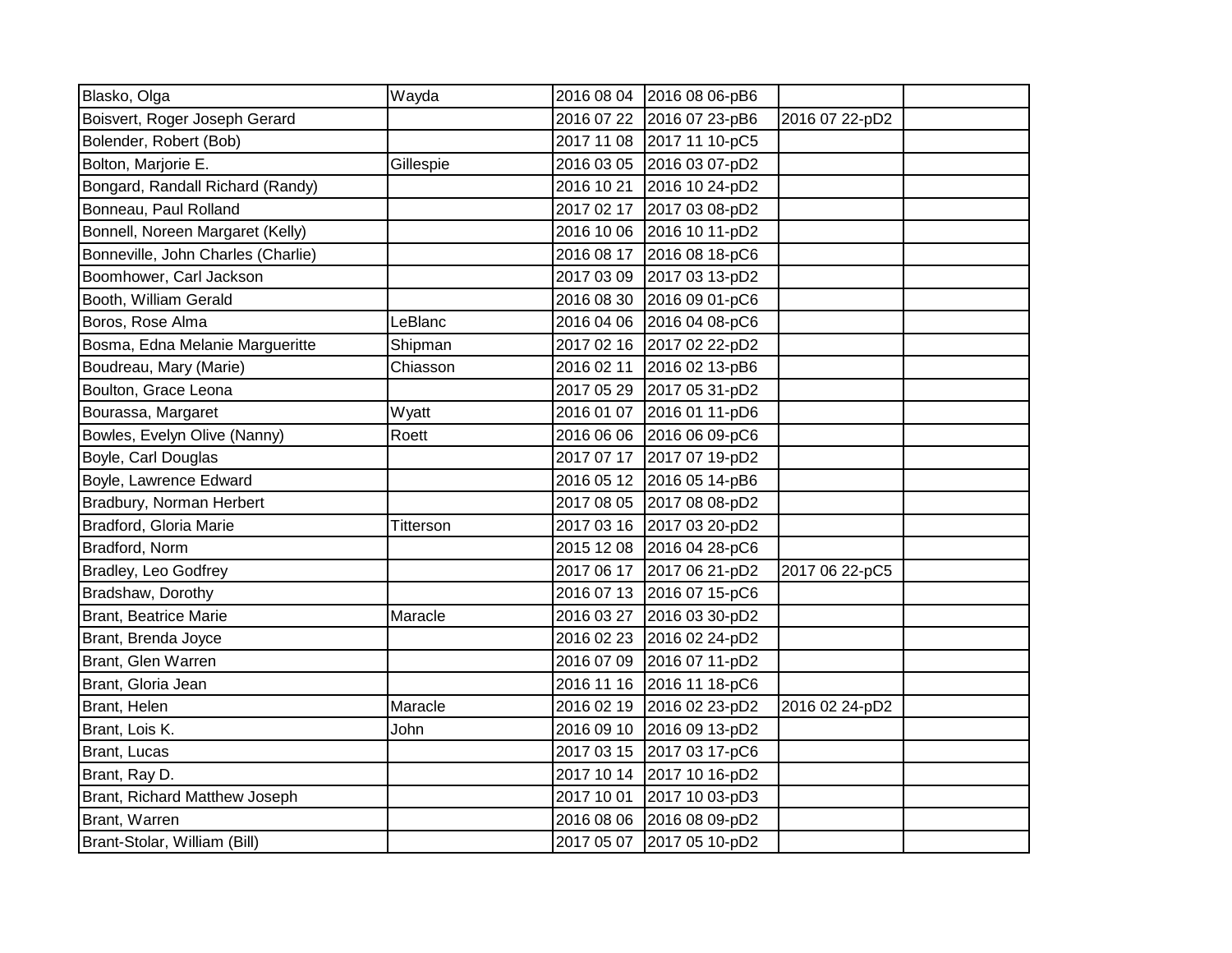| Braun, Anna Theresia            |           | 2017 11 30 | 2017 12 05-pD3            |                |                |
|---------------------------------|-----------|------------|---------------------------|----------------|----------------|
| Brennan, John                   |           | 2017 01 21 | 2017 01 24-pD2            |                |                |
| Brennan, John Raymond           |           | 2017 12 07 | 2017 12 08-pC6            | 2017 12 21-pC6 |                |
| Brewster, Edward Allan          |           | 2016 11 03 | 2016 11 04-pC6            |                |                |
| Briggs, Dr. Peter D.G.          |           | 2016 12 19 | 2016 12 21-pD2            |                |                |
| Briggs, Genevieve Adelaide Mary | Goulah    | 2016 04 09 | 2016 04 12-pD2            |                |                |
| Bristol, Charles W.             |           | 2017 09 03 | 2017 09 06-pD2            |                |                |
| Bristow, Marleen Edna           | Garey     | 2017 10 25 | 2017 10 28-pB5            |                |                |
| Broatch, Florence Georgina      | Holland   | 2017 07 07 | 2017 07 10-pD2            |                |                |
| Broderick, Angela Catherine     | Howard    | 2016 05 05 | 2016 05 07-pB6            |                |                |
| Brown, Betty Marie              |           | 2017 02 24 | 2017 02 28-pD2            | 2017 05 23-pD2 | 2017 05 24-pD2 |
| Brown, Elwood Reid              |           | 2016 03 23 | 2016 03 26-pB6            |                |                |
| Brown, Glen Wayne               |           | 2017 10 14 | 2017 10 17-pD3            |                |                |
| Brown, Jean Marie               |           | 2016 11 14 | 2016 11 18-pC6            |                |                |
| Brown, Phyllis Vivian           | Weese     | 2016 07 28 | 2016 07 30-pB6            |                |                |
| Brown, Raymond George           |           | 2016 01 24 | 2016 01 26-pD2            |                |                |
| Brown, Robert Charles           |           | 2016 08 16 | 2016 08 17-pD2            |                |                |
| Bruinsma, Alice (Aaitje/All)    | Koops     | 2016 03 13 | 2016 03 16-pD2            |                |                |
| Brummitt, William Moore         |           | 2016 04 26 | 2016 04 28-pC6            | 2016 04 30-pB4 |                |
| Brunner, Anne Mary              |           |            | 2016 01 12 2016 01 14-pD6 |                |                |
| Bryant, Wiliam Douglas (Bill)   |           | 2016 04 14 | 2016 04 20-pD2            |                |                |
| Bryden, Leonard (Len)           |           | 2016 05 19 | 2016 05 24-pD3            |                |                |
| Bryer, Jane                     | Zielski   | 2017 12 20 | 2017 12 23-pB5            |                |                |
| Buck, Dennis John               |           | 2017 06 12 | 2017 06 14-pD2            |                |                |
| Bullis, Solveig Dorothy         |           | 2016 08 27 | 2016 08 30-pD2            |                |                |
| Bulten, Hendrikje (Hennie)      |           | 2016 04 18 | 2016 04 20-pD2            |                |                |
| Bureau, Arthur (Art)            |           | 2017 04 14 | 2017 04 17-pD2            |                |                |
| Burgess, Lorraine Josephine     | Pelletier | 2016 02 17 | 2016 02 19-pC6            | 2016 02 20-pB6 | 2016 02 22-pD2 |
| Burke, Joseph Isaac             |           | 2017 12 15 | 2017 12 18-pD2            |                |                |
| Burke, William Bruce            |           | 2017 11 27 | 2017 12 02-pB5            |                |                |
| <b>Burkitt, Harry Francis</b>   |           | 2017 08 12 | 2017 08 14-pD2            |                |                |
| Burley, Edna May                | Caverly   | 2017 06 10 | 2017 06 14-pD2            |                |                |
| Burley, Grace Ada               |           | 2017 10 18 | 2017 10 20-pC6            |                |                |
| Burley, Helen Florence          | Hudon     | 2016 04 19 | 2016 04 22-pC6            |                |                |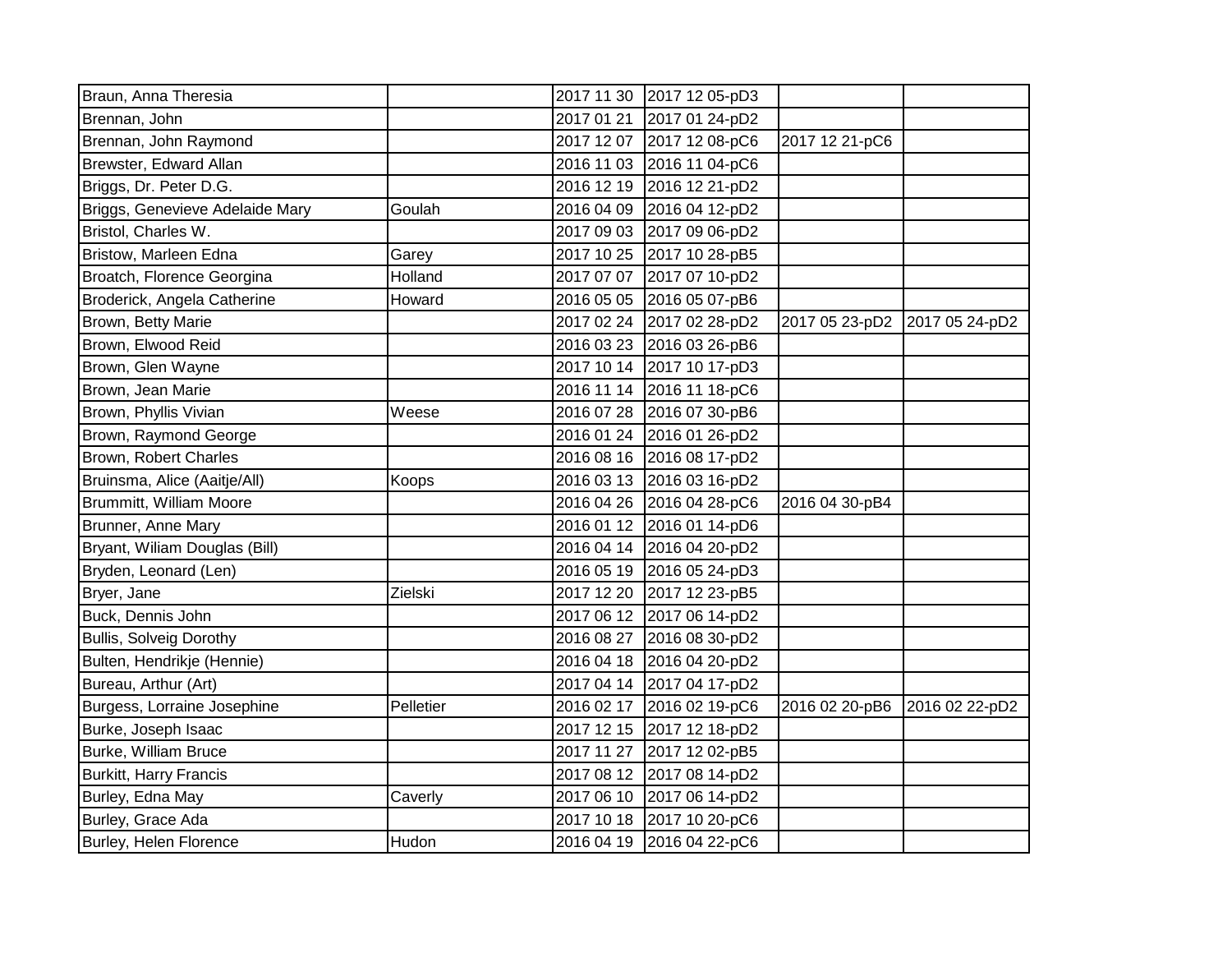| Burley, Jane Elizabeth         | Marvin        | 2017 09 21 2017 09 25-pD2  |                               |  |
|--------------------------------|---------------|----------------------------|-------------------------------|--|
| <b>Burns, Hazel Hester</b>     |               | 2017 06 14 2017 06 16-pC6  |                               |  |
| Burrell, Henry Arthur (Eugene) |               | 2016 05 13 2016 05 18-pD2  |                               |  |
| Burriss, J. Elwood             |               | 2017 04 19 2017 04 21-pC6  |                               |  |
| Burrowes, Barbara Ann          | Gannon        | 2017 05 05 2017 05 13-pB6  |                               |  |
| Burrows, Ann                   |               | 2016 05 21 2016 05 28-pB6  |                               |  |
| Burton, Maxwell George (Max)   |               | 2017 06 27 2017 06 29-pB12 |                               |  |
| Burtt, Edward Vernon (Ed)      |               | 2017 11 11 2017 11 14-pD3  |                               |  |
| Burwell, Paul Arthur           |               | 2016 12 17 2017 01 03-pD2  |                               |  |
| Bush, Gerald Allan (Gerry)     |               | 2017 11 14 2017 11 20-pD2  |                               |  |
| Byrne, Bernard Charles Murray  |               | 2016 08 02 2016 08 05-pC6  |                               |  |
| Cain, Bertha Elizabeth (Betty) |               | 2017 10 21 2017 10 26-pC6  |                               |  |
| Caird, Diane Louise            |               | 2017 02 13 2017 02 15-pD2  |                               |  |
| Cairns, Alfred                 |               | 2017 08 29 2017 09 01-pC6  |                               |  |
| Cairns, Carol Louise           |               | 2016 01 07 2016 01 08-pC6  |                               |  |
| Caissie, Joseph Andre (Rick)   |               | 2017 01 29 2017 02 01-pD2  |                               |  |
| Calbeck, Bonny Ann             | Crisp         | 2017 05 29 2017 06 01-pC6  |                               |  |
| Calberry, JoAnne Isabelle      |               | 2017 04 18 2017 04 27-pC6  |                               |  |
| Calberry, Peter William        |               | 2016 07 10 2016 07 12-pD2  |                               |  |
| Calbury, Gerald Arthur         |               | 2016 11 03 2016 11 14-pD2  |                               |  |
| Caldwell, Pearlie Mildred      | <b>Bigney</b> | 2017 02 20 2017 02 23-pC6  |                               |  |
| Callaghan, Irene Margaret      | Shannon       | 2016 05 02 2016 05 04-pD2  | 2016 05 05-pD2 2016 05 06-pC6 |  |
| Callaghan, Peter James         |               | 2016 05 16 2016 08 04-pC6  |                               |  |
| Callaghan, Peter James         |               | 2016 05 16 2016 09 13-pD2  |                               |  |
| Calnan, Patricia Alma          | Roy           | 2017 12 04 2017 12 07-pC6  |                               |  |
| Cameron, Robert Edward         |               | 2017 12 08 2017 12 14-pC6  |                               |  |
| Campbell, Agnes Margaret       | <b>Bedore</b> | 2017 03 16 2017 03 17-pC6  | 2017 03 18-pB6                |  |
| Campbell, Edna Ruth            | Morgan        | 2016 12 23 2016 12 27-pD2  |                               |  |
| Campbell, Leslie Colleen       |               | 2017 09 05 2017 09 16-pB6  |                               |  |
| Campbell, Robert W.            |               | 2016 11 28 2016 12 07-pD2  |                               |  |
| Campbell, Wilma                | Green         | 2017 09 10 2017 09 12-pD3  |                               |  |
| Cannons, Edward Stephen (Ted)  |               | 2016 04 15 2016 04 20-pD2  |                               |  |
| Carew, Francis Dorothy         |               | 2017 09 16 2017 09 21-pC5  | 2017 09 22-pC6                |  |
| Carey, Robert Joseph (Bob)     |               | 2017 11 22 2017 11 24-pC5  | 2017 11 25-pB5                |  |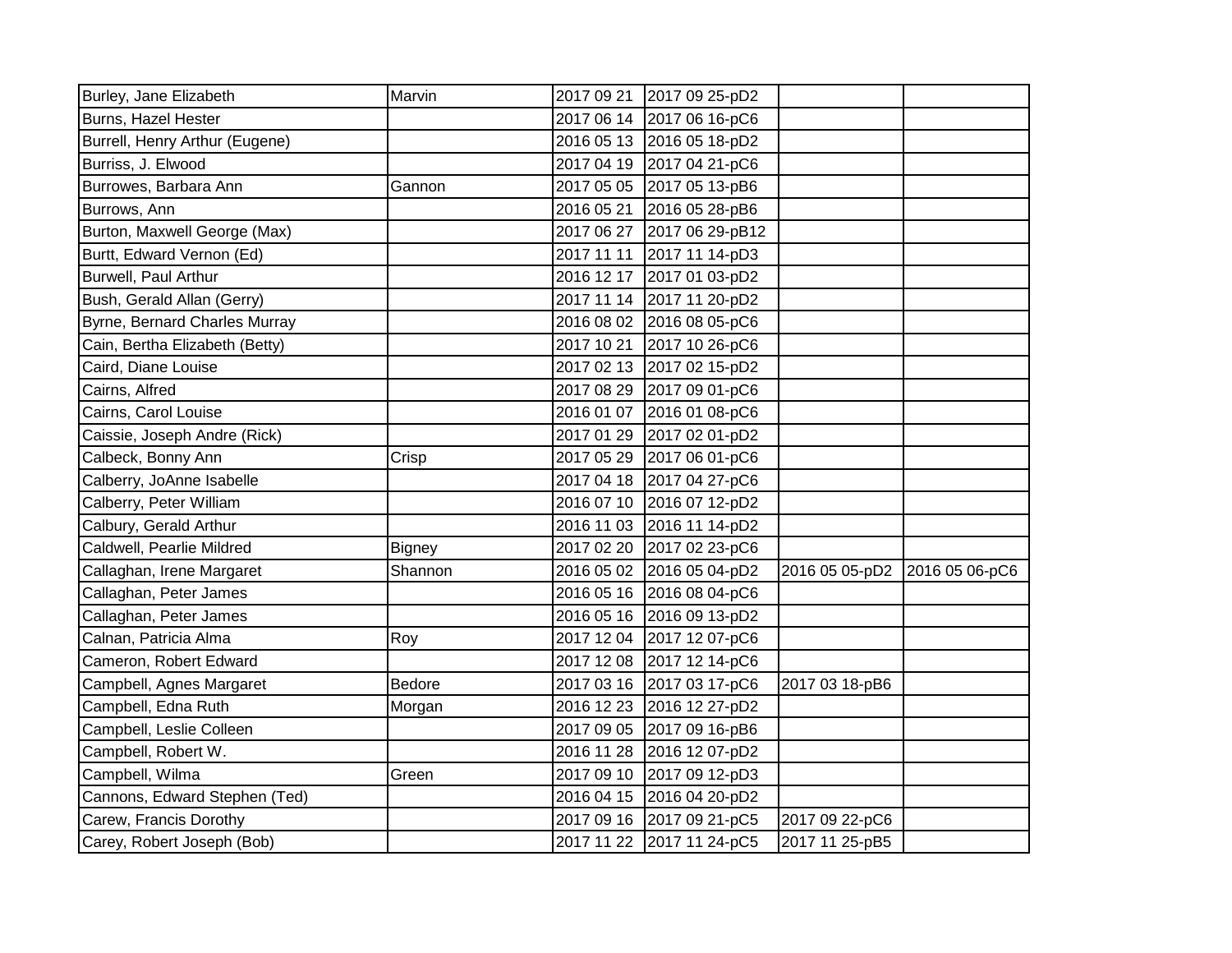| Carleton, Laura Anne                | Woods         |            | 2016 08 01 2016 08 03-pD2 |                |                |
|-------------------------------------|---------------|------------|---------------------------|----------------|----------------|
| Carnahan, Edwin Douglas (Doug)      |               |            | 2017 08 08 2017 08 12-pB6 |                |                |
| Carr, Harold Wellington             |               |            | 2016 05 16 2016 05 18-pD2 |                |                |
| Carr-Braint, David Earl             |               |            | 2016 03 10 2016 03 11-pC6 | 2016 03 12-pB6 |                |
| Carr-Braint, Kenneth Howard (Coach) |               |            | 2016 12 25 2016 12 28-pD2 |                |                |
| Carroll, Stewart William Neil       |               |            | 2017 04 11 2017 04 17-pD2 |                |                |
| Carscadden, Robin Irene             | Nicholls      |            | 2017 02 10 2017 02 11-pB6 |                |                |
| Carter, Edward Wilbert (Ted)        |               |            | 2017 07 28 2017 07 31-pD2 | 2017 08 01-pD2 |                |
| Carty, Mary Jean                    | <b>Tucker</b> |            | 2016 10 30 2016 11 01-pD2 |                |                |
| Carty, Stella Barbara               | Hughes        |            | 2017 05 16 2017 05 18-pC6 |                |                |
| Cashin, Carl Conrad                 |               |            | 2016 08 02 2016 08 06-pB6 |                |                |
| Cassibo, Patrick Kenneth            |               |            | 2017 09 24 2017 09 26-pD2 |                |                |
| Cassidy, John Stanton               |               |            | 2017 12 07 2017 12 08-pC6 |                |                |
| Cassidy, Raymond John               |               |            | 2017 02 22 2017 02 25-pB6 |                |                |
| Cassidy, Timothy Gordon (Cass)      |               |            | 2016 06 24 2016 06 25-pB6 |                |                |
| Cassini, Lorna Marie                |               |            | 2016 09 08 2016 09 14-pD2 |                |                |
| Castellarin, Bernice Beatrice       |               |            | 2016 03 29 2016 04 01-pC6 | 2016 04 02-pB6 |                |
| Castonguay, Marie Ann Emma          | <b>Brule</b>  |            | 2016 10 12 2016 10 24-pD2 |                |                |
| Caswell, Sidney Edwin               |               |            | 2017 04 08 2017 04 12-pD2 |                |                |
| Caswell, Thelma June                | Bongard       |            | 2016 06 28 2016 06 02-pB6 |                |                |
| Caswell, Thelma June                | Bongard       |            | 2016 06 28 2016 07 02-pB6 |                |                |
| Cathcart, Thomas                    |               |            | 2016 08 07 2019 08 09-pD2 | 2016 08 10-pD2 |                |
| Caugher, Margo Elizabeth            | Roche         |            | 2017 02 07 2017 02 13-pD2 |                |                |
| Caul, Francis Phillip (Fanny)       |               |            | 2017 09 19 2017 09 20-pD2 |                |                |
| Caulfield, Eric                     |               |            | 2017 08 03 2017 08 08-pD2 | 2017 08 12-pB6 |                |
| Chalmers, "Edith" Marion            | Tweddle       | 2017 01 01 | 2017 01 07-pB6            | 2017 06 16-pC6 | 2017 06 17-pB6 |
| Chamberlain, Wally                  |               |            | 2017 12 14 2017 12 16-pB5 |                |                |
| Chambers, John Gibson               |               |            | 2016 08 28 2016 08 31-pD2 |                |                |
| Chambers, Thomas John (Jack)        |               |            | 2016 11 20 2016 11 23-pD2 | 2016 12 16-pC5 |                |
| Champagnne, Lewis                   |               |            | 2016 11 07 2016 11 08-pD2 |                |                |
| Chapman, Dorothy (Carol)            | Carson        |            | 2017 12 16 2017 12 20-pD2 |                |                |
| Charlebois, Beatrice Yvonne         | Robin         |            | 2016 04 20 2016 04 22-pC6 |                |                |
| Chartrand, Carmen Louisette         |               |            | 2016 08 29 2016 08 30-pD2 |                |                |
| Chase, Arnold James                 |               |            | 2017 08 29 2017 08 31-pC5 |                |                |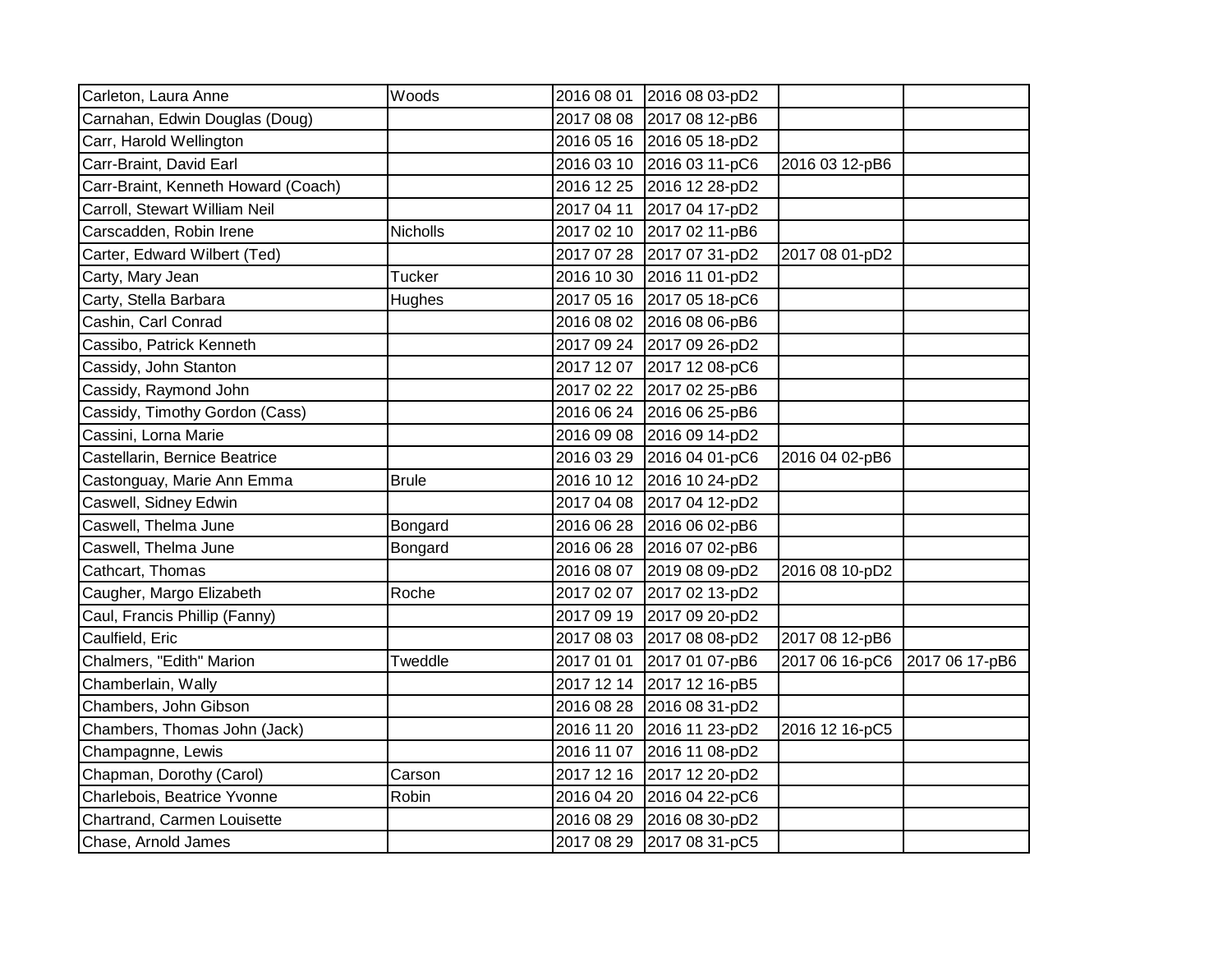| Chase, Harry Wallace          |             | 2016 07 20 | 2016 07 22-pC5 |                |                |
|-------------------------------|-------------|------------|----------------|----------------|----------------|
| Chase, Mary Adeline           | Haley       | 2016 ?? ?? | 2016 05 19-pC6 |                |                |
| Chase, Ruth Eileen            | Barberstock | 2016 04 05 | 2016 04 06-pD2 |                |                |
| Chaumont, Beverly Joan        | Cooney      | 2016 03 20 | 2016 03 23-pD2 |                |                |
| Cheverie, John William (Bill) |             | 2017 12 15 | 2017 12 21-pC6 |                |                |
| Chiasson, Erika               |             | 2016 12 17 | 2016 12 20-pD2 | 2016 12 21-pD2 |                |
| Chisholm, Douglas Wayne       |             | 2017 10 27 | 2017 10 30-pD2 |                |                |
| Chisholm, Joseph (Joe)        |             | 2016 08 26 | 2016 08 29-pD2 |                |                |
| Christmas, Kenneth Howard     |             | 2017 01 19 | 2017 01 21-pB6 |                |                |
| Christopher, Arthur Gordon    |             | 2017 03 04 | 2017 03 06-pD2 |                |                |
| Christy, Dorothy              |             | 2017 03 25 | 2017 04 01-pB6 |                |                |
| Chrusch, Lisa Marie           | Redford     | 2016 02 02 | 2016 02 05-pC6 | 2016 02 06-pB6 |                |
| Chung, Harry                  |             | 2017 09 07 | 2017 09 09-pB6 |                |                |
| Clarey, James Edward          |             | 2016 03 27 | 2016 03 29-pD2 | 2016 03 30-pD2 |                |
| Clark, Glen Albert            |             | 2016 09 13 | 2016 09 19-pD2 |                |                |
| Clarke, Benjamin Ray          |             | 2016 07 09 | 2016 07 12-pD2 |                |                |
| Clarke, Elizabeth (Betty)     |             | 2017 02 04 | 2017 02 08-pD2 |                |                |
| Clary, Elizabeth Ann          | Sims        | 2017 06 16 | 2017 06 20-pD2 |                |                |
| Claus, Valerie                |             | 2017 09 05 | 2017 09 07-pC5 |                |                |
| Claybourn, Margery Lorian     |             | 2016 04 06 | 2016 04 09-pB6 |                |                |
| Clemens, Margaret Joyce       | Doddie      | 2017 10 09 | 2017 10 16-pD2 |                |                |
| Clendennan, Wynston Newall    |             | 2017 09 13 | 2017 09 16-pB6 |                |                |
| Closson, Brenda               | Johnson     | 2016 03 10 | 2016 03 23-pD2 |                |                |
| Cloudsdale, Brian Charles     |             | 2016 05 04 | 2016 05 06-pC6 |                |                |
| Coad, James (Jim)             |             | 2016 05 12 | 2016 05 16-pD2 |                |                |
| Coady, Michael Francis        |             | 2017 03 09 | 2017 06 30-pC6 | 2017 07 07-pC6 | 2017 07 08-pB6 |
| Coates, David                 |             | 2016 11 28 | 2016 11 30-pD2 | 2016 12 01-pC6 |                |
| Coates, David                 |             | 2016 11 28 | 2016 12 14-pD2 |                |                |
| Coates, Donald John           |             | 2016 09 14 | 2016 09 16-pC6 |                |                |
| Cochrane, Marguerite (Peggy)  | Langdon     | 2017 07 28 | 2017 08 05-pB5 |                |                |
| Code, Linda D.                | Pearson     | 2017 01 14 | 2017 01 17-pD2 |                |                |
| Colden, Margaret Ann          | Holway      | 2016 10 26 | 2016 10 28-pC6 |                |                |
| Cole, Arnold K. (Arnie)       |             | 2017 11 10 | 2017 11 18-pB5 | 2017 11 21-pD3 |                |
| Cole, Doris Irene             | Wood        | 2016 12 10 | 2016 12 13-pD2 | 2016 12 14-pD2 |                |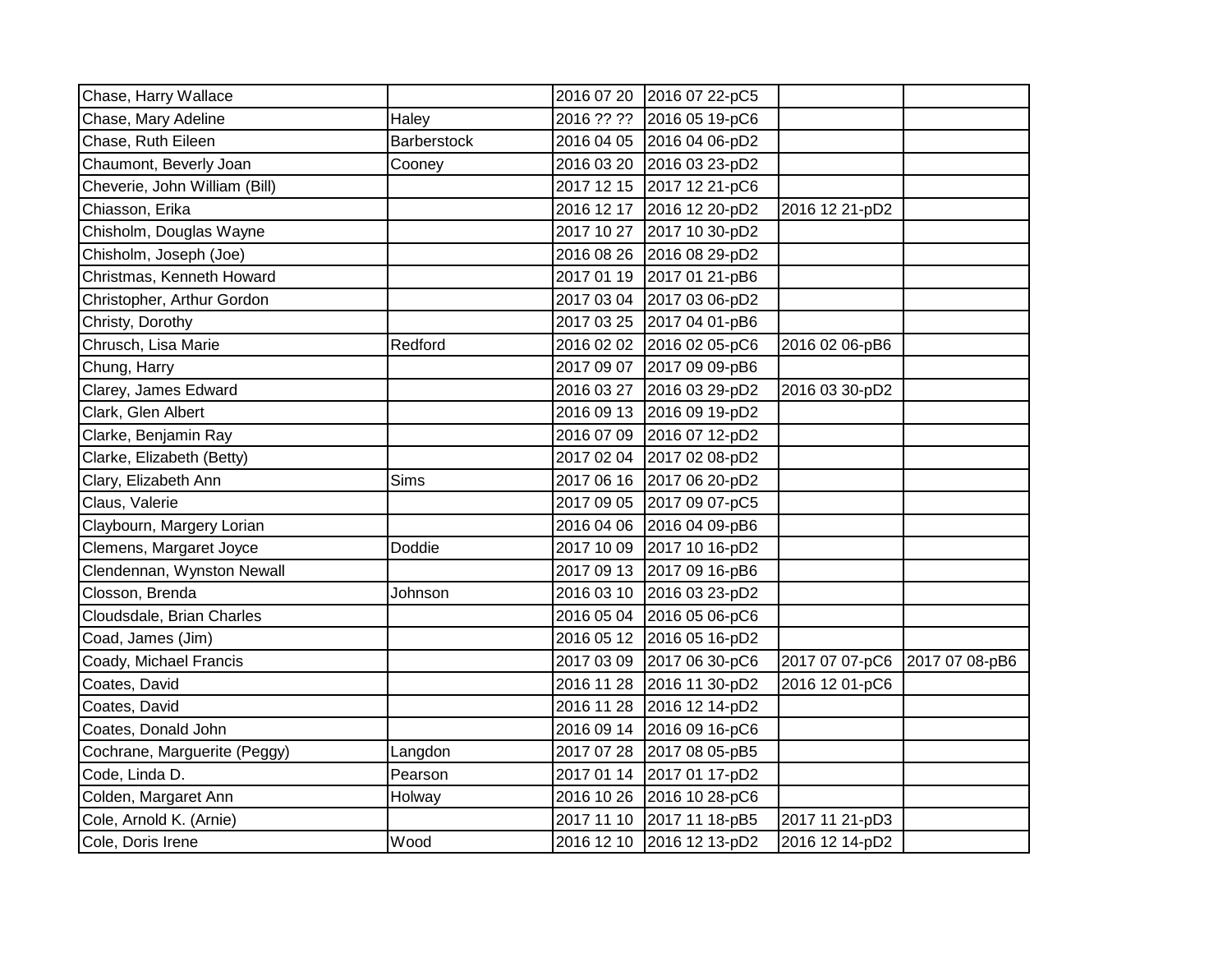| Cole, Patricia Hazel               |                |            | 2016 01 18 2016 01 20-pD2 |                |  |
|------------------------------------|----------------|------------|---------------------------|----------------|--|
| Cole, Richard Franklin (Dick)      |                |            | 2017 11 25 2017 11 28-pD3 |                |  |
| Colebourne, Richard Ernest         |                |            | 2017 04 11 2017 04 18-pD2 |                |  |
| Colligan, Michael Joseph           |                |            | 2016 05 29 2016 06 25-pB6 |                |  |
| Collingridge, Christopher Shawn    |                |            | 2016 06 12 2016 06 17-pC5 | 2016 06 18-pB6 |  |
| Colmar, Joyce Marie (Sam)          | Evans          |            | 2016 02 26 2016 03 02-pD2 |                |  |
| Coltman, Karen Alana               |                | 2016 07 11 | 2016 07 13-pD2            | 2016 07 16-pB6 |  |
| Colvin, Ethel Irene                | Riel           | 2016 01 07 | 2016 01 12-pD6            | 2016 01 13-pD6 |  |
| Colwill, Mabel Georgeina           | <b>Tuck</b>    |            | 2017 01 26 2017 01 28-pB6 |                |  |
| Connolly, Marjorie                 | Archambault    | 2017 11 01 | 2017 11 02-pC6            |                |  |
| Constable, Marguerite Elizabeth    |                | 2017 08 29 | 2017 08 31-pC5            |                |  |
| Contini, Frank                     |                |            | 2017 08 12 2017 08 17-pC5 |                |  |
| Cook, Arthur Edmond                |                |            | 2016 08 16 2016 08 22-pD2 |                |  |
| Cooney, Annie Leora (Anne)         |                |            | 2016 05 22 2016 05 27-pC6 |                |  |
| Cooney, Judith Aileen              | <b>Robbins</b> | 2017 11 22 | 2017 11 30-pC6            |                |  |
| Cooney, Marvin Earl                |                | 2016 08 20 | 2016 08 22-pD2            | 2016 08 23-pD2 |  |
| Cooper, Patricia Elizabeth         |                |            | 2016 03 26 2016 04 08-pC6 |                |  |
| Copeland, Clifford Earl            |                | 2017 09 11 | 2017 09 14-pC5            |                |  |
| Cormier, Patrick David (King Pat)  |                |            | 2017 02 08 2017 02 11-pB6 | 2017 02 13-pD2 |  |
| Cornwall, Edna Ann (Nickie)        | Nicholson      | 2016 03 21 | 2016 03 26-pB6            |                |  |
| Cote, Claire Marie                 | Pouliot        |            | 2017 10 19 2017 10 20-pC6 |                |  |
| Cotton, Merle Joyce (Sue)          | Simon          | 2016 10 31 | 2016 11 01-pD2            | 2016 11 02-pD2 |  |
| Couch, Marjorie Anna               | Bush           | 2016 12 09 | 2016 12 12-pD2            |                |  |
| Coughlin, Bernard Vincent (Bernie) |                | 2017 02 04 | 2017 02 07-pD2            |                |  |
| Coughlin, Mark Robert              |                | 2017 01 30 | 2017 02 01-pD2            |                |  |
| Coulson, Helen Elaine              | O'Leary        | 2016 10 13 | 2016 10 15-pB6            |                |  |
| Coulson, Ray Thomas                |                | 2016 03 06 | 2016 03 08-pD2            |                |  |
| Coulter, David Lawrence (Larry)    |                | 2016 11 20 | 2016 11 28-pD2            |                |  |
| Coulter, Marlene                   | <b>Briscoe</b> |            | 2016 03 15 2016 03 19-pB6 |                |  |
| Couperus, Egbert                   |                |            | 2017 11 03 2017 11 04-pB5 |                |  |
| Courneyea, Alphonse John           |                | 2016 05 21 | 2016 05 27-pC6            |                |  |
| Courtney, Clara May                | Smith          |            | 2017 11 16 2017 11 17-pC6 |                |  |
| Courtney, Douglas Alan (Fizban)    |                |            | 2016 10 02 2016 10 04-pD2 |                |  |
| Cowan, Katherine Ann (Kathy)       | Collar-Burke   |            | 2016 10 02 2016 10 06-pC6 |                |  |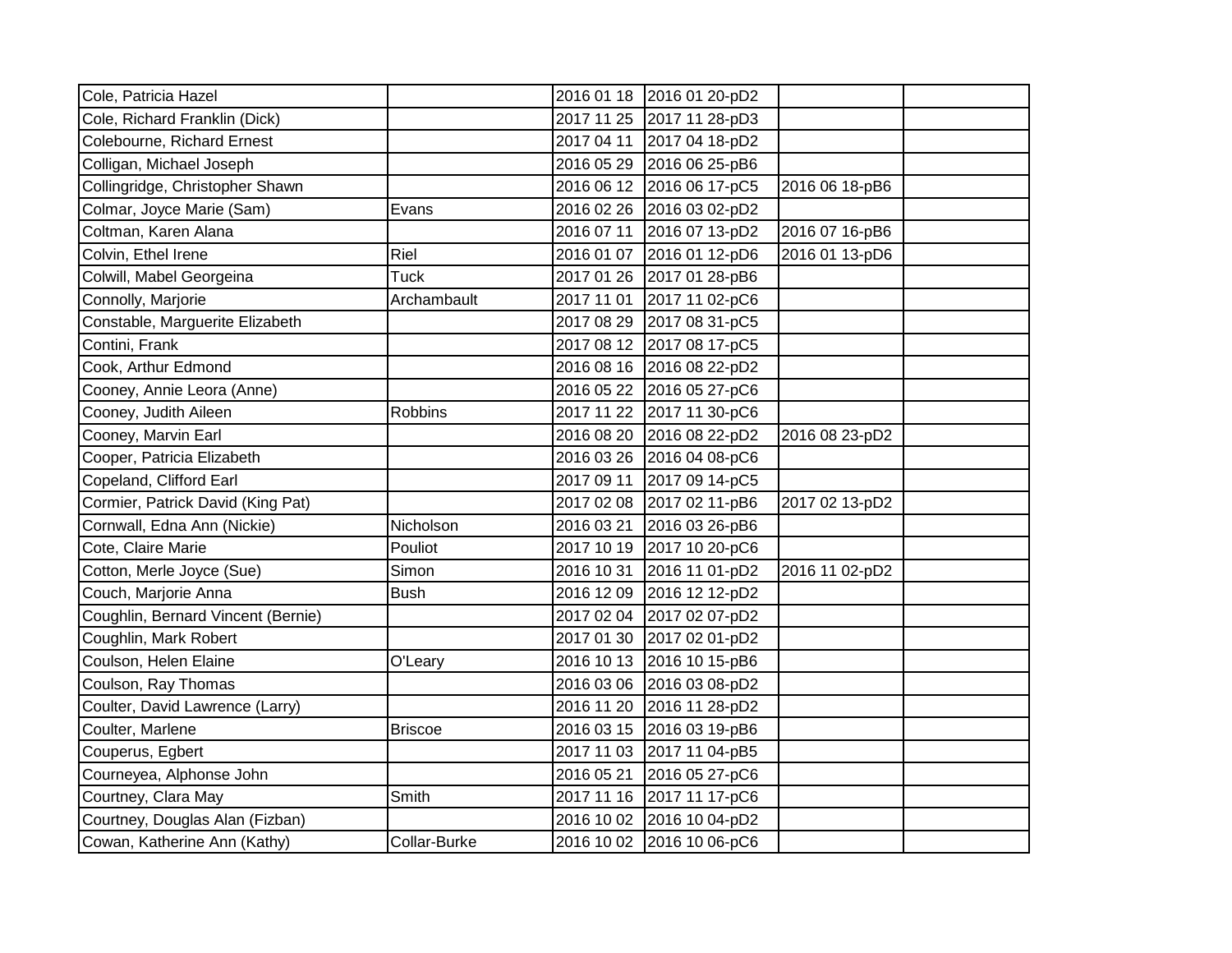| Cowan, Sally                     |                 | 2017 12 18 2017 12 22-pC6 |                |  |
|----------------------------------|-----------------|---------------------------|----------------|--|
| Cox, Carl Wallace                |                 | 2016 03 09 2016 03 11-pC6 | 2016 03 12-pB6 |  |
| Cox, James Ronald                |                 | 2016 08 20 2016 08 24-pD2 |                |  |
| Cox, William John (Bill)         |                 | 2016 01 28 2016 01 30-pB6 |                |  |
| Craft, Marilyn                   |                 | 2016 12 31 2016 01 05-pD2 |                |  |
| Craig-Tocher, Margaret Mary      |                 | 2016 06 20 2016 06 22-pD2 |                |  |
| Craine, Stuart (Scooby)          |                 | 2016 05 15 2016 05 17-pD2 |                |  |
| Cranston, Rand Dayle (Randy)     |                 | 2016 08 28 2016 09 03-pB6 |                |  |
| Crawford, Bernice                | <b>Bartlett</b> | 2016 07 25 2016 07 30-pB6 |                |  |
| Crawford, Floyd S.               |                 | 2017 11 11 2017 11 13-pD2 |                |  |
| Cribbett, Rose                   |                 | 2016 05 03 2016 05 10-pD2 |                |  |
| Croft, Paul Robert               |                 | 2017 03 24 2017 03 28-pD2 |                |  |
| Cronin, Mary Lou                 | Lalonde         | 2016 11 03 2016 11 05-pB6 |                |  |
| Crook, Myra                      | Allan           | 2017 07 31 2017 08 01-pD2 |                |  |
| Crosby, Geraldine Mary           | Hart            | 2017 06 07 2017 06 08-pC5 |                |  |
| Cross, Rose                      |                 | 2016 02 09 2016 02 19-pC6 | 2016 02 20-pB6 |  |
| Crossett, Thomas (Norman)        |                 | 2017 04 23 2017 04 26-pD2 | 2017 04 27-pC6 |  |
| Crossley, Harold Tom             |                 | 2017 11 14 2017 11 16-pC6 |                |  |
| Crowe, Raymond                   |                 | 2017 09 11 2017 09 13-pD1 |                |  |
| Crozier, Mary (Eleanor)          | Reid            | 2016 01 22 2016 01 24-pD2 |                |  |
| Csaszar, Maria Eva               |                 | 2017 10 08 2017 10 11-pD2 |                |  |
| Cullen, Rev. William James (Jim) |                 | 2016 03 23 2016 03 26-pB6 |                |  |
| Cummings, Father William Lloyd   |                 | 2016 07 26 2016 07 28-pC5 | 2016 07 29-pC4 |  |
| Cummings, Ronald Dale (Ron)      |                 | 2016 12 02 2016 12 03-pB5 |                |  |
| Cummins, Adele Marie             |                 | 2017 08 20 2017 08 21-pD2 | 2017 08 22-pD3 |  |
| Curlette, Loraine                | Amo             | 2016 03 31 2016 04 02-pB6 |                |  |
| Curtin, Bill (Butch)             |                 | 2016 05 21 2016 05 24-pD3 |                |  |
| Dafoe, Carman Keith              |                 | 2017 08 10 2017 08 17-pC5 |                |  |
| Dafoe, John Leslie               |                 | 2017 11 28 2017 12 08-pC6 | 2017 12 09-pB5 |  |
| Dafoe, Robert Dale               |                 | 2016 04 22 2016 05 13-pC6 |                |  |
| Dafoe, William Stewart           |                 | 2017 07 13 2017 07 15-pB6 |                |  |
| Daley, William Hunter            |                 | 2017 10 14 2017 10 17-pD3 | 2017 10 18-pD1 |  |
| Daly, Bernie                     |                 | 2017 02 10 2017 02 17-pC6 |                |  |
| Danford, Ethel Helen             |                 | 2016 11 19 2016 11 22-pD2 |                |  |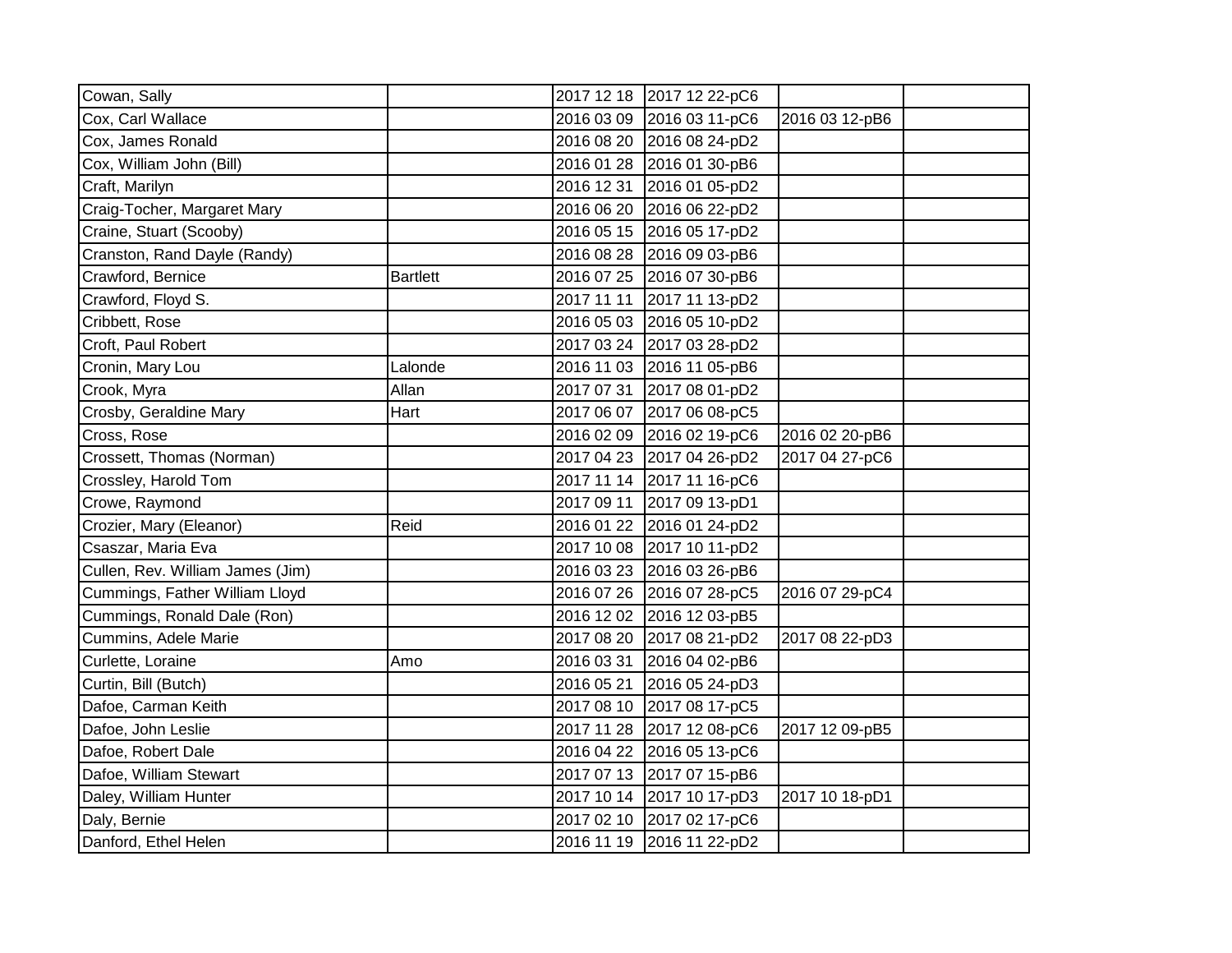| Danford, Mary Elizabeth            | Callery    |           | 2016 11 25 2016 11 28-pD2 |                |  |
|------------------------------------|------------|-----------|---------------------------|----------------|--|
| Darcy, Evelyn Isobel               | Nye        |           | 2016 09 17 2016 11 10-pC8 |                |  |
| Daunter, David Michael             |            |           | 2017 09 30 2017 10 10-pD3 |                |  |
| Davenport, Marion Laverne          | Proctor    |           | 2016 04 08 2016 04 11-pD2 |                |  |
| Davis, James L.                    |            |           | 2017 08 27 2017 08 30-pD2 |                |  |
| Davis, Rosemary Olive              | Sabourin   |           | 2017 07 05 2017 07 07-pC6 |                |  |
| Davis, Stella                      | Smith      |           | 2017 06 18 2017 06 20-pD2 |                |  |
| Dawson, Neil                       |            |           | 2016 08 30 2016 09 01-pC6 |                |  |
| Dawson, Quinton Carmine (Quin)     |            |           | 2016 10 01 2016 10 05-pD2 |                |  |
| Dawson, Thomas Earl                |            |           | 2016 08 10 2016 08 17-pD2 |                |  |
| Day, Wilfred Henry                 |            |           | 2016 11 16 2016 11 26-pB6 |                |  |
| de Zoeten, Anne                    | Vandermeer |           | 2017 11 29 2017 12 02-pB5 |                |  |
| Deacon, Fred Barlow                |            |           | 2017 10 21 2017 10 24-pD3 | 2017 10 25-pD2 |  |
| Dean, Janet Amelia                 |            |           | 2017 10 15 2017 10 18-pD1 |                |  |
| DeBruin, Bernice (Berendje)        | Holtrop    |           | 2016 07 20 2016 07 22-pC5 | 2016 07 23-pB6 |  |
| Deemert, Leonard                   |            |           | 2016 07 17 2016 07 22-pC5 |                |  |
| Degroot, Tryntje (Tina)            | Heida      | 2017 10 ? | 2017 10 18-pD1            |                |  |
| DeJong, Frank                      |            |           | 2016 11 16 2016 11 19-pB6 | 2016 11 21-pD2 |  |
| Demille, Newton Sherry             |            |           | 2016 03 15 2016 03 18-pC6 | 2016 03 19-pB6 |  |
| Denison, David James               |            |           | 2016 03 05 2016 03 10-pC6 |                |  |
| Denyes, Evan Jeremy                |            |           | 2016 02 28 2016 03 11-pC6 |                |  |
| Derry, Eugene Gerald               |            |           | 2016 06 04 2016 06 11-pB6 | 2016 06 13-pD2 |  |
| Derry, Eugene Gerald               |            |           | 2016 06 04 2016 06 13-pD2 |                |  |
| DeRushie, Mary Jean                | Walsh      |           | 2016 12 24 2017 01 04-pD2 |                |  |
| Derushie, Wayne                    |            |           | 2016 04 22 2016 04 30-pB4 |                |  |
| Deschambault, Diane Joudwa         | Joudwa     |           | 2016 09 07 2016 09 27-pD2 |                |  |
| Deschamps, Jean Paul Clovis (John) |            |           | 2017 04 23 2017 04 25-pD2 |                |  |
| DeSilva, Patricia Brigette         |            |           | 2017 12 06 2017 12 07-pC6 |                |  |
| Desnoo, Leendert (Len)             |            |           | 2017 03 28 2017 04 05-pD2 |                |  |
| Devolin, Donna Elaine              | Foote      |           | 2016 10 25 2016 10 27-pC6 |                |  |
| Devries, Robert Bokke (Bob)        |            |           | 2016 08 20 2016 08 22-pD2 |                |  |
| DeWal, Hotze                       |            |           | 2017 02 28 2017 03 02-pC6 |                |  |
| Dewolde, Roy Harold                |            |           | 2016 06 05 2016 06 07-pD2 |                |  |
| Dexter, Mary Lorraine              | Hanley     |           | 2016 08 25 2016 08 29-pD2 |                |  |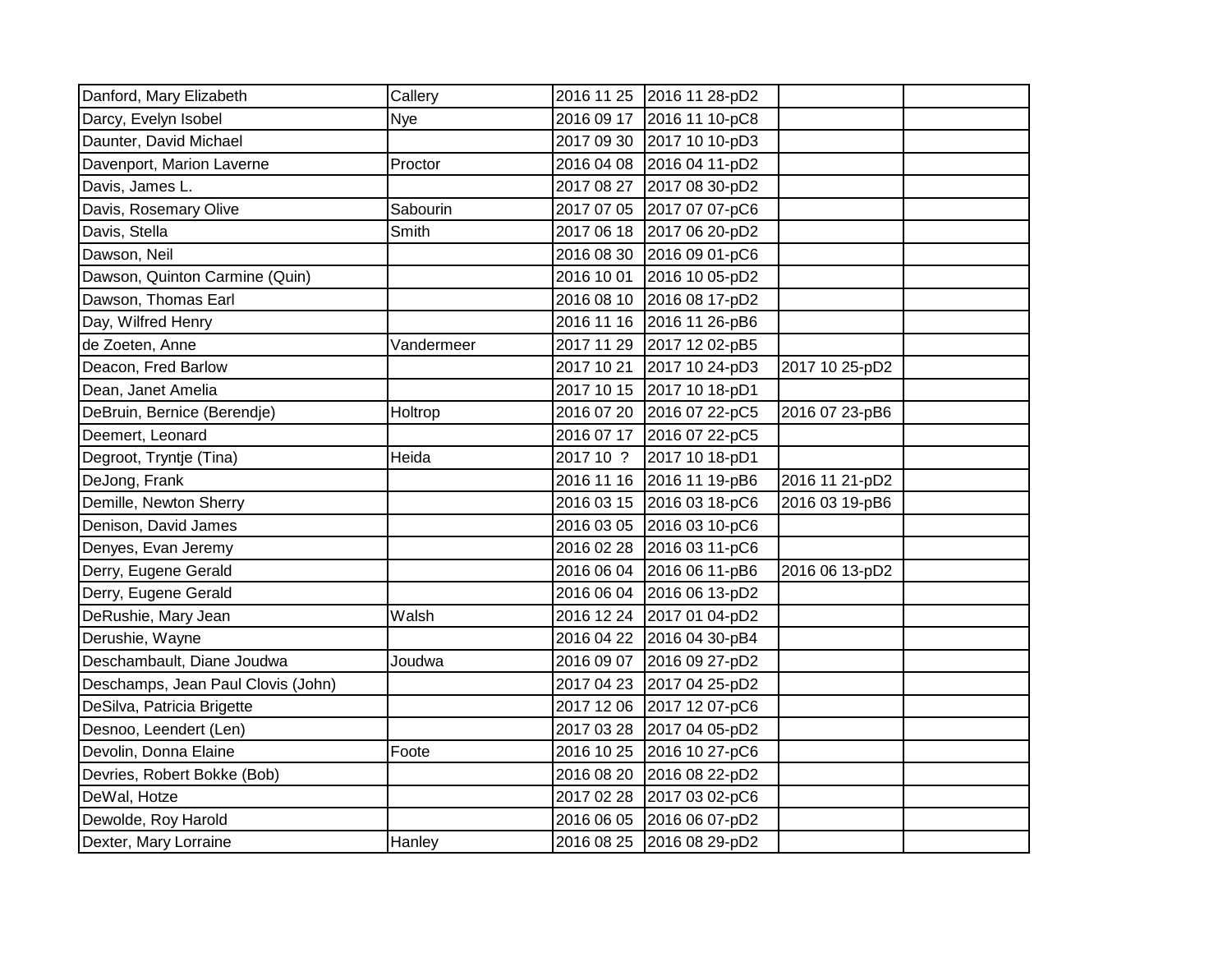| Dickens, Kathleen Lydia                 | Johnston      | 2016 11 03 2016 11 05-pB6 |                |                |
|-----------------------------------------|---------------|---------------------------|----------------|----------------|
| Dickson, Margaret Smillie McGhie (Rita) |               | 2017 04 10 2017 04 15-pB6 |                |                |
| Dillon, Carol Faye                      | Cunningham    | 2017 10 25 2017 10 28-pB5 |                |                |
| Dimnie, Douglas                         |               | 2016 07 19 2016 07 25-pD2 |                |                |
| Dingman, Scott Douglas                  |               | 2017 01 14 2017 01 17-pD2 |                |                |
| Dini, Henry (Hank)                      |               | 2017 08 30 2017 09 01-pC6 |                |                |
| Dion-Poirier, Helen (Florine)           |               | 2016 12 30 2016 12 31-pB6 | 2017 01 03-pD2 |                |
| Dixon, Alice (Joan)                     | <b>McCaw</b>  | 2016 02 07 2016 02 09-pD2 | 2016 02 10-pD2 |                |
| Dixon, Douglas                          |               | 2016 03 18 2016 03 19-pB6 |                |                |
| Dobbs, Mary Lou                         | Cook          | 2017 10 15 2017 10 21-pB6 | 2017 10 23-pD2 |                |
| Dobec, Joseph Kiley (Joe)               |               | 2017 05 20 2017 05 27-pB6 | 2017 07 21-pC6 |                |
| Dockrill, Daniel Walter (Danny)         |               | 2016 12 09 2016 12 12-pD2 |                |                |
| Dolan, Sandra Elaine                    | Embury        | 2017 10 27 2017 10 30-pD2 |                |                |
| Donaldson, Mary Jean                    | Fergusson     | 2017 11 23 2017 11 24-pC5 |                |                |
| Donaldson, Ted Edward                   |               | 2017 02 02 2017 02 10-pC6 | 2017 02 11-pB6 | 2017 02 13-pD2 |
| Donly, Lola                             |               | 2017 06 28 2017 06 30-pC6 |                |                |
| Donnan, Gordon Melville                 |               | 2016 02 20 2016 02 25-pC6 |                |                |
| Donnan, Marjorie Ann                    |               | 2016 05 27 2016 05 28-pB6 | 2016 05 30-pD2 |                |
| Donnan, William James (Jim)             |               | 2017 08 08 2017 08 09-pD2 |                |                |
| Donnell, Gerald                         |               | 2017 11 19 2017 11 23-pC6 |                |                |
| Donnelly, Patrick                       |               | 2017 07 26 2017 07 29-pB6 |                |                |
| Donnelly, Sr. Aileen                    |               | 2017 08 13 2017 08 15-pD1 |                |                |
| Donovan, Juliette Linda (Ethel)         |               | 2017 09 04 2017 09 06-pD2 |                |                |
| Doolittle, Viola May Belle              | Snyder        | 2017 02 06 2017 02 08-pD2 |                |                |
| Doran, John William                     |               | 2017 09 07 2017 09 09-pB6 |                |                |
| Doran, Patricia Mary                    | <b>Barich</b> | 2016 02 28 2016 03 02-pD2 |                |                |
| Doran, Shirley Anne                     |               | 2017 10 27 2017 10 31-pD3 |                |                |
| Dorris, Jerome (Joe)                    |               | 2017 09 06 2017 09 11-pD2 |                |                |
| Doyle, Gerald Clarke                    |               | 2016 01 31 2016 02 05-pC6 | 2016 02 06-pC6 |                |
| Doyle, Jean Iris                        | Mumby         | 2017 08 23 2017 08 25-pC6 |                |                |
| Draper, Robert (Bob)                    |               | 2017 02 07 2017 02 09-pC6 |                |                |
| Drummey, Mary Agnes                     |               | 2016 05 09 2016 05 13-pC6 |                |                |
| Dryden, Roger Allan                     |               | 2017 12 15 2017 12 19-pD3 |                |                |
| Dubois, Zachary Nathaniel               |               | 2016 03 12 2016 03 16-pD2 |                |                |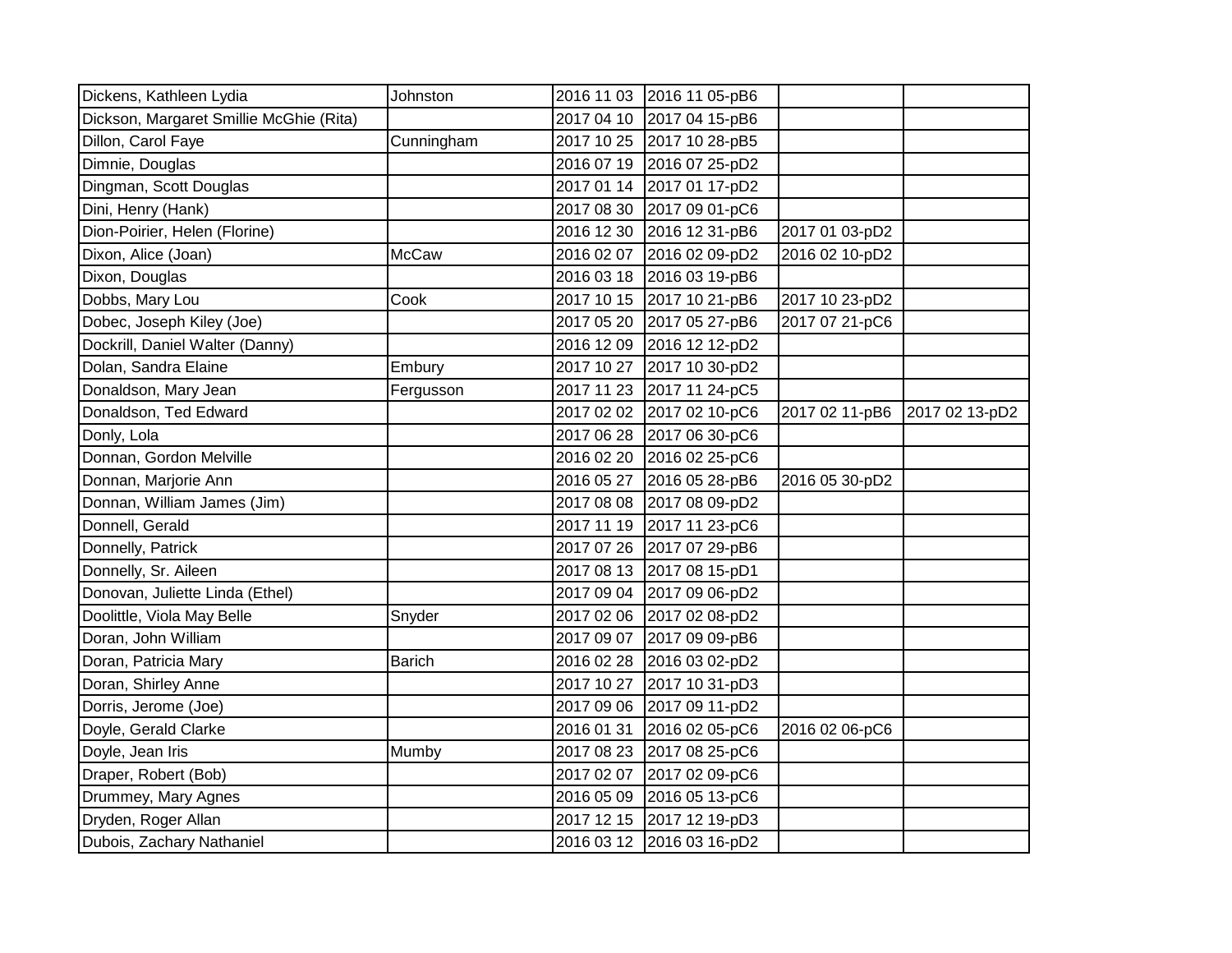| Duffill, John (Jack)           |                |            | 2016 01 09 2016 02 16-pD2 |                |                |
|--------------------------------|----------------|------------|---------------------------|----------------|----------------|
| Duffy, Mary Elizabeth          | Graham         |            | 2016 08 30 2016 09 03-pB6 |                |                |
| Duncan, Elaine Consul          | Lyons          | 2017 01 18 | 2017 01 23-pD2            | 2017 07 06-pC5 | 2017 07 07-pC6 |
|                                |                |            |                           | Page 4 -       | 2017 07 08-pB6 |
| Dunford, Cephas Weldon (Jack)  |                | 2017 06 04 | 2017 06 08-pC5            |                |                |
| Dunkley, Ruth Helen            | Willman        | 2017 02 05 | 2017 02 07-pD2            |                |                |
| Durand, Doris Emily            | Richards       | 2016 02 07 | 2016 02 18-pC6            |                |                |
| Durnford, John Charles         |                |            | 2017 12 23 2017 12 30-pB5 |                |                |
| Durrant, Margaret Luella       | Kilpatrick     |            | 2017 09 14 2017 09 16-pB6 |                |                |
| Durrant, Margaret Luella       | Kilpatrick     |            | 2017 09 14 2017 10 10-pD3 |                |                |
| Dykstra, Klass (Nick)          |                | 2017 09 24 | 2017 09 26-pD2            |                |                |
| Eachus, Jean Dorothy           | Pigden         | 2016 10 29 | 2016 10 31-pD2            |                |                |
| Eadie, Joanne Margaret         | Lamont         | 2017 01 26 | 2017 01 28-pB6            |                |                |
| Eagleton, Saundra Anne         | <b>Brewer</b>  | 2017 11 26 | 2017 11 29-pD2            |                |                |
| Easton, Willet (Jay)           |                | 2017 03 10 | 2017 03 13-pD2            |                |                |
| Edgar, Veronica Eugenia        | LeHay          | 2017 04 11 | 2017 04 15-pB6            |                |                |
| Edgecombe, Barbara Jane (Barb) | Jehu           | 2016 01 02 | 2016 01 05-pD2            |                |                |
| Edmonson, Rev. Frederick Roy   |                | 2017 11 23 | 2017 11 25-pB5            |                |                |
| Ednie, Fay Agnes               | Ingram         |            | 2017 09 03 2017 09 05-pD3 |                |                |
| Eggleton, Lorna Ann            | Corbier        |            | 2016 09 26 2016 09 27-pD2 |                |                |
| Eickholdt, Janet Louise        |                | 2016 07 09 | 2016 07 11-pD2            |                |                |
| Eldridge, Kevin Murray         |                | 2017 10 07 | 2017 10 12-pC6            |                |                |
| Elkington, Mary Dorothy        | Miller         | 2017 05 02 | 2017 05 06-pB6            |                |                |
| Elliot, Charles Thomas         |                | 2016 05 15 | 2016 05 17-pD2            |                |                |
| Elliot, Frederick Cartmer      |                | 2016 05 16 | 2016 05 19-pC6            |                |                |
| Elliot, Kathleen               | <b>Burrell</b> | 2016 04 08 | 2016 04 11-pD2            | 2016 04 12-pD2 |                |
| Elliott, Howard Keith          |                | 2017 02 07 | 2017 02 10-pC6            |                |                |
| Elliott, James William         |                | 2017 01 08 | 2017 01 16-pD2            |                |                |
| Elliott, Lois Mildred          | <b>McCaw</b>   | 2017 09 01 | 2017 09 05-pD3            |                |                |
| Elliott, Robert Adams          |                | 2017 11 23 | 2017 11 25-pB5            |                |                |
| Elliott, Robert Lorne          |                | 2017 03 06 | 2017 03 07-pD2            |                |                |
| Elliott, Walter Francis        |                | 2017 01 27 | 2017 02 04-pB6            | 2017 03 04-pB6 | 2017 03 11-pB6 |
| Ellis, Macdonald Walter (Mac)  |                | 2016 09 09 | 2016 09 13-pD2            |                |                |
| Ells, M. Joan                  | Dobie          |            | 2016 05 12 2016 05 14-pB6 | 2016 05 16-pD2 |                |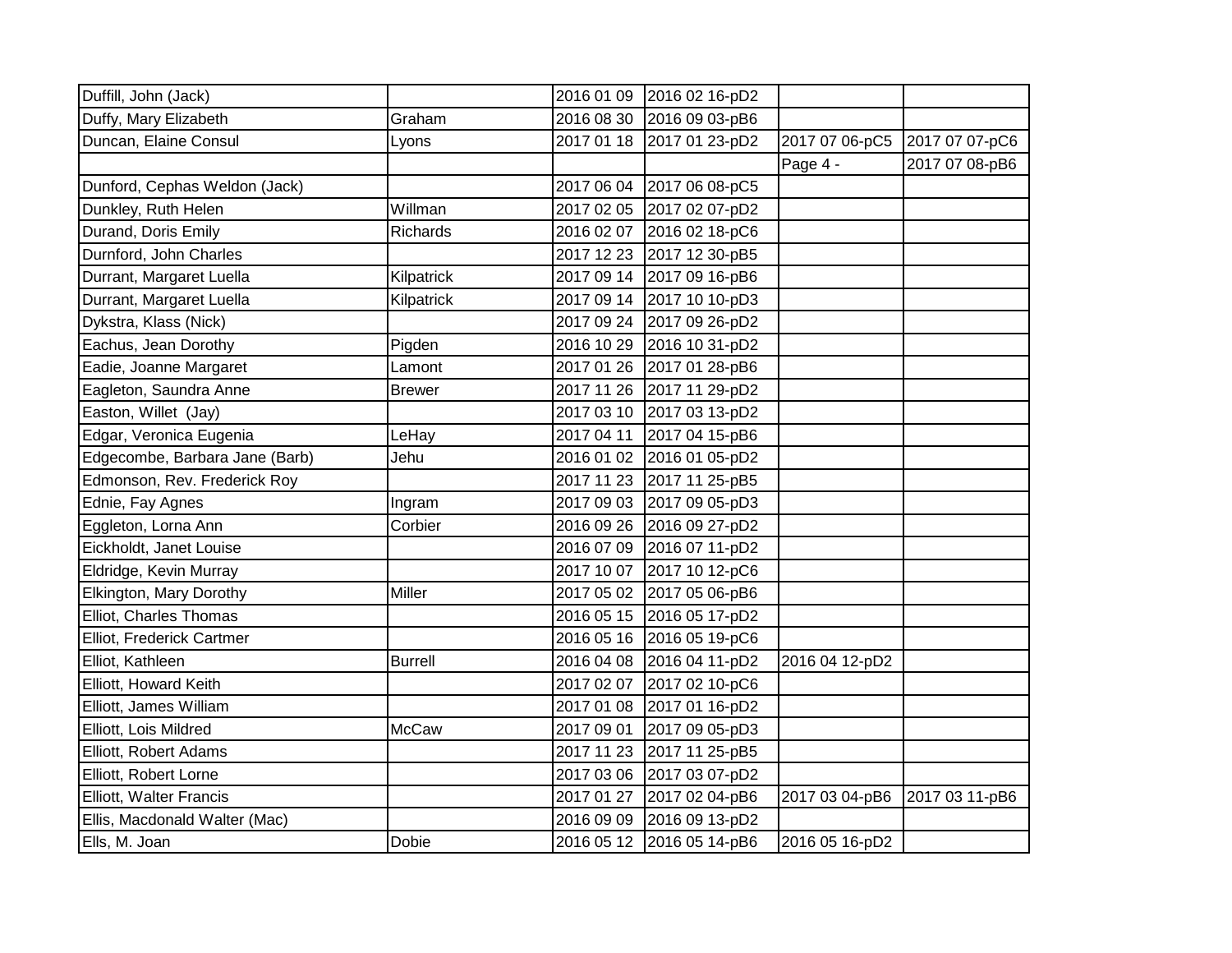| Embury, Andrea                   |                |            | 2016 12 31 2016 01 14-pD6 |                |  |
|----------------------------------|----------------|------------|---------------------------|----------------|--|
| Embury, Laurie-Ann               |                |            | 2016 12 27 2017 01 07-pB6 |                |  |
| Emerson, Jane Teresa             |                |            | 2017 04 23 2017 04 25-pD2 | 2017 04 26-pD2 |  |
| England, Harold                  |                |            | 2017 05 13 2017 05 16-pD2 | 2017 05 17-pD2 |  |
| Ervine, Claire Joseph            |                |            | 2017 09 28 2017 10 06-pC6 | 2017 10 07-pB6 |  |
| Ervine, Lois Mary                | Phillips       |            | 2017 03 13 2017 03 16-pC6 | 2017 03 17-pC6 |  |
| Ervine, Mary Geraldine           | McGrath        |            | 2017 08 07 2017 08 09-pD2 |                |  |
| Erwin, Kenneth William           |                |            | 2016 03 14 2016 03 15-pD2 |                |  |
| Ethier, Marilyn June             | Hull           |            | 2016 04 12 2016 04 13-pD2 |                |  |
| Etter, Philip H, (Phil)          |                |            | 2016 08 06 2016 08 09-pD2 | 2016 08 10-pD2 |  |
| Evans, Francis Loyola            |                |            | 2017 04 22 2017 04 24-pD2 |                |  |
| Eves, Edna Elva                  | Robinson       |            | 2017 11 11 2017 11 14-pD3 |                |  |
| Facciol, Paul Anthony            |                | 2017 01 21 | 2017 01 24-pD2            |                |  |
| Fairey, Lillian May              | <b>Summers</b> |            | 2016 01 19 2016 01 20-pD2 |                |  |
| Fair-Wood, Rosalene (Rose)       |                |            | 2017 11 14 2017 11 20-pD2 |                |  |
| Fargey, Patricia Mae             |                |            | 2017 10 14 2017 10 17-pD3 | 2017 10 18-pD1 |  |
| Farquhar, James Edward (Jim)     |                |            | 2016 04 10 2016 04 15-pC6 |                |  |
| Farrell, Burnie Joseph Gerard    |                |            | 2016 09 11 2016 09 13-pD2 | 2016 09 14-pD2 |  |
| Fast, Jeffrey Allan              |                |            | 2017 10 09 2017 10 11-pD2 |                |  |
| Faulkner, Blanche (Peggy)        | Christian      |            | 2016 12 31 2017 01 05-pD2 | 2017 04 22-pB8 |  |
| Fell, William Edward (Bill)      |                |            | 2017 12 10 2017 12 12-pD3 |                |  |
| Ferguson, Cecil Robert           |                |            | 2017 05 06 2017 05 09-pD2 |                |  |
| Ferguson, Laverne Jack (John)    |                |            | 2016 07 14 2016 07 16-pB6 |                |  |
| Ferguson, Patricia Helen         | Flunder        |            | 2017 12 27 2017 12 30-pB5 |                |  |
| Ferguson, Sally                  |                |            | 2016 12 10 2016 12 14-pD2 |                |  |
| Ferguson, Sally                  |                |            | 2016 12 10 2017 04 22-pB8 |                |  |
| Ferri, Peter Charles             |                |            | 2016 03 26 2016 03 29-pD2 |                |  |
| Ferrill, Joseph Allan            |                |            | 2017 07 30 2017 08 01-pD2 |                |  |
| Ferrill, Kenneth Russell (Kenny) |                |            | 2017 04 02 2017 04 07-pC6 |                |  |
| Field, Beverly Diane             | Taylor         |            | 2017 05 31 2017 06 02-pC6 | 2017 06 03-pB6 |  |
| Findlater, William Oglivie       |                |            | 2016 10 20 2016 10 24-pD2 |                |  |
| Finkle, Betty Ann                | Dafoe          |            | 2016 08 16 2016 08 17-pD2 | 2016 08 18-pC6 |  |
| Finley, Murla Grace              | Caddell        |            | 2016 11 23 2016 11 25-pC6 | 2016 11 26-pB6 |  |
| Firkin, Irene                    |                |            | 2016 07 11 2016 07 14-pC6 |                |  |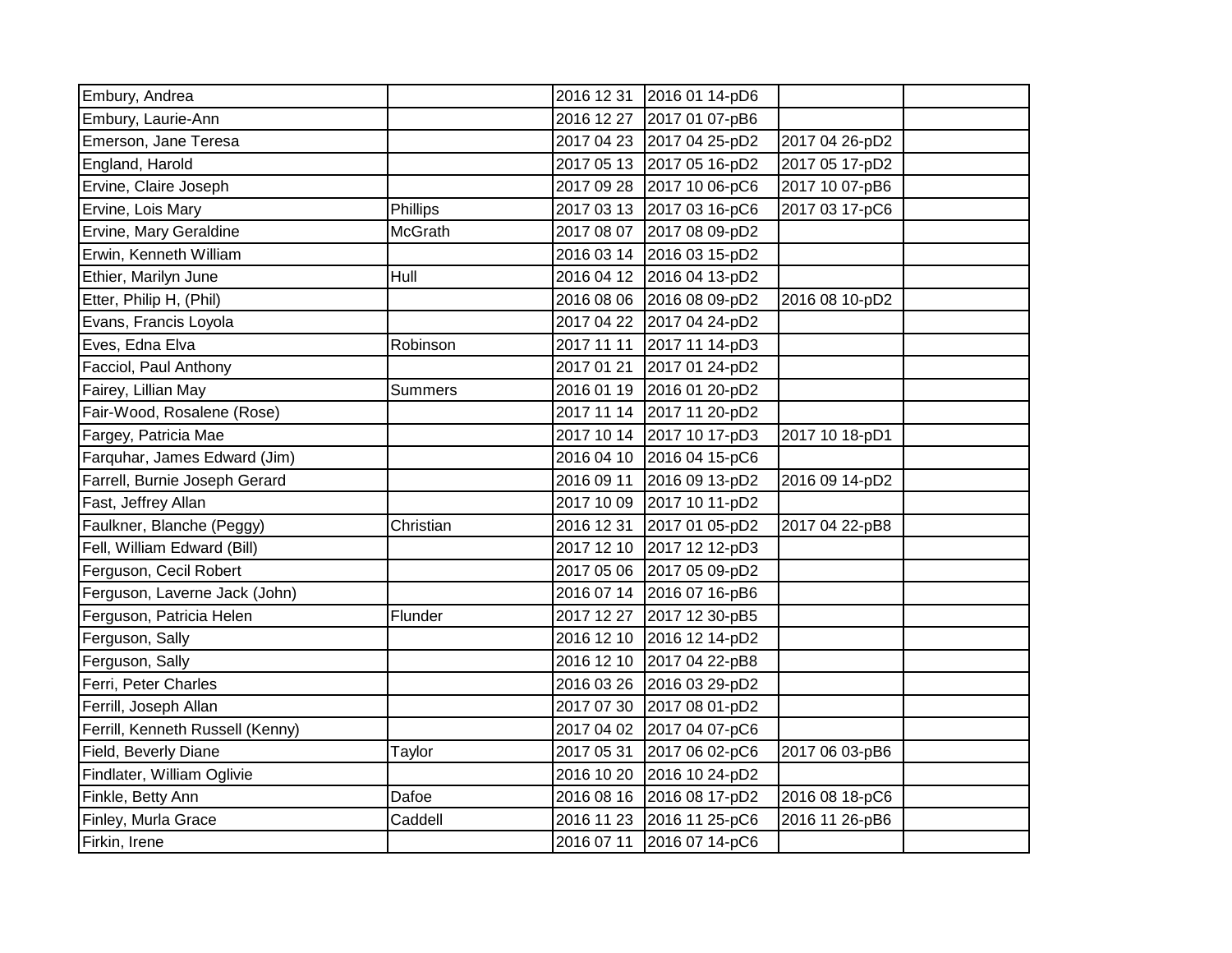| Fisher, Blance Ida               | Barr           |            | 2017 09 03 2017 09 05-pD3 |                |  |
|----------------------------------|----------------|------------|---------------------------|----------------|--|
| Fisher, Gladys Muriel            | Payne          |            | 2017 07 14 2017 07 18-pD2 |                |  |
| Fisher, Lorena Artilla           | Sine           | 2016 03 10 | 2016 03 18-pC6            |                |  |
| Fitchett, Shirley Lamoine        | Devolin        | 2017 03 21 | 2017 03 23-pC6            | 2017 03 24-pD3 |  |
| Fitzgerald, Chuck                |                | 2016 04 26 | 2016 04 29-pC5            |                |  |
| Fitzgibbon, Thomas Jeffrey       |                | 2016 01 20 | 2016 01 23-pB6            |                |  |
| Flannagan, Rebecca Ione (Beckie) | Wettlaufer     | 2017 09 09 | 2017 09 16-pB6            |                |  |
| Flegg, Gary Robert               |                | 2017 07 29 | 2017 08 01-pD2            |                |  |
| Fleming, George William Jr.      |                | 2017 09 24 | 2017 09 28-pC6            |                |  |
| Flemming, Richard Wayne          |                | 2016 05 11 | 2016 05 14-pB6            |                |  |
| Flindall, Wayne W.               |                | 2017 06 04 | 2017 06 07-pD2            |                |  |
| Flinn, Lilyan McBain             | McLaughlin     | 2016 05 23 | 2016 05 25-pD2            |                |  |
| Fobert, Jane Lynne               | Heard          | 2016 01 26 | 2016 01 28-pC6            | 2016 01 29-pC6 |  |
| Foley, Ed                        |                | 2017 06 26 | 2017 06 29-pB12           |                |  |
| Folowarczny, Tad M.              |                | 2016 10 24 | 2016 10 26-pD2            |                |  |
| Forbes, Anne Marie               |                | 2016 07 24 | 2016 07 27-pD2            |                |  |
| Forbes, Marion Joy               |                | 2016 05 09 | 2016 05 11-pD2            |                |  |
| Forsey, Frederick Raymond        |                | 2017 02 23 | 2017 02 25-pB6            |                |  |
| Forsythe, Robert Allen (Bob)     |                | 2017 11 25 | 2017 12 01-pC6            |                |  |
| Foshay, Raymond Douglas          |                | 2016 12 18 | 2016 12 21-pD2            |                |  |
| Foster, Dorothy Agnes            | Caveen         | 2017 09 06 | 2017 09 09-pB6            |                |  |
| Foster, Elizabeth                |                | 2017 12 26 | 2017 12 28-pC6            |                |  |
| Foster, Ruth Winnifred           | Smith          | 2017 06 09 | 2017 06 12-pD1            |                |  |
| Foster, Sheila Niles             | Terry          | 2017 02 17 | 2017 02 21-pD2            |                |  |
| Foster, Vaunga Marie             | <b>Brimley</b> | 2017 06 17 | 2017 06 20-pD2            |                |  |
| Foster, William John (Jack)      |                | 2016 09 24 | 2016 09 26-pD2            | 2016 09 27-pD2 |  |
| Fowler, Priscilla Jane           |                | 2017 05 25 | 2017 05 29-pD2            |                |  |
| Fox, Joan                        | Chapman        | 2017 02 07 | 2017 02 09-pC6            |                |  |
| Fralick, Elizabeth Anne (Betty)  | <b>Brooks</b>  | 2016 05 06 | 2016 05 09-pD2            |                |  |
| Francis, John Edward             |                | 2017 06 01 | 2017 06 07-pD2            |                |  |
| Franklin, Joanne Frances         | Stone          | 2016 09 22 | 2016 09 24-pB6            |                |  |
| Frape, Ann Mitchell              | Munro          | 2017 07 ?  | 2017 07 21-pC6            | 2017 07 22-pB5 |  |
| Fraser, Alexander John           |                | 2017 05 22 | 2017 05 29-pD2            |                |  |
| Fraser, Betty                    | Kleinsteuber   | 2017 01 05 | 2017 01 12-pC6            |                |  |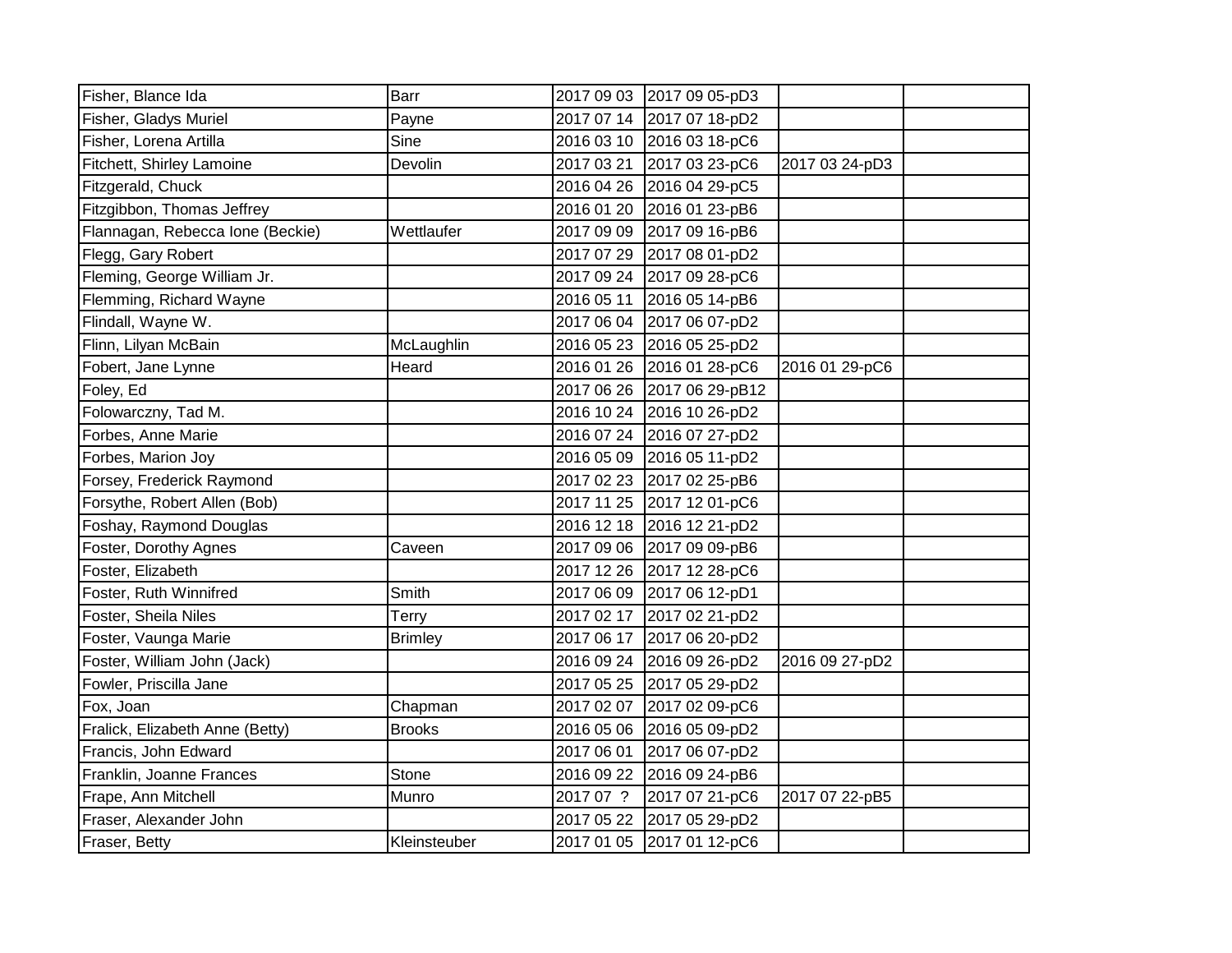| Freeman, Brenda Sandra          | MacIssac       |           | 2017 01 18 2017 01 21-pB6 |                |               |
|---------------------------------|----------------|-----------|---------------------------|----------------|---------------|
| Freeman, Garry Oliver           |                |           | 2017 01 31 2017 02 04-pB6 |                |               |
| French, Nathan Kenneth (Butch)  |                |           | 2016 07 16 2016 07 18-pD2 |                |               |
| Fry, Elizabeth (Liz)            |                |           | 2017 05 11 2017 05 20-pB6 |                |               |
| Gainforth, Gertrude (Gert)      |                |           | 2016 07 09 2016 07 12-pD2 | 2016 07 13-pD2 |               |
| Galbraith, Carissa Nicole       |                |           | 2017 12 12 2017 12 14-pC6 |                |               |
| Galloway, Brian Michael         |                |           | 2017 05 24 2017 05 26-pC6 |                |               |
| Galpin, Dennis Paul             |                |           | 2017 11 26 2017 12 09-pB5 | 2017 12 11-pD2 |               |
| Garaghan, James                 |                |           | 2017 04 05 2017 04 07-pC6 |                |               |
| Gardiner, Allan Kenneth         |                |           | 2016 12 16 2016 12 30-pC6 |                |               |
| Gardiner, Elizabeth Cameron     | <b>Bates</b>   |           | 2016 11 28 2016 11 30-pD2 |                |               |
| Gare, Glenna Margaret           | <b>Stickle</b> |           | 2017 04 29 2017 05 02-pD2 |                |               |
| Garland, Muriel Laurine         |                |           | 2016 04 01 2016 04 07-pC6 |                |               |
| Garvin, Eileen Joan             | <b>Brown</b>   |           | 2016 11 04 2016 11 08-pD2 |                |               |
| Gauthier, Rhejane Juliette      |                |           | 2016 02 28 2016 03 02-pD2 | 2016 03 16-pD2 |               |
| Gazeley, Fr. Charles Hilliard   |                |           | 2017 10 04 2017 10 07-pB6 |                |               |
| Gazley, Robert Allan            |                |           | 2017 01 22 2017 01 24-pD2 | 2017 05 31-pD2 |               |
| Geen, Margaret Irene            |                |           | 2016 04 09 2016 04 25-pD2 |                |               |
| Geertsma, Jacob                 | <b>Burtch</b>  |           | 2016 05 08 2016 05 11-pD2 |                |               |
| Geneja, Stephen Conrad          |                |           | 2016 01 28 2016 01 30-pB6 | 2016 02 02-pD2 | 2016 02 03-D2 |
| Gerow, Loraine                  | Lowe           |           | 2017 03 06 2017 03 11-pB6 |                |               |
| Gerow, Thora Rebecca (Jerry)    |                |           | 2016 01 28 2016 01 30-pB6 |                |               |
| Gerritsen, Andrew Paul          |                |           | 2016 07 ?? 2016 07 12-pD2 |                |               |
| Gibbons, Timothy Earl           |                |           | 2017 09 03 2017 09 22-pC6 |                |               |
| Giles, Ronald                   |                |           | 2017 05 18 2017 05 20-pB6 |                |               |
| Gilmour, Betty Jean             | Reid           |           | 2016 09 25 2016 10 03-pD2 |                |               |
| Glancy, Norman John             |                |           | 2017 12 27 2017 12 29-pC6 | 2017 12 30-pB5 |               |
| Globe, Ronald Keith (Ron)       |                |           | 2016 10 03 2016 10 08-pB6 |                |               |
| Glover, Yvonne                  | Lowther        | 2017 08 ? | 2017 09 02-pB6            |                |               |
| Gluppe, Ingrid                  |                |           | 2016 05 12 2016 05 12-pC6 |                |               |
| Goddard, Ruth Ann               |                |           | 2016 04 12 2016 04 19-pD2 |                |               |
| Golden, Brian Edward (Paycheck) |                |           | 2016 06 18 2016 06 21-pD2 | 2016 06 22-pD2 |               |
| Golka, Dominic Francis          |                |           | 2016 01 02 2016 01 05-pD2 | 2016 01 09-pD6 |               |
| Goodchild, Raymond Joseph       |                |           | 2017 01 12 2017 01 16-pD2 |                |               |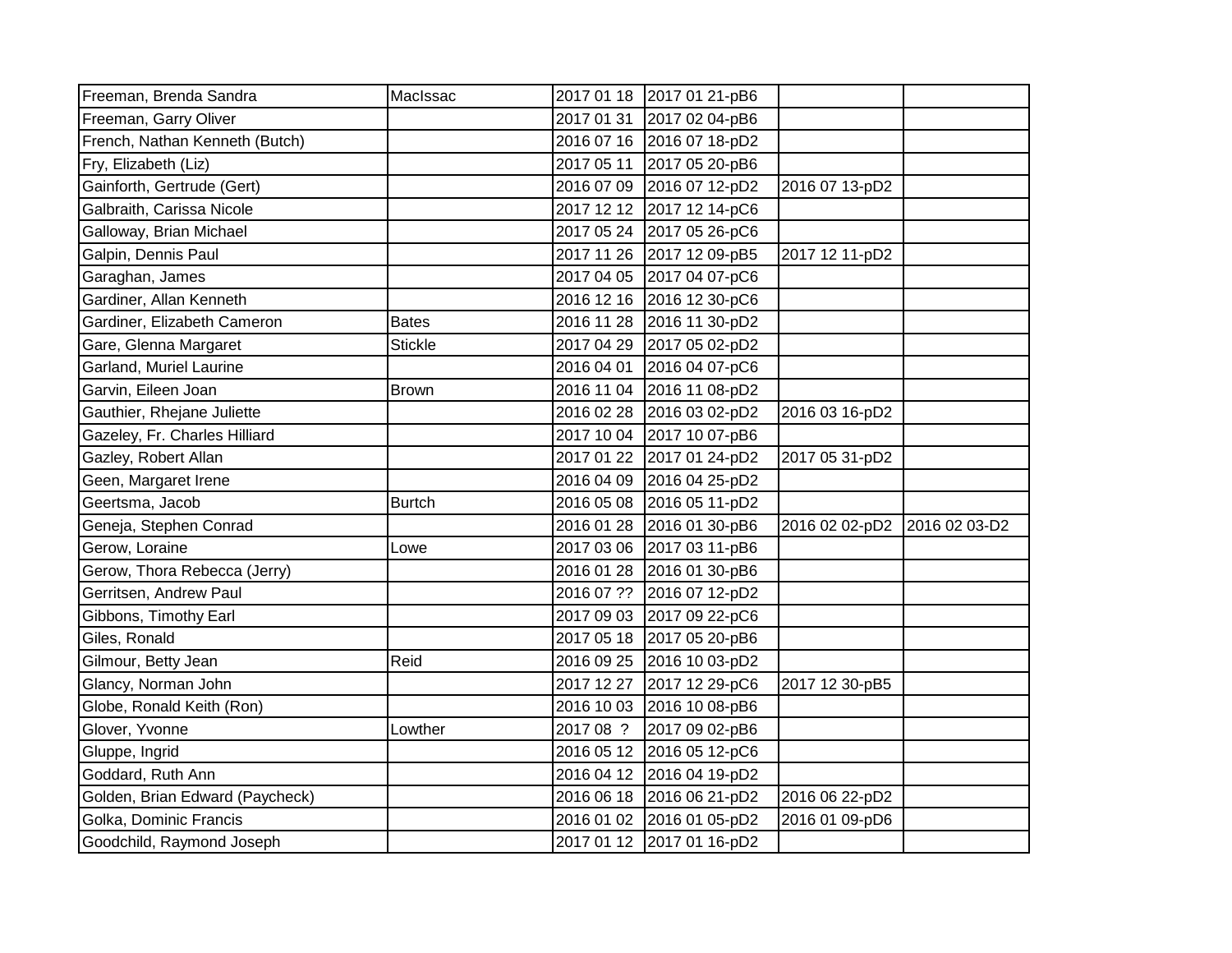| Gooding, Arthur William (Bud)               |                 |            | 2017 03 04 2017 03 09-pC6 |                |  |
|---------------------------------------------|-----------------|------------|---------------------------|----------------|--|
| Googe, Doris                                | Reader          |            | 2017 05 28 2017 05 31-pD2 | 2017 06 01-pC6 |  |
| Gordon, Douglas Richard                     |                 | 2016 07 21 | 2016 08 05-pC6            |                |  |
| Gordon, Lois Myrtle                         |                 | 2017 11 05 | 2017 11 07-pD2            |                |  |
| Gordon, Wendy Carol                         | Bergeron        | 2016 05 17 | 2016 05 18-pD2            |                |  |
| Gosson, John Ambrose (Jack)                 |                 | 2017 12 13 | 2017 12 16-pB5            |                |  |
| Goudreau, Lisa Leann                        | Morse           | 2016 09 10 | 2016 10 01-pB6            |                |  |
| Goulah, Jeffrey                             |                 | 2017 10 29 | 2017 10 25-pD2            |                |  |
| Gow, Gary Armour                            |                 | 2016 10 30 | 2016 11 02-pD2            | 2016 11 03-pC6 |  |
| Graham, Ann Marie                           |                 | 2016 02 08 | 2016 02 08-pD2            | 2016 02 09-pD2 |  |
| Graham, John                                |                 | 2016 07 26 | 2016 07 29-pC4            |                |  |
| Graham, Marjorie Elizabeth                  | Hall            | 2017 09 18 | 2017 09 25-pD2            |                |  |
| Graham, Robert Allan                        |                 | 2017 02 06 | 2017 02 07-pD2            | 2017 02 08-pD2 |  |
| Graham, Victoria Margaret Elizabeth(Vickie) |                 | 2016 02 15 | 2016 02 18-pC6            |                |  |
| Grant, Mary Irene                           | MacDonald       | 2017 02 18 | 2017 02 23-pC6            |                |  |
| Grant, Sandra Elaine (Sandy)                |                 | 2017 10 26 | 2017 10 31-pD3            |                |  |
| Granville, Helen Rebecca                    | MacDonald       | 2016 01 05 | 2016 01 06-pD2            | 2016 01 07-pC5 |  |
| Granville, John F.                          |                 | 2017 03 16 | 2017 03 20-pD2            |                |  |
| Grav, Susan Kari                            |                 | 2016 07 08 | 2016 07 14-pC6            |                |  |
| Graves, Bonnie Lee                          |                 |            | 2017 08 15 2017 08 19-pB6 |                |  |
| Gray, Cameron Gordon                        |                 | 2016 08 28 | 2016 09 03-pB6            | 2016 09 07-pD2 |  |
| Gray, Ida May                               | Speers          | 2017 12 20 | 2017 12 22-pC6            |                |  |
| Gray, James Alexander Lawrence (Jim)        |                 | 2017 01 06 | 2017 01 09-pD2            | 2017 01 11-pD2 |  |
| Gray, James Malcolm                         |                 | 2016 05 07 | 2016 05 10-pD2            |                |  |
| Gray, James Scott                           |                 | 2017 02 04 | 2017 02 09-pC6            |                |  |
| Gray, Phyllis Mamie                         | <b>Berry</b>    | 2017 05 07 | 2017 05 11-pC6            |                |  |
| Greatrix, Elizabeth Jean                    | <b>Beaudrie</b> | 2016 05 16 | 2016 05 19-pC6            |                |  |
| Green, Lloyd (Snooky)                       |                 | 2016 01 06 | 2016 01 08-pC6            | 2016 01 09-pD6 |  |
| Green, Marjorie Matilda                     | Reid            | 2017 12 06 | 2017 12 09-pB5            |                |  |
| Green, Michelle Lorraine                    | Pitoscia        | 2017 07 11 | 2017 07 13-pC5            |                |  |
| Green, Peter Ronald                         |                 | 2017 02 06 | 2017 02 08-pD2            |                |  |
| Green, R. Elizabeth (Beth)                  |                 | 2017 01 05 | 2017 01 11-pD2            | 2017 01 18-pD2 |  |
| Greenley, William George Victor (Bill)      |                 | 2017 02 15 | 2017 02 18-pB6            |                |  |
| Gregg, Jennie Ellen                         | Maracle         | 2017 07 09 | 2017 07 11-pD2            | 2017 07 12-pD2 |  |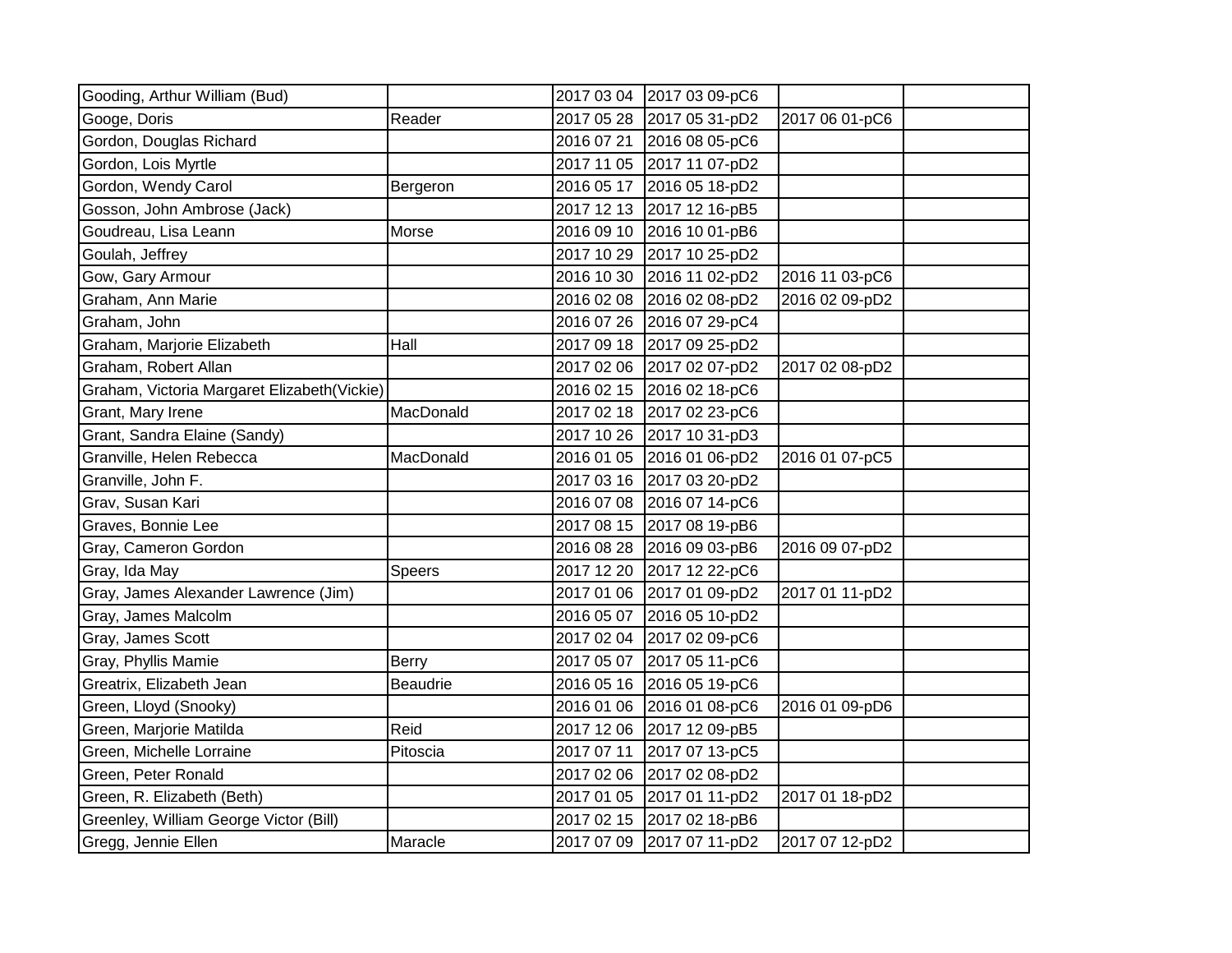| Gregory, Earl Alexander        |                   |            | 2016 12 24 2016 12 27-pD2 |                |                |
|--------------------------------|-------------------|------------|---------------------------|----------------|----------------|
| Grenke, Ronald Lloyd           |                   |            | 2017 02 09 2017 02 11-pB6 |                |                |
| Grieve, Robert Hamish          |                   |            | 2017 04 21 2017 04 25-pD2 |                |                |
| Grieve, Robert James (Bob)     |                   |            | 2016 08 09 2016 08 10-pD2 |                |                |
| Grills, Albert Stanley (Bert)  |                   |            | 2016 01 23 2016 01 24-pD2 |                |                |
| Grills, Evelyn Katherine       | York              |            | 2017 10 02 2017 10 04-pD2 |                |                |
| Grills, Raymond Michael        |                   |            | 2017 11 05 2017 11 08-pD2 |                |                |
| Grills, Sharon Marie           | <b>Barnard</b>    |            | 2017 06 26 2017 06 27-pD2 |                |                |
| Groenwegen, Leslie-Anne        | Shelton           |            | 2017 08 24 2017 08 26-pB6 |                |                |
| Grouchy, Kathryn Ann (Katie)   |                   |            | 2017 10 26 2017 10 27-pC6 |                |                |
| Grunig, Douglas Craig          |                   |            | 2017 04 27 2017 05 01-pD2 |                |                |
| Guennette, Roger Leonard       |                   |            | 2016 03 23 2016 03 30-pD2 |                |                |
| Guest, Ronald Carmen           |                   |            | 2016 11 03 2016 11 05-pB6 | 2016 11 07-pD2 |                |
| Guest, Todd Douglas            |                   |            | 2016 10 06 2016 10 11-pD2 |                |                |
| Guilfoyle, Mabel Catherine     | <b>McAllister</b> |            | 2017 08 21 2017 08 24-pC5 |                |                |
| Guiry, Lillian Mary            | O'Connor          |            | 2016 10 23 2016 10 26-pD2 |                |                |
| Gunter, Joanne Marie           | Edwards           |            | 2016 10 03 2016 10 04-pD2 |                |                |
| Guthrie, Robert William        |                   |            | 2017 11 07 2017 11 15-pD2 |                |                |
| Hagan, Edward John             |                   |            | 2017 09 14 2017 09 19-pD3 | 2017 09 20-pD2 | 2017 09 21-pC5 |
| Hagerman, John Douglas         |                   |            | 2017 03 20 2017 03 23-pC6 |                |                |
| Hagerman-Reid, Helen Elizabeth | Sayers            |            | 2017 11 01 2017 11 04-pB5 |                |                |
| Haire, Shirley Anne            | Parker            |            | 2016 01 07 2016 01 12-pD6 |                |                |
| Haisanuk, Doris                |                   |            | 2017 02 27 2017 03 01-pD2 |                |                |
| Hale, Jeff                     |                   |            | 2017 10 24 2017 10 28-pB5 |                |                |
| Hall, Bruce Clayton            |                   |            | 2017 01 28 2017 02 01-pD2 | 2017 02 02-pC6 |                |
| Hall, Donald Edward            |                   |            | 2016 02 16 2016 02 18-pC6 | 2016 03 02-pD2 |                |
| Hall, Stephen Douglas          |                   |            | 2017 12 09 2017 12 11-pD2 | 2017 12 12-pD3 |                |
| Halpin, Mary Louise            |                   |            | 2016 04 30 2016 05 04-pD2 |                |                |
| Halpin, Robert Gerrard (Gerry) |                   |            | 2016 09 11 2016 09 16-pC6 |                |                |
| Halvorsen, Shane               |                   | 2016 10 20 | 2016 10 26-pD2            |                |                |
| Hamblen, Margot                | McRae             |            | 2017 06 05 2017 06 06-pD2 |                |                |
| Hambleton, Joyce Louise        | Hartleib          |            | 2017 10 03 2017 10 05-pC6 |                |                |
| Hambly, George                 |                   |            | 2017 04 03 2017 04 04-pD2 |                |                |
| Hamelink, Martin (Maarten)     |                   |            | 2017 06 08 2017 06 10-pB6 |                |                |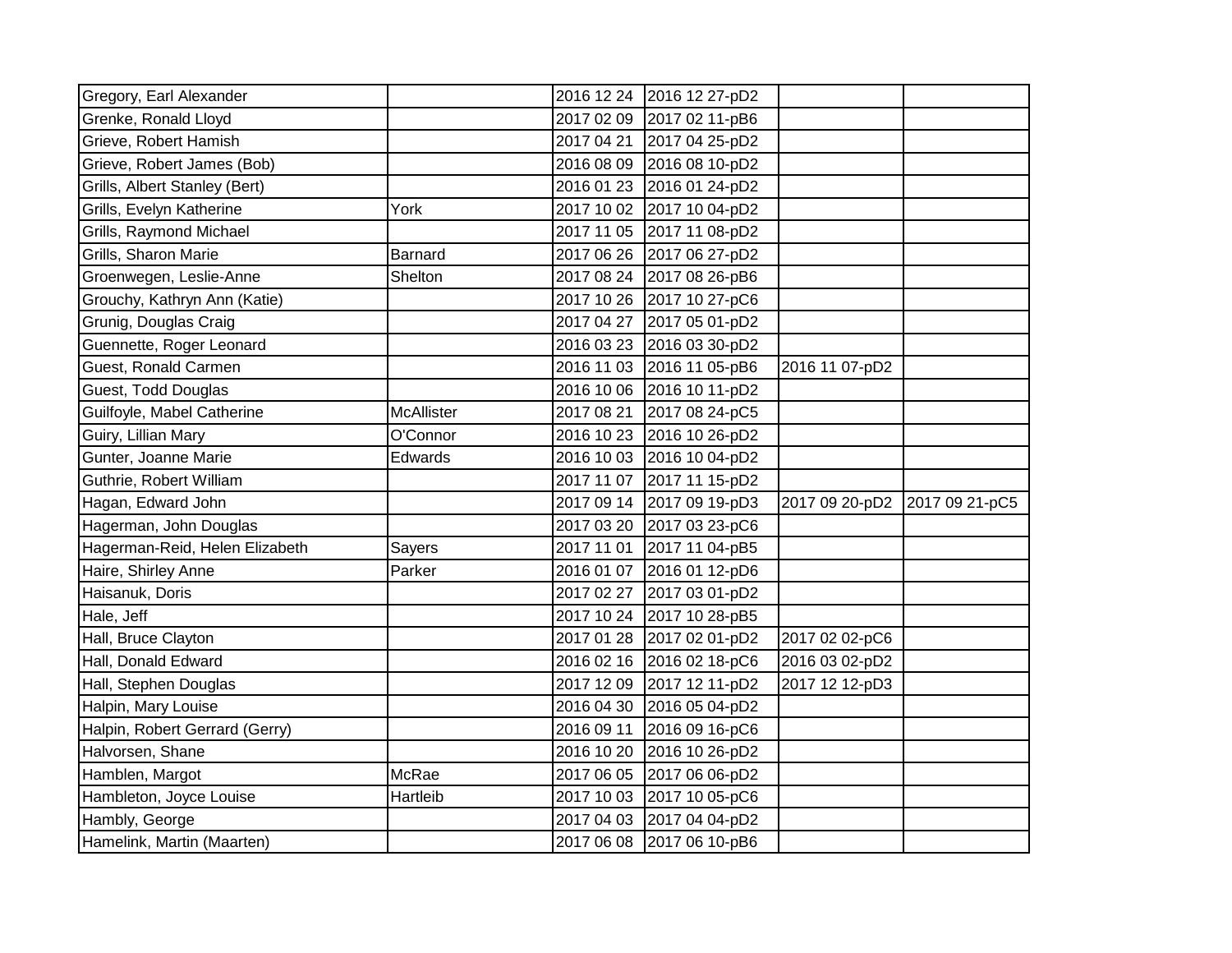| Hamilton, Bob                  |                 |            | 2016 12 16 2016 12 19-pD2 |                |                |
|--------------------------------|-----------------|------------|---------------------------|----------------|----------------|
| Hamilton, Mary Elizabeth       | Pigden          |            | 2017 10 09 2017 10 12-pC6 |                |                |
| Hamilton, William (Glenn)      |                 |            | 2017 04 02 2017 04 04-pD2 | 2017 04 05-pD2 |                |
| Hammond, Ruth                  | Milligan        |            | 2017 01 06 2017 01 12-pC6 |                |                |
| Hand (Ennis), Doreen Gwaidys   | Jones           |            | 2016 01 10 2016 01 12-pD6 |                |                |
| Handley, Gerald George (Jerry) |                 |            | 2017 11 06 2017 11 11-pB5 |                |                |
| Hanna, Joyline Mary (Joyce)    | Genereaux       |            | 2016 07 22 2016 07 25-pD2 |                |                |
| Hannafin, Edmund Joseph        |                 |            | 2017 09 11 2017 09 14-pC5 |                |                |
| Hannah, Margaret Sarah         |                 |            | 2017 12 03 2017 12 04-pD3 |                |                |
| Hannah, Ronald William         |                 |            | 2017 08 16 2017 08 18-pC5 | 2017 08 19-pB6 |                |
| Hansey, Audrey (Ferne)         | Easton          |            | 2017 02 13 2017 02 15-pD2 |                |                |
| Hare, Marion Taylor            | <b>Birch</b>    |            | 2017 11 30 2017 12 02-pB5 |                |                |
| Harkema, Frans Cornelis        |                 |            | 2017 01 04 2017 01 06-pD2 |                |                |
| Harrington, William John       |                 |            | 2017 09 29 2017 10 04-pD2 |                |                |
| Harrison, Betty Almeda         | Landry          |            | 2017 11 26 2017 12 08-pC6 |                |                |
| Harrison, John Austen (Jack)   |                 |            | 2017 03 25 2017 03 28-pD2 |                |                |
| Harrison, Joyce Mary           |                 |            | 2016 07 16 2016 07 18-pD2 | 2016 09 03-pB6 |                |
| Harrison, Keith Beatty         |                 |            | 2017 02 15 2017 02 17-pC6 | 2017 02 18-pB6 | 2017 03 11-pB6 |
| Harrison, Madeleine E.         | Patterson       |            | 2017 10 14 2017 10 18-pD1 |                |                |
| Hart, Bessie Ann               | <b>Brady</b>    |            | 2017 09 07 2017 09 12-pD3 |                |                |
| Hart, Charlotte May            |                 |            | 2016 09 20 2016 09 24-pB6 |                |                |
| Harvie, Masie (Geraldine)      | Holmes          |            | 2016 06 07 2016 06 09-pC6 |                |                |
| Hatch, Richard Leslie (Dick)   |                 |            | 2016 09 26 2016 10 01-pB6 |                |                |
| Hatfield, Brian Michael        |                 |            | 2016 12 19 2016 12 22-pC6 |                |                |
| Hatfield, Evelyn Sandra        | Shaw            |            | 2017 12 03 2017 12 06-pD2 |                |                |
| Hawkins, William               |                 | 2016 12 31 | 2017 01 03-pD2            | 2017 01 04-pD2 |                |
| Hawley, Randolph John (Randy)  |                 |            | 2016 08 25 2016 08 27-pB6 |                |                |
| Hay, Joan Magdalene            | <b>Matthews</b> |            | 2016 04 26 2016 04 27-pD2 | 2016 04 28-pC6 |                |
| Hayes, Susan Bernadette        | Casey           |            | 2016 09 07 2016 09 10-pB6 |                |                |
| Heal, Patricia Louise          | McGrayne        |            | 2016 01 24 2016 01 27-pD2 |                |                |
| Healey, Eileen Francis         | McAvoy          | 2017 03 11 | 2017 03 14-pD3            | 2017 03 25-pB6 |                |
| Hearn, Shirley                 | Kennedy         |            | 2017 05 12 2017 05 15-pD2 |                |                |
| Hearns, Eva Francis            | Geen            | 2016 12 21 | 2016 12 24-pB6            |                |                |
| Hearns, Vernon                 |                 |            | 2016 05 05 2016 05 10-pD2 |                |                |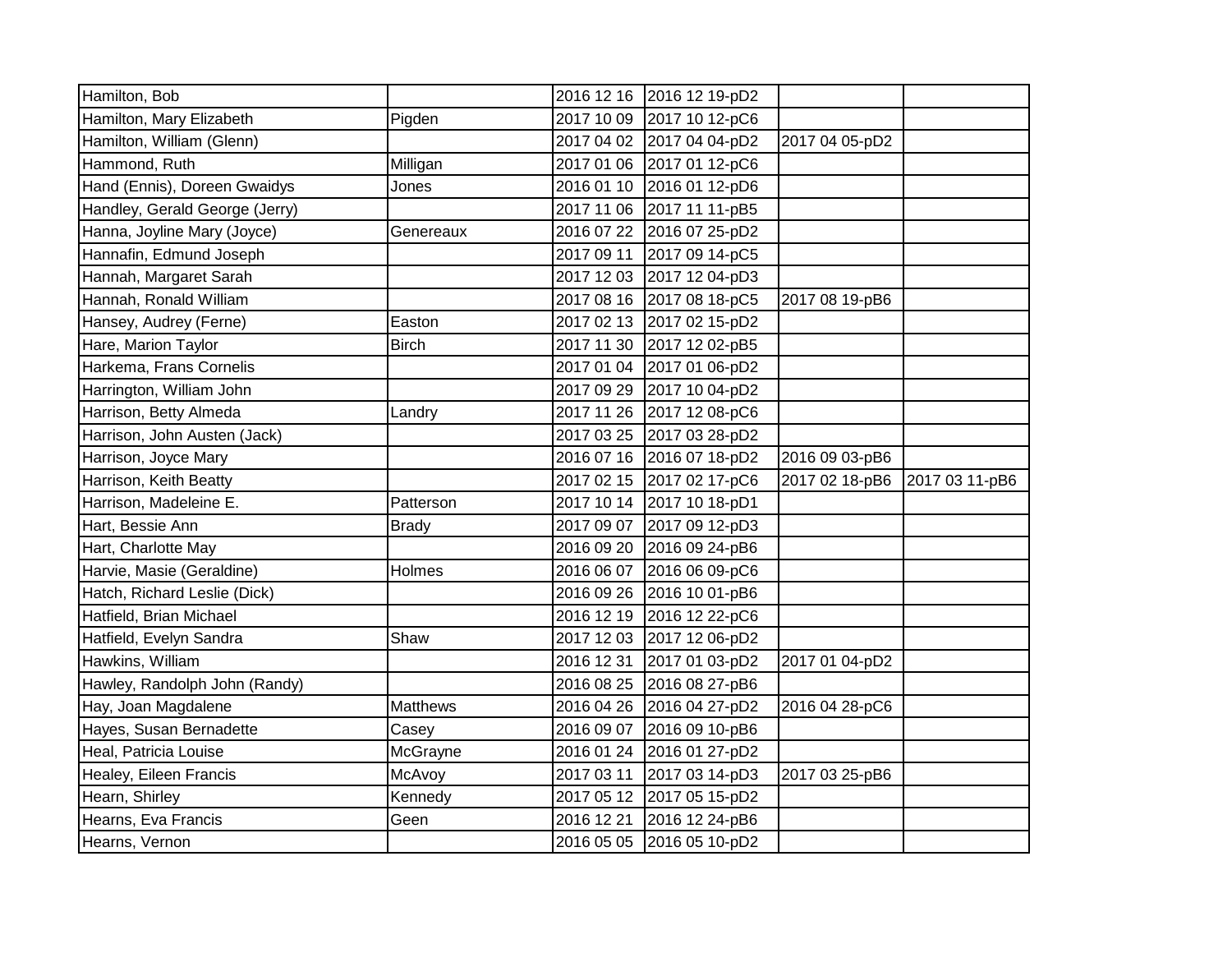| Heasman, Rose Alice               |               | 2017 10 06 2017 10 10-pD3 |                |  |
|-----------------------------------|---------------|---------------------------|----------------|--|
| Hebden, Donaleen Winifred         | Kilpatrick    | 2017 11 28 2017 11 30-pC6 |                |  |
| Heinzel, Katherine (Kay)          | Schriefers    | 2016 10 18 2016 10 20-pC6 |                |  |
| Heisler, Shirley May              |               | 2017 08 08 2017 08 10-pC5 |                |  |
| Heitbohmer, George Henry Fredrick |               | 2017 03 14 2017 03 16-pC6 |                |  |
| Helm, Robert Wiert (Bob)          |               | 2017 11 08 2017 11 10-pC5 | 2017 11 11-pB5 |  |
| Helmus, Edward Folkart            |               | 2017 05 20 2017 05 24-pD2 |                |  |
| Henderson, Charles Junior         |               | 2017 06 14 2017 06 16-pC6 |                |  |
| Hendrick, Grace Adelia            | Chisholm      | 2017 03 02 2017 03 03-pC6 |                |  |
| Henley, Steven Victor             |               | 2017 04 04 2017 04 07-pC6 |                |  |
| Hennessy, Monte Lawrence          |               | 2017 09 01 2017 09 05-pD3 |                |  |
| Henricks, Phyllis                 | Revoy         | 2017 05 02 2017 05 06-pB6 |                |  |
| Herman, Chris                     |               | 2016 01 18 2016 01 20-pD2 |                |  |
| Hern, Beulah Martha               | <b>Bailey</b> | 2016 01 03 2016 01 06-pD2 |                |  |
| Herrington, Audrey D              | Kent          | 2017 07 19 2017 07 21-pC6 |                |  |
| Hicks, George Vincent             |               | 2017 04 01 2017 04 06-pC6 | 2017 05 08-pD2 |  |
| Hicks, John Owen                  |               | 2016 11 13 2016 11 16-pD2 |                |  |
| Hickson, Bonnie                   | <b>Burley</b> | 2016 11 18 2016 11 19-pB6 |                |  |
| Hickson, Donald Douglas           |               | 2016 02 26 2016 03 01-pD2 |                |  |
| Hickson, Robert (Bob)             |               | 2017 11 15 2017 11 21-pD3 |                |  |
| Hietala, Audrey Galetta           | Young         | 2016 06 30 2016 07 04-pD2 |                |  |
| Higgins, Phyllis Annie            |               | 2016 07 15 2016 07 18-pD2 |                |  |
| Hill, Barbara Anne                |               | 2016 02 16 2016 02 20-pB6 |                |  |
| Hill, Dorothy Elaine              | <b>Neal</b>   | 2017 04 24 2017 04 25-pD2 |                |  |
| Hill, Jackson Kelly Rae           |               | 2016 03 ?? 2016 03 08-pD2 | 2016 03 09-pD2 |  |
| Hill, Joan Grace                  | Edwards       | 2017 04 28 2017 05 06-pB6 |                |  |
| Hill, Rick (Spanky)               |               | 2016 08 29 2016 08 31-pD2 |                |  |
| Hill, Seward Jay                  |               | 2017 06 08 2017 06 10-pB6 |                |  |
| Hill, Travis Matthew              |               | 2016 11 06 2016 11 09-pD2 |                |  |
| Hiller, Hannelore Berta (Hannah)  | Groeschel     | 2017 09 01 2017 09 07-pC5 |                |  |
| Hillier, Arthur (Art)             |               | 2016 06 14 2016 06 17-pC5 |                |  |
| Hillier, Suzan Lynn (Sue)         | Chambers      | 2017 08 26 2017 08 29-pD3 |                |  |
| Hinchcliffe, Dianne Ellen         | Duffy         | 2017 02 07 2017 02 21-pD2 |                |  |
| Hineman, Gerald Bernard           |               | 2016 12 10 2016 12 21-pD2 |                |  |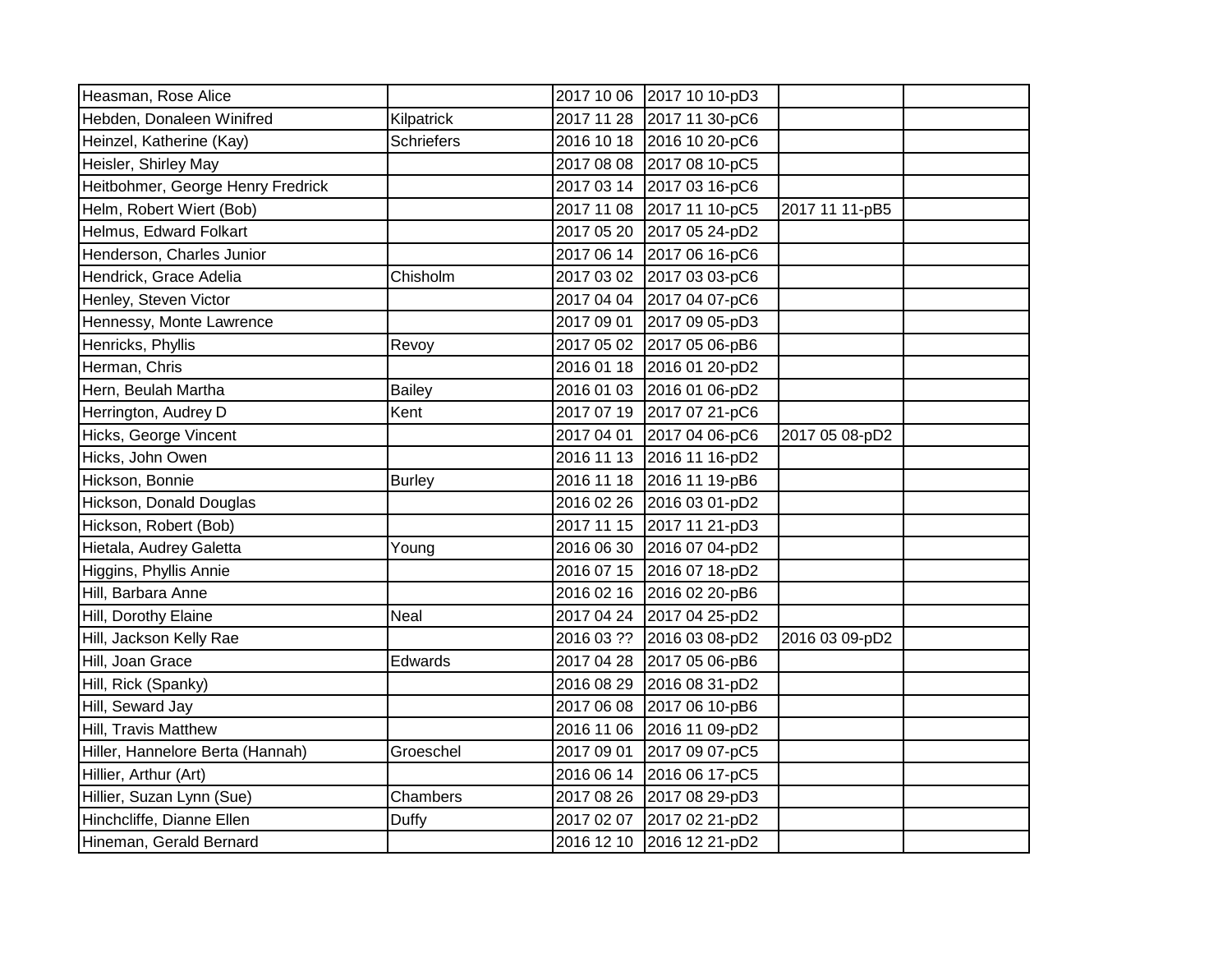| Hinton, Doris Evelyn                  | Hele             | 2017 05 22 2017 05 31-pD2 |                |                |
|---------------------------------------|------------------|---------------------------|----------------|----------------|
| Hodges, Jeannie (Jean)                | Saucier          | 2017 04 20 2017 04 24-pD2 |                |                |
| Hogan, Shirley Irene                  | Wickson          | 2016 05 09 2016 05 12-pC6 |                |                |
| <b>Holland Edward Charles</b>         |                  | 2016 11 26 2016 11 30-pD2 |                |                |
| Holland, Albert John                  |                  | 2016 08 12 2016 08 30-pD2 |                |                |
| Holland, Edward                       |                  | 2017 10 10 2017 10 13-pC6 |                |                |
| Holland, Leo John                     |                  | 2017 11 09 2017 11 10-pC5 |                |                |
| Holleman, Aleida (Alie)               | Kroes            | 2017 09 04 2017 09 06-pD2 |                |                |
| Hollett, Ronald George                |                  | 2017 01 ?? 2017 01 21-pB6 | 2017 01 23-pD2 |                |
| Hollinger, Ruth Elizabeth             |                  | 2017 07 21 2017 07 24-pD2 |                |                |
| Hollmann, Jerry                       |                  | 2016 04 18 2016 04 23-pB6 |                |                |
| Holmes, Donald E.                     |                  | 2017 06 12 2017 06 14-pD2 | 2017 06 17-pB6 | 2017 06 24-pB6 |
| Holmes, Edward William (Ted)          |                  | 2017 09 04 2017 09 07-pC5 |                |                |
| Holway, Jewell Alma                   | <b>Bailey</b>    | 2016 10 09 2016 10 26-pD2 |                |                |
| Honey, Margaret Virginia              | Lipischak        | 2016 04 09 2016 04 12-pD2 |                |                |
| Honeyman, Daina Viga                  | Tane             | 2016 07 09 2016 07 15-pC6 |                |                |
| Honsberger, Robert Douglas (Bob)      |                  | 2017 07 02 2017 07 07-pC6 |                |                |
| Hookey, Lillian (Grace)               | Luker            | 2016 06 16 2016 06 18-pB6 |                |                |
| Hope, Gordon Fred Kellock             |                  | 2016 02 20 2016 02 24-pD2 |                |                |
| Hope, Joyce Evelyn                    |                  | 2016 08 28 2016 09 03-pB6 |                |                |
| Hopkin, Harold Edward (Hoppy)         |                  | 2017 09 08 2017 09 12-pD3 | 2017 09 14-pC5 |                |
| Hopkins, Geraldine Gladys             | <b>Hicks</b>     | 2017 02 13 2017 02 15-pD2 | 2017 02 16-pC6 |                |
| Hopkins, Leonard                      |                  | 2017 02 02 2017 02 06-pD2 |                |                |
| Hopkins, Melvin Arthur                |                  | 2017 06 02 2017 06 10-pB6 |                |                |
| Horne, Rev. Sidney Gordon (Padre Sid) |                  | 2017 07 02 2017 07 07-pC6 | 2017 07 14-pC6 |                |
| Horrigan, Charles Timothy (Charlie)   |                  | 2016 08 15 2016 08 17-pD2 | 2016 08 18-pC6 |                |
| Horslen, Robert Wesley                |                  | 2016 08 25 2016 08 26-pC6 | 2016 08 27-pB6 |                |
| Horton, Thomas William                |                  | 2017 05 12 2017 05 15-pD2 |                |                |
| Horwood, Leonard William James        |                  | 2016 08 26 2016 08 29-pD2 | 2016 08 30-pD2 |                |
| Howard, Linda                         | Lusk             | 2017 04 06 2017 04 12-pD2 | 2017 04 13-pC6 |                |
| Howard, Stan                          |                  | 2017 02 20 2017 02 23-pC6 |                |                |
| Howard, Susan Ann                     | Salmond          | 2016 09 23 2016 09 27-pD2 |                |                |
| Howes, Karen Frances                  | Mendes De Franca | 2016 10 19 2016 10 22-pB6 |                |                |
| Huble-Wilkinson, Phyllis Evelyn       | <b>Brunton</b>   | 2016 02 03 2016 02 10-pD2 |                |                |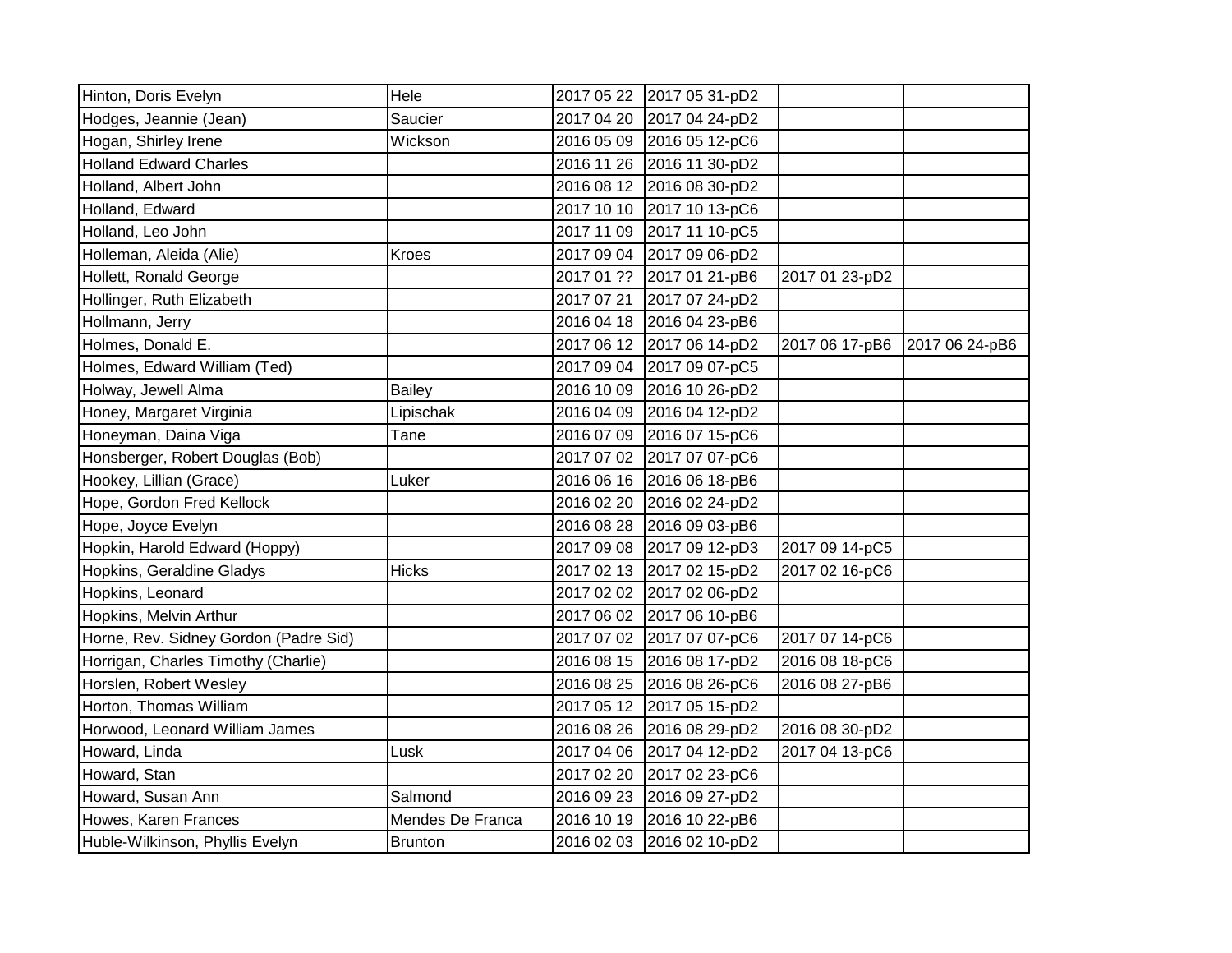| Hudson, Jennifer Margaret (Jenny) | Impey        | 2017 11 10 2017 11 13-pD2  |                |  |
|-----------------------------------|--------------|----------------------------|----------------|--|
| Hunt, Claude William (Bill)       |              | 2016 12 30 2017 01 03-pD2  | 2017 01 04-pD2 |  |
| Hunt, Edna Elizabeth              | Cassidy      | 2017 01 06 2017 01 07-pB6  |                |  |
| Hunter, Allan Morley              |              | 2016 02 26 2016 03 02-pD1  |                |  |
| Hunter, Barbara June              | Jaffray      | 2017 10 12 2017 10 18-pD1  |                |  |
| Huntley, Beattie Morris           |              | 2016 12 29 2016 01 13-pD6  |                |  |
| Hunton, John Russell (Jack)       |              | 2016 03 31 2016 04 06-pD2  |                |  |
| Hutchinson, Douglas Glen (Doug)   |              | 2016 12 03 2016 12 05-pD2  |                |  |
| Hutt, Paul Miles                  |              | 2016 06 18 2016 06 28-pD2  |                |  |
| Hykin, Mary Evelyn                | Robb         | 2017 03 25 2017 03 27-pD2  |                |  |
| Hyndman, Evelyn Mary              | Eatough      | 2016 08 22 2016 08 26-pC6  | 2016 09 17-pB6 |  |
| Ireland, Daniel Herbert           |              | 2016 11 14 2016 11 19-pB6  |                |  |
| Irish, Kathryn Elizabeth          | <b>Barry</b> | 2016 06 28 2016 06 02-pB6  |                |  |
| Irish, Kathryn Elizabeth          | Barry        | 2016 06 28 2016 07 02-pB6  |                |  |
| Irwin, John Alex Emberly          |              | 2016 01 16 2016 01 18-pD2  |                |  |
| Isenbeurg, Helga                  |              | 2016 09 13 2016 09 14-pD2  |                |  |
| Jacklyn, Rick Arthur Gordon       |              | 2016 11 05 2016 11 07-pD2  |                |  |
| Jackson, Helen Beryl              |              | 2016 01 23 2016 01 24-pD2  |                |  |
| James, Shirley Joan               |              | 2017 06 06 2017 06 10-pB6  |                |  |
| Jane, Leslie Donald               |              | 2016 04 01 2016 04 05-pD2  |                |  |
| Jansen, Jeremy Scott              |              | 2017 05 23 2017 05 26-pC6  |                |  |
| Jaynes, Margaret Ruth             | Wallbridge   | 2016 10 05 2016 10 07-pC6  |                |  |
| Jeffs, Matthew James              |              | 2017 10 19 2017 10 21-pB6  | 2017 10 26-pC6 |  |
| Jeffs, Muriel Jean                | Ashley       | 2017 08 15 2017 08 17-pC5  |                |  |
| Jenkins, Lornie Albert            |              | 2017 09 03 2017 09 06-pD2  |                |  |
| Jewell, Lois Bernice              | Ames         | 2017 06 14 2017 06 16-pC6  |                |  |
| Jianopoulos, Helen                |              | 2017 11 06 2017 11 009-pC6 |                |  |
| Johnson, John Alan Sr.            |              | 2017 09 22 2017 09 26-pD2  |                |  |
| Johnson, Ruby Margaret            |              | 2016 08 02 2016 08 06-pB6  |                |  |
| Johnston, Agnes                   |              | 2017 07 15 2017 09 20-pD2  |                |  |
| Johnston, Brian                   |              | 2017 04 ?? 2017 04 13-pC6  |                |  |
| Johnston, Evelyn Margaret         | Shaw         | 2016 12 15 2016 12 16-pC5  |                |  |
| Johnston, Rodney Vernerford (Rod) |              | 2016 07 31 2016 08 05-pC6  |                |  |
| Johnstone, Doreen Anne            | Gordon       | 2017 03 01 2017 03 06-pD2  |                |  |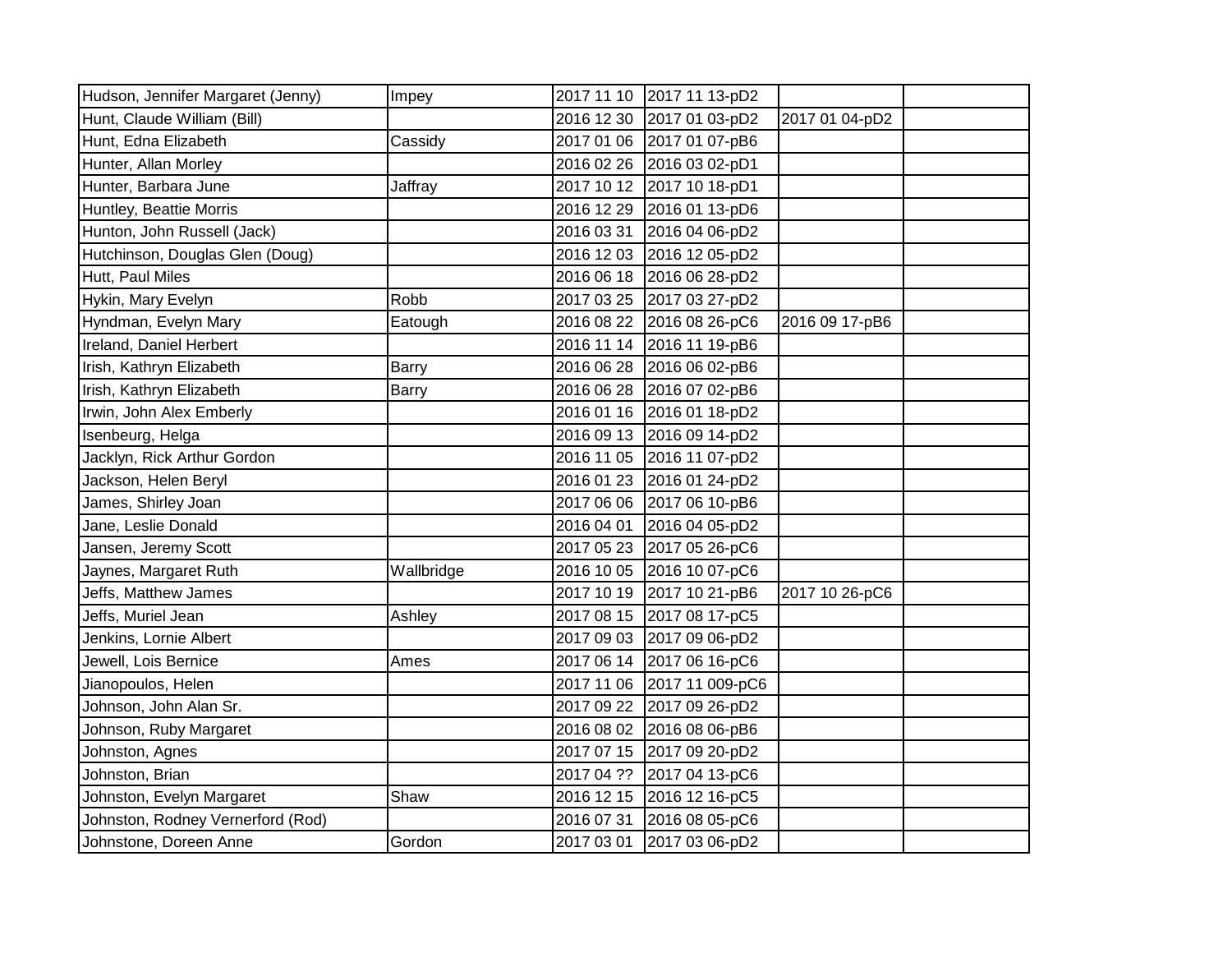| Jones, Allan                      |               |            | 2016 11 20 2016 12 01-pC6 |                |  |
|-----------------------------------|---------------|------------|---------------------------|----------------|--|
| Jones, Edward Ronald              |               |            | 2017 10 21 2017 10 25-pD2 |                |  |
| Jones, Joan Eileen                | Hardy         |            | 2017 02 02 2017 02 04-pB6 |                |  |
| Jones, Lloyd Bernard              |               |            | 2017 01 15 2017 01 17-pD2 |                |  |
| Jones, Lucas William Paul         |               |            | 2016 07 25 2016 07 27-pD2 | 2016 07 28-pC5 |  |
| Jones, Mary Elizabeth (Betty)     | Pigden        |            | 2017 11 02 2017 11 03-pC6 | 2017 11 04-pB5 |  |
| Jones, Robert Franklin            |               |            | 2017 04 13 2017 04 18-pD2 |                |  |
| Jones, Steven Paul                |               |            | 2016 08 14 2016 08 16-pD2 |                |  |
| Joyce, Eleanor-Jane Arnold (Jane) | <b>Baxter</b> |            | 2016 07 04 2016 07 06-pD2 |                |  |
| Joynson, Marjorie Laura           | Wallace       |            | 2016 06 13 2016 06 16-pC6 |                |  |
| Juby, Elizabeth (Fern)            | Scott         |            | 2017 02 28 2017 03 02-pC6 |                |  |
| Juby, John Hamilton Leitch        |               |            | 2016 04 09 2016 04 12-pD2 |                |  |
| Juby, June Rachel                 | Herrington    |            | 2017 06 06 2017 06 07-pD2 |                |  |
| Jung, Janet Velma                 | <b>Benn</b>   |            | 2016 02 10 2016 02 12-pC6 |                |  |
| Kaiser, Heather Louise            | Marr          |            | 2016 03 25 2016 03 28-pD2 |                |  |
| Kalnay, John Timothy (JT)         |               |            | 2016 02 04 2016 02 10-pD2 | 2016 02 11-pC6 |  |
| Kardassis, Christina              | Zorbalas      |            | 2016 01 09 2016 01 11-pD6 | 2016 01 12-pD6 |  |
| Karns, Randy                      |               |            | 2016 05 08 2016 05 10-pD2 |                |  |
| Kay, Donald (Wayne)               |               |            | 2017 01 31 2017 02 02-pC6 |                |  |
| Kayaras, John Nicholas            |               |            | 2017 03 23 2017 03 25-pB6 |                |  |
| Kearney, Joan Marina              | Condette      |            | 2017 04 09 2017 04 20-pC6 |                |  |
| Keegan, Nancy Susanne             | Wannamaker    |            | 2016 01 27 2016 01 30-pB6 |                |  |
| Kehoe, John Kenneth (Ken)         |               |            | 2016 09 22 2016 09 24-pB6 |                |  |
| Kehoe, Leonard Thomas             |               |            | 2017 09 05 2017 09 06-pD2 |                |  |
| Kelly, Gary Samuel                |               |            | 2016 04 11 2016 04 13-pD2 |                |  |
| Kelly, Joan Mildred               | Smith         |            | 2017 12 16 2017 12 19-pD3 |                |  |
| Kelly, Ronald Ashley              |               |            | 2016 08 31 2016 09 02-pC5 |                |  |
| Kemp, Elaine                      |               |            | 2016 11 30 2016 12 05-pD2 | 2016 12 06-pD1 |  |
| Kemp, Lloyd Benson                |               |            | 2016 12 27 2016 12 28-pD2 |                |  |
| Kempson, Kim                      |               |            | 2016 11 28 2016 12 10-pB6 | 2016 12 12-pD2 |  |
| Kempson, Lilian Eileen            | Rawlings      |            | 2016 02 29 2016 03 04-pC6 | 2016 03 05-pB6 |  |
| Kendall, Joan James               |               |            | 2017 01 15 2017 01 19-pC6 |                |  |
| Kennedy, Jerry Edgar              |               | 2016 10 10 | 2016 10 13-pC6            |                |  |
| Kennedy, Sandra Violet            | Reid          |            | 2017 07 01 2017 07 06-pC5 |                |  |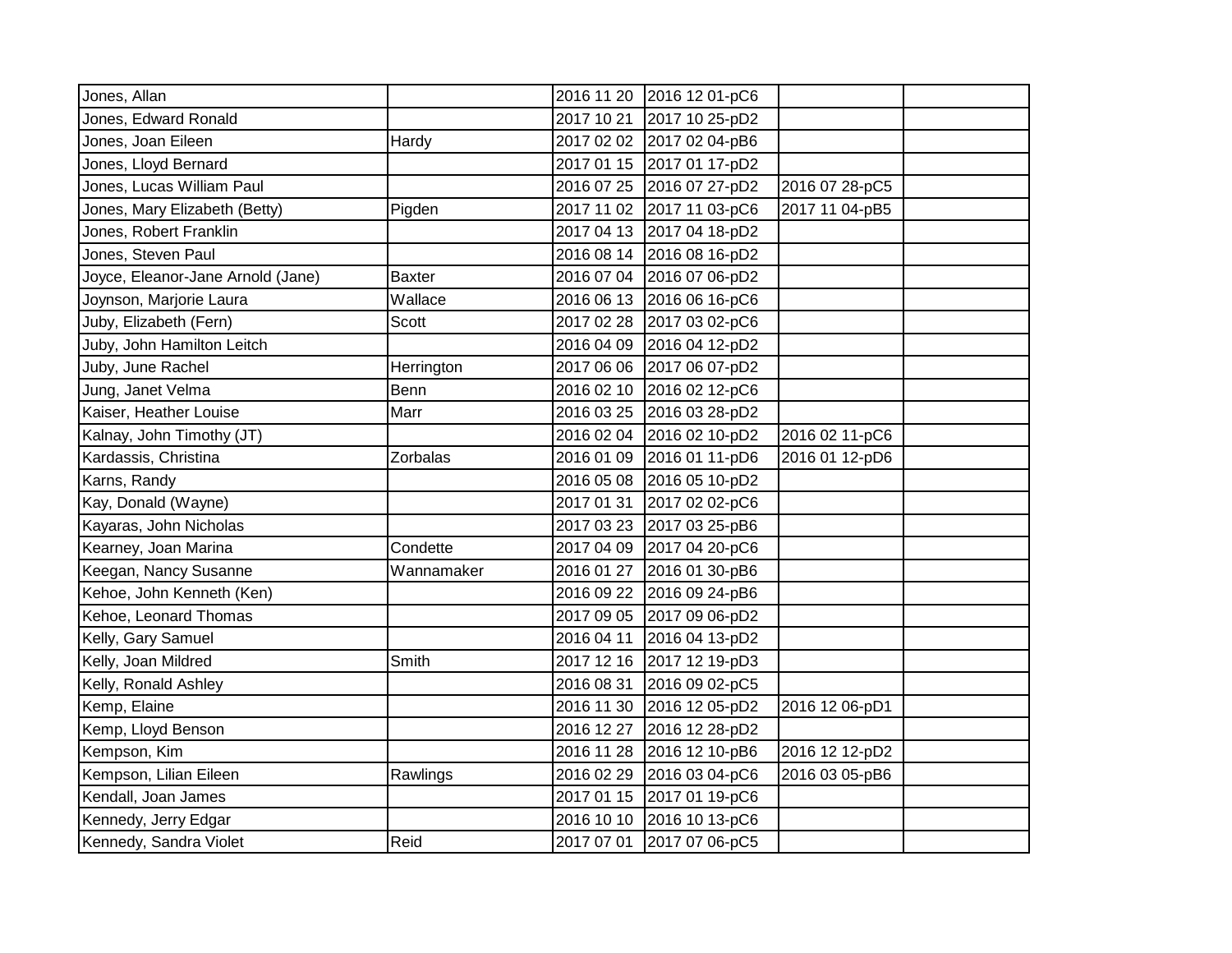| Kerby, Mary Teresa               | Farrell   |            | 2017 02 23 2017 02 25-pB6 |                |  |
|----------------------------------|-----------|------------|---------------------------|----------------|--|
| Kerik, Thelma Joan               | La Feuvre |            | 2016 07 07 2016 07 11-pD2 |                |  |
| Kerr, Patricia Irene             | Ryan      |            | 2017 09 11 2017 09 12-pD3 |                |  |
| Kester, Bruce Allen Kay          |           |            | 2017 04 12 2017 04 17-pD2 | 2017 04 18-pD2 |  |
| Ketcheson, Betty Jean            | Foster    |            | 2017 06 18 2017 07 15-pB6 |                |  |
| Ketcheson, Carol Ann             | Poste     |            | 2017 08 05 2017 08 08-pD2 |                |  |
| Ketcheson, Glen Franklin         |           |            | 2017 07 13 2017 07 19-pD2 |                |  |
| Ketcheson, James William Freeman |           |            | 2017 04 01 2017 04 05-pD2 | 2017 04 17-pD2 |  |
| Ketcheson, John William (Jack)   |           |            | 2017 05 02 2017 05 06-pB6 | 2017 05 08-pD2 |  |
| Ketcheson, William Joseph (B.J.) |           |            | 2016 05 22 2016 05 24-pD3 |                |  |
| Kettle, Laura May Matilda        | Herbert   |            | 2016 01 23 2016 01 23-pB6 |                |  |
| Kettle, Laura May Matilda        |           |            | 2016 01 18 2016 02 02-pD2 |                |  |
| Kidd, James David                |           |            | 2016 09 01 2016 09 06-pD2 |                |  |
| Kiddle, Annie Young              | Fryett    |            | 2016 02 ?? 2016 02 13-pB6 |                |  |
| Kimmberly, Shirley               | Parks     |            | 2016 04 05 2016 04 07-pC6 |                |  |
| King, Blanche Ethel              | Johnston  |            | 2017 01 22 2017 01 24-pD2 |                |  |
| King, Herbert Stanley            |           |            | 2017 11 07 2017 11 11-pB5 |                |  |
| Kingdon, Ronald (Ron)            |           |            | 2016 01 27 2016 01 29-pC6 |                |  |
| Kingston, Jeffrey Steven         |           | 2016 12 21 | 2016 01 15-pC6            |                |  |
| Kirk, Florence Mary Emma         |           |            | 2016 05 25 2016 05 28-pB6 |                |  |
| Kirkconnell, Russell Stewart     |           |            | 2017 03 28 2017 04 01-pB6 |                |  |
| Kleinsteuber, Donald George      |           |            | 2016 09 11 2016 09 13-pD2 | 2016 09 14-pD2 |  |
| Knickle, Andrew Todd             |           |            | 2016 02 14 2016 02 18-pC6 |                |  |
| Knight, Jason                    |           |            | 2016 04 17 2016 04 19-pD2 |                |  |
| Knight, Teddy (Margaret)         |           |            | 2016 04 28 2016 04 30-pB4 |                |  |
| Knudson, Rolf Arne               |           |            | 2017 12 24 2017 12 28-pC6 | 2017 12 29-pC6 |  |
| Koomen, Adrianus Joseph (Art)    |           |            | 2016 02 06 2016 02 09-pD2 |                |  |
| Kovacs, Sandor                   |           |            | 2017 04 09 2017 04 11-pD2 | 2017 04 12-pD2 |  |
| Kramer, Larry John Arthur        |           |            | 2017 10 11 2017 10 14-pB6 | 2017 10 19-pC6 |  |
| Krock, Ray Emerson               |           |            | 2017 04 23 2017 04 25-pD2 | 2017 04 26-pD2 |  |
| Kyle, Ronald (Ron) Bert          |           |            | 2016 09 19 2016 09 21-pD2 |                |  |
| Labelle, Francoise Marie         |           |            | 2016 08 29 2016 09 02-pC5 |                |  |
| Lafferty, Gary Richard           |           |            | 2017 05 04 2017 05 08-pD2 |                |  |
| Lafferty, Ronald Edward          |           |            | 2017 08 28 2017 08 29-pD3 | 2017 08 30-pD2 |  |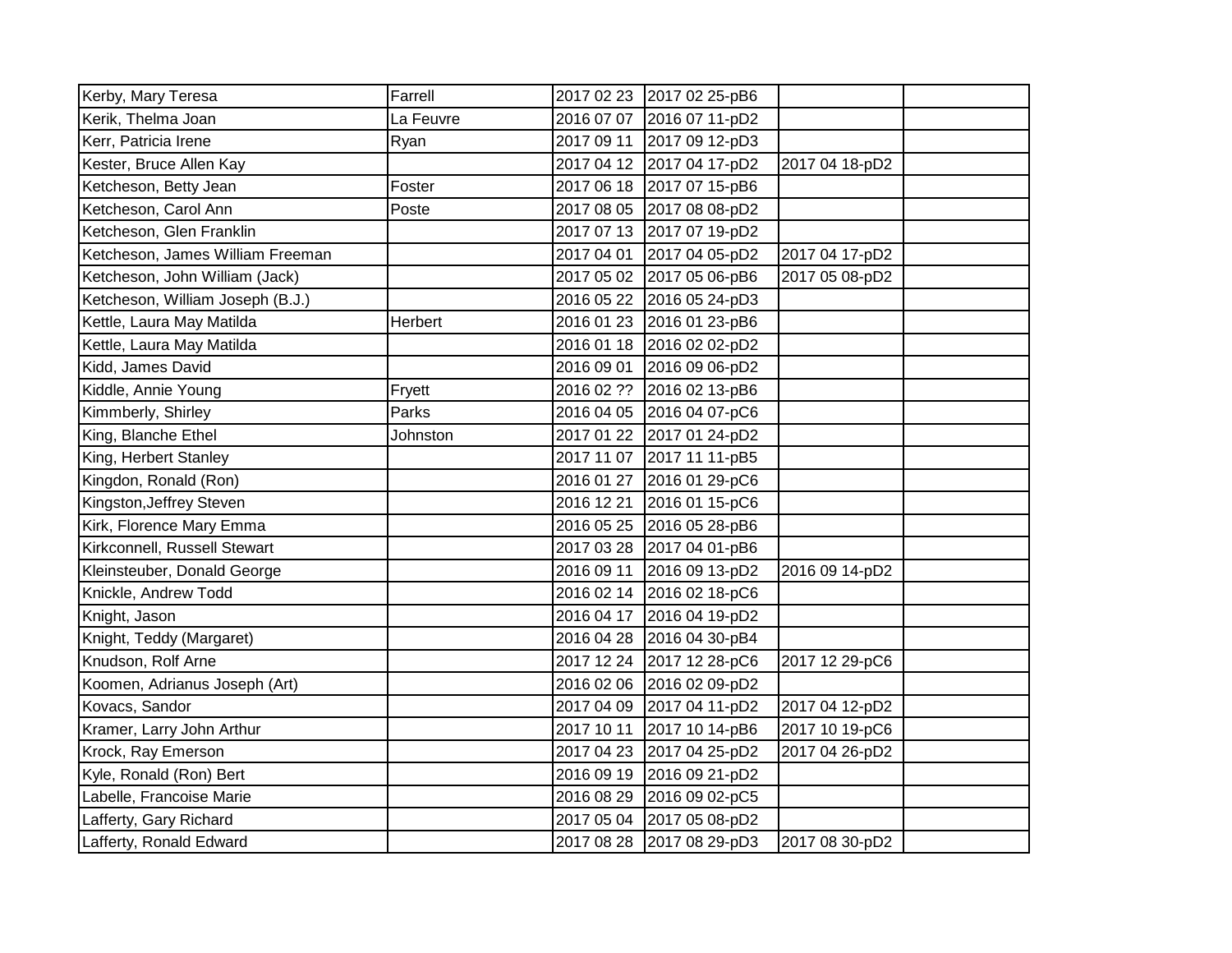| Lafleur, Geraldine Margaret      | Reeve           |            | 2016 11 21 2016 12 02-pC6 |                |                |
|----------------------------------|-----------------|------------|---------------------------|----------------|----------------|
| Laing, Donald Joseph             |                 |            | 2017 12 29 2017 12 30-pB5 |                |                |
| Lambert, Travis James Robert     |                 |            | 2016 02 17 2016 02 23-pD2 |                |                |
| Lanay, Gary Allan                |                 |            | 2017 07 19 2017 07 24-pD2 |                |                |
| Lander, Patricia Valerie         | Hore            |            | 2017 03 22 2017 03 28-pD2 |                |                |
| Lane, Robert George (Bob)        |                 | 2017 04 04 | 2017 04 07-pC6            | 2017 04 08-pB6 |                |
| Lane, William B.                 |                 |            | 2017 02 19 2017 02 25-pB6 |                |                |
| Lang, Edward Perry               |                 | 2016 06 09 | 2016 06 11-pB6            | 2016 07 27-pD2 |                |
| Lang, Friedrich Georg (Fred)     |                 | 2016 02 01 | 2016 02 06-pC6            | 2016 02 08-pD2 | 2016 02 09-pD2 |
|                                  |                 |            |                           | Page 4 -       | 2016 02 10-pD2 |
| Langabeer, Angus W.              |                 |            | 2016 02 13 2016 02 16-pD2 |                |                |
| Langevin, Catherine Marie        |                 | 2016 09 11 | 2016 09 13-pD2            |                |                |
| Langille, James Edward (Jim)     |                 |            | 2017 02 24 2017 02 28-pD2 | 2017 03 01-pD2 | 2017 03 02-pC6 |
| Langman, Donald George (Don)     |                 |            | 2017 03 02 2017 03 04-pB6 |                |                |
| Lanham, Eva Orrill               | Yerrow          |            | 2017 11 08 2017 11 13-pD2 |                |                |
| LaRue, Irene                     | McEathron       | 2016 05 10 | 2016 05 11-pD2            |                |                |
| Lasher, Thomas (Ned)             |                 |            | 2016 12 20 2016 12 21-pD2 |                |                |
| Latchford, John David            |                 |            | 2016 05 03 2016 05 05-pD2 |                |                |
| Latchford, Raymond Joseph        |                 | 2017 01 17 | 2017 01 18-pD2            |                |                |
| Latham, John Norman              |                 |            | 2017 12 28 2017 12 30-pB5 |                |                |
| Lathangue, Ray Melville          |                 | 2017 07 07 | 2017 07 10-pD2            |                |                |
| Latour, George Sr.               |                 | 2016 03 01 | 2016 03 03-pC6            |                |                |
| Lavallee, John Paul              |                 |            | 2016 06 05 2016 06 05-pD2 |                |                |
| LaVallee, Mary Elizabeth (Betty) |                 | 2017 04 07 | 2017 04 08-pB6            | 2017 04 10-pD2 |                |
| Lawday-Loyst, Deborah Ann        |                 | 2016 05 13 | 2016 05 14-pB6            | 2016 05 16-pD2 | 2016 05 21-pB6 |
| Lawday-Loyst, Deborah Ann        |                 | 2016 05 13 | 2016 05 28-pB6            | 2016 05 30-pD2 | 2016 06 03-pC6 |
|                                  |                 |            |                           | Page 4 -       | 2016 06 05-pB6 |
| Lawrence, Ethel May              | Foster          | 2017 01 27 | 2017 02 04-pB6            |                |                |
| Lawrenson-Fox, Hilda Marie       | <b>Boldrick</b> |            | 2017 12 16 2017 12 22-pC6 |                |                |
| Lazariuk, Olga                   | Holowich        |            | 2016 09 09 2016 09 10-pB6 |                |                |
| Lea, Eileen Wilson               | Thorpe          |            | 2017 11 19 2017 11 22-pD2 |                |                |
| Leavitt, Marlon Masten           | Cooper          | 2016 07 31 | 2016 09 16-pC6            |                |                |
| LeBaron, Michael Eric            |                 | 2016 02 16 | 2016 02 20-pB6            | 2016 02 22-pD2 |                |
| LeBlanc, Lorraine Dorothy Joan   | Helyer          |            | 2017 02 08 2017 02 10-pC6 |                |                |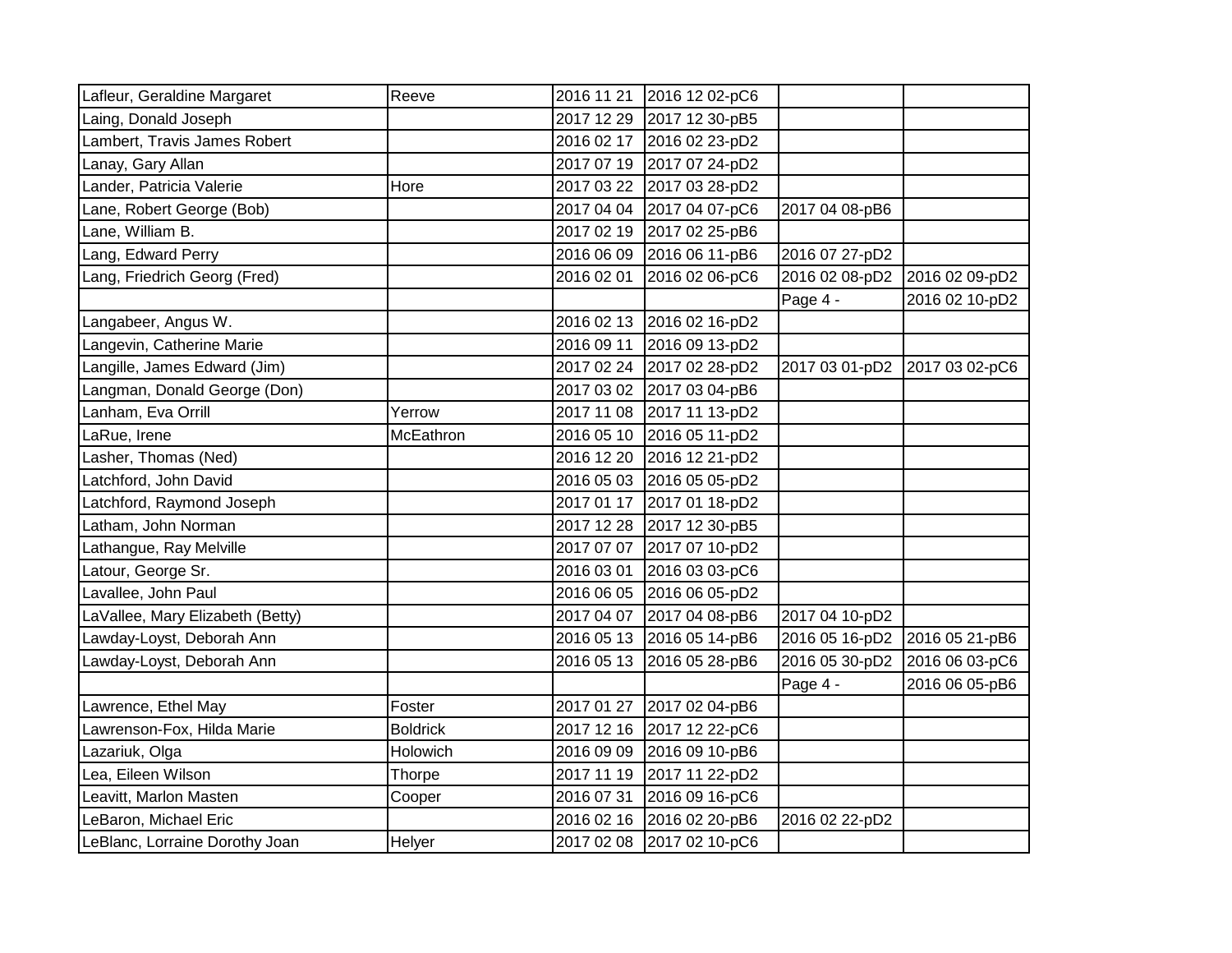| Leclair, Wilfred               |              |            | 2016 01 27 2016 01 28-pC6 |                |  |
|--------------------------------|--------------|------------|---------------------------|----------------|--|
| Leclair, Wilfred               |              |            | 2016 04 27 2016 04 29-pC5 |                |  |
| Lee, Doris Louise              | Aikins       |            | 2016 08 09 2016 08 11-pC6 | 2016 08 12-pC6 |  |
| Lee, Francis (Frank)           |              |            | 2017 04 06 2017 04 08-pB6 | 2017 04 10-pD2 |  |
| Lee, Lillian Ellen             |              |            | 2016 01 13 2016 01 14-pD6 |                |  |
| Leeson, William Charles (Bill) |              |            | 2016 03 02 2016 03 08-pD2 |                |  |
| LeFort, Calvin                 |              |            | 2017 11 18 2017 11 25-pB5 |                |  |
| LeFort, Lillie Ethel           | Maracle      |            | 2017 06 28 2017 07 04-pD1 |                |  |
| Lefort, Margaret Edna          |              |            | 2017 02 25 2017 02 28-pD2 |                |  |
| Leggat, Gordon Grant           |              |            | 2017 04 24 2017 04 27-pC6 | 2017 04 28-pC6 |  |
| Leitch, Donna Diane            | Kent         |            | 2016 10 19 2016 10 21-pC6 |                |  |
| LeMessurier, Les               |              |            | 2017 05 06 2017 05 09-pD2 | 2017 08 12-pB6 |  |
| Lennox, Florence Evelyn        | Carr         |            | 2016 10 26 2016 10 29-pB6 | 2016 11 05-pB6 |  |
| Lennox, Jean Morden (Babe)     | <b>Sills</b> |            | 2016 10 19 2016 10 22-pB6 |                |  |
| Leonard, Earl James            |              |            | 2017 08 26 2017 08 29-pD3 |                |  |
| Leonard, Georges Maurice       |              |            | 2016 09 18 2016 09 23-pC6 |                |  |
| Leonard, Jean (Collins)        |              |            | 2016 07 23 2016 07 27-pD2 |                |  |
| Lesage, James Francis          |              |            | 2016 08 15 2016 08 17-pD2 |                |  |
| Leslie, Annette Marie          | Garbutt      |            | 2017 01 16 2017 01 17-pD2 |                |  |
| essard, Glen Charles           |              |            | 2017 01 11 2017 01 13-pC6 |                |  |
| Letford, Edith                 | Macpherson   |            | 2017 12 22 2017 12 27-pD3 |                |  |
| Levinetz, Anna Helen           | Yurkewich    |            | 2017 11 15 2017 11 16-pC6 | 2017 11 15-pC6 |  |
| Lewis, Jane Christine          |              |            | 2017 04 25 2017 04 28-pC6 | 2017 04 29-pB5 |  |
| Lewis, Lorne                   |              |            | 2017 03 31 2017 04 03-pD1 |                |  |
| Lindasy, Eleanor               | Jackson      |            | 2017 01 21 2017 01 24-pD2 |                |  |
| Lindenberg, William            |              |            | 2017 04 14 2017 04 17-pD2 |                |  |
| Ling, Jean                     |              |            | 2017 12 07 2017 12 09-pB5 | 2017 12 11-pD2 |  |
| Ling, Ko-Ching "Herbert"       |              |            | 2017 01 17 2017 01 20-pC6 | 2017 01 21-pB6 |  |
| Lisk, Alfred Harry             |              |            | 2016 06 03 2016 06 10-pC5 |                |  |
| Little, Marion Ruth            | <b>Duke</b>  |            | 2016 12 03 2016 12 05-pD2 |                |  |
| Little, Mary Gertrude          | Crane        | 2016 03 21 | 2016 03 23-pD2            |                |  |
| Livingston, Helen              | Latimer      |            | 2017 09 30 2017 10 02-pD2 |                |  |
| Livingstone, Carole Emily      | Martin       |            | 2017 10 15 2017 10 17-pD3 |                |  |
| Livingstone, Marguerite Ella   | Bovay        |            | 2016 02 09 2016 02 10-pD2 |                |  |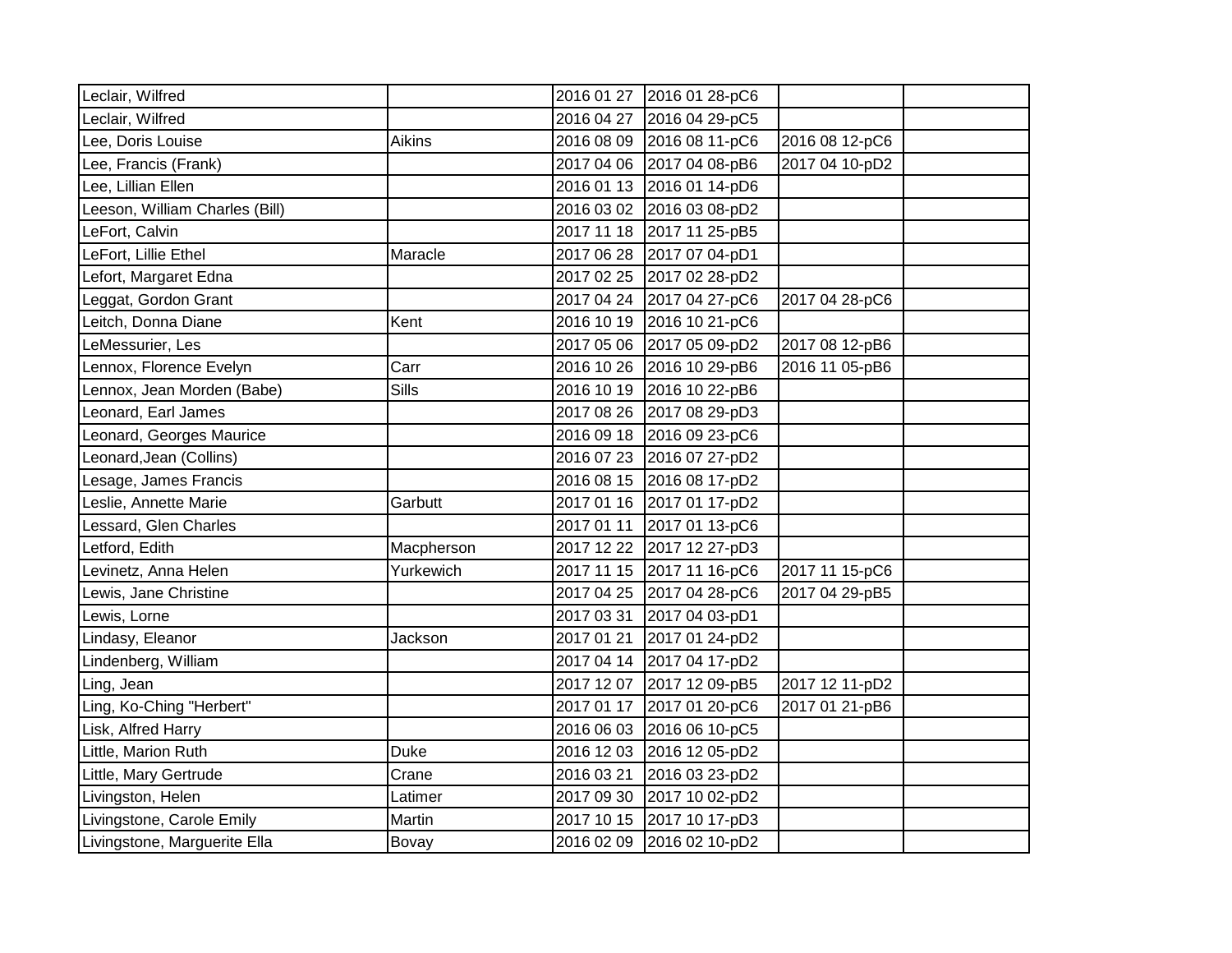| Lloyd, Agnes Vivian            | Richardson     |            | 2017 11 07 2017 11 11-pB5 |                               |                |
|--------------------------------|----------------|------------|---------------------------|-------------------------------|----------------|
| Lloyd, Marion Theresa          | Taylor         |            | 2017 12 26 2017 12 28-pC6 |                               |                |
| Locke, George A. A.            |                |            | 2017 02 19 2017 02 25-pB6 |                               |                |
| Locke, Rosa Margaret           | <b>Summers</b> |            | 2016 07 02 2016 07 06-pD2 |                               |                |
| Locklin, Gordon Ralph          |                |            | 2017 03 23 2017 03 27-pD2 |                               |                |
| Lockwood, Nathan Adam (Nate)   |                |            | 2017 11 20 2017 12 05-pD3 |                               |                |
| Lockwood, Una Rose             | Smith          |            | 2017 01 05 2017 01 07-pB6 |                               |                |
| Lockyer, Donald George         |                |            | 2017 10 25 2017 10 27-pC6 | 2017 10 28-pB5                |                |
| Logan, Thomas John Robert      |                |            | 2017 01 29 2017 02 01-pD2 |                               |                |
| Long, Harold Edmund (Harry)    |                |            | 2017 09 16 2017 09 18-pD2 |                               |                |
| Longaphie, Mary Theresa        | Lawlor         |            | 2016 03 22 2016 03 26-pB6 |                               |                |
| Longworth, Roy                 |                |            | 2016 04 01 2016 04 02-pB6 |                               |                |
| Loshaw, Ramona Luella          | Bartman        |            | 2017 05 10 2017 05 13-pB6 |                               |                |
| Lott, David Allen (Lotto)      |                |            | 2016 09 17 2016 09 19-pD2 |                               |                |
| Louis, Gustaaf Pieter (Paul)   |                |            | 2017 10 02 2017 10 06-pC6 | 2017 10 07-pB6                | 2017 10 10-pD3 |
| Lowry, Desmond Herbert Douglas |                |            | 2016 08 05 2016 08 06-pB6 | 2016 08 13-pB6                |                |
| Loyst, David John (Dave)       |                |            | 2016 08 14 2016 08 16-pD2 | 2016 08 17-pD3 2016 08 18-pC6 |                |
| Lucas, Douglas Charles (Doug)  |                |            | 2017 01 11 2017 01 12-pC6 | 2017 01 13-pC6                |                |
| Lucas, James Rollins (JR)      |                | 2016 11 11 | 2016 11 25-pC6            |                               |                |
| Lucas, Marjorie Sharon         | Reid           |            | 2017 04 06 2017 04 10-pD2 | 2017 04 11-pD2                |                |
| Lucas, William Robert (Bill)   |                |            | 2016 04 24 2016 05 03-pD2 |                               |                |
| Lucciola, Shirley Jean         |                |            | 2017 02 10 2017 02 13-pD2 |                               |                |
| Luffman, Gary Ronald           |                | 2017 09 01 | 2017 09 05-pD3            |                               |                |
| Lumbers, Barbara Jane          | Hosack         |            | 2017 08 27 2017 08 29-pD3 |                               |                |
| Lummiss, James Edward (Jim)    |                |            | 2017 05 09 2017 05 11-pC6 |                               |                |
| Lusk, Robert                   |                |            | 2016 07 03 2016 08 04-pC6 |                               |                |
| Luttjeboer, Ben                |                |            | 2016 03 13 2016 03 16-pD2 |                               |                |
| Lynch, Alexander Jane (Jean)   | Robertson      |            | 2016 03 06 2016 03 08-pD2 |                               |                |
| Lyon, Karen Marie              |                |            | 2017 02 13 2017 02 15-pD2 |                               |                |
| MacCarl, Kimberly Dale         | Harmer         |            | 2016 ?? ?? 2016 05 05-pD2 |                               |                |
| MacDonald, Duncan F.           |                |            | 2017 12 23 2017 12 28-pC6 |                               |                |
| MacDonald, Gary Leroy          |                | 2016 12 21 | 2016 12 23-pC6            |                               |                |
| MacDonald, George Randy        |                | 2017 11 16 | 2017 11 18-pB5            |                               |                |
| MacDonald, Jean Isabel         | Sedore         |            | 2016 03 05 2016 03 07-pD2 | 2016 03 08-pD2                |                |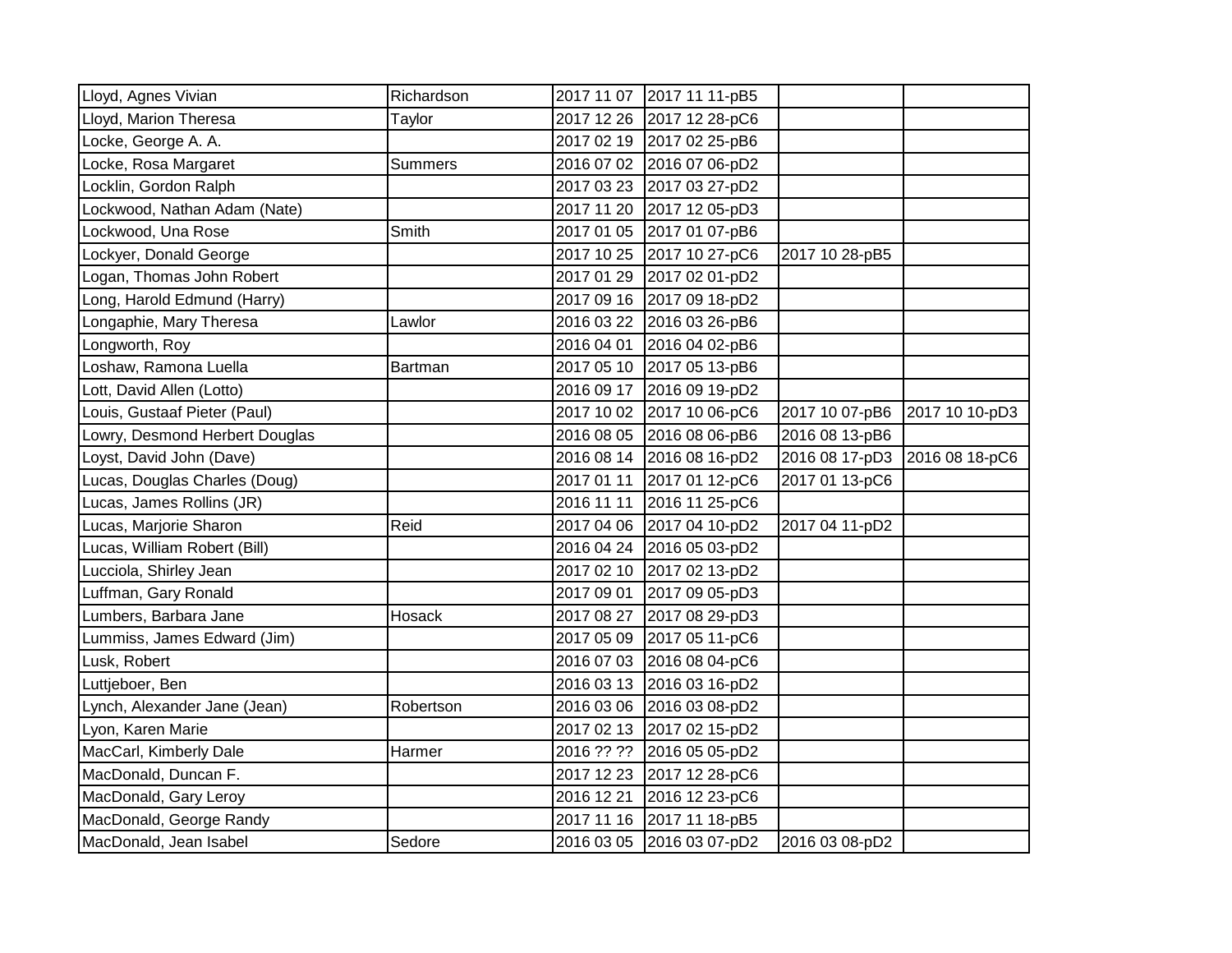| MacDonald, Michael James (Mike)        |               |            | 2016 05 05 2016 05 09-pD2 |                |                |
|----------------------------------------|---------------|------------|---------------------------|----------------|----------------|
| MacDonald, Michael Philip              |               |            | 2016 04 11 2016 04 14-pD2 |                |                |
| MacDonald, Sarah Evelyn                | Bamber        |            | 2017 08 16 2017 08 18-pC5 |                |                |
| MacEachern, MAJOR Bruce William        |               |            | 2017 04 12 2017 04 19-pD2 |                |                |
| MacGregor, Eileen Muriel               | Johnston      |            | 2016 07 25 2016 07 27-pD2 |                |                |
| MacGregor, James T. (Jim)              |               |            | 2016 10 08 2016 10 13-pC6 |                |                |
| Machan, John A. (Jack)                 |               |            | 2017 06 08 2017 06 10-pB6 |                |                |
| MacIsaac, Colin Roger                  |               |            | 2016 01 09 2016 01 13-pD6 |                |                |
| Mack, Inez Violet                      | McFadden      |            | 2017 03 23 2017 03 25-pB6 |                |                |
| Mackay, David Moody                    |               |            | 2016 02 02 2016 02 03-pD2 | 2016 02 04-pC6 | 2016 02 05-pC6 |
| Mackenzie, Alison Hope (Sparky)        | <b>Sparks</b> |            | 2017 01 26 2017 01 28-pB6 |                |                |
| Maclean, Heather Alexandra             | <b>Becket</b> |            | 2016 01 19 2016 01 22-pC6 | 2016 01 23-pB6 |                |
| MacLean, Leone Anna                    |               |            | 2016 10 28 2016 10 29-pB6 |                |                |
| MacLennan, Donna Margaret              | Andrews       |            | 2016 06 26 2016 07 05-pD2 |                |                |
| MacMillan, Joan Marie                  |               |            | 2017 02 26 2017 02 28-pD2 |                |                |
| MacPherson, Beatrice Marian            | Russell       |            | 2017 05 26 2017 06 02-pC6 |                |                |
| Macrae, Douglas Donald                 |               |            | 2016 01 05 2016 01 12-pD6 | 2016 01 13-pD6 |                |
| Madden, Michael (Mike)                 |               |            | 2016 05 07 2016 05 10-pD2 |                |                |
| Mahoney, Frances Eleanor (Evelyn)      | Corrie        | 2016 08 11 | 2016 08 13-pB6            |                |                |
| Mair, Gayle Elizabeth                  |               |            | 2016 08 04 2016 08 12-pC6 |                |                |
| Male, Charles Colin                    |               |            | 2016 02 25 2016 03 02-pD2 |                |                |
| Mallory, Lee Edward John               |               |            | 2016 11 18 2016 11 19-pB6 |                |                |
| Mandl, Hans Wilhelm                    |               |            | 2017 05 24 2017 05 31-pD2 |                |                |
| Manto, William Harold (Bill)           |               |            | 2017 01 15 2017 01 17-pD2 |                |                |
| Maracle, Lennie Ross                   |               |            | 2017 01 18 2017 01 21-pB6 |                |                |
| Maracle, Muriel                        |               |            | 2017 09 04 2017 09 07-pC5 |                |                |
| Maracle, Neil                          |               |            | 2016 11 16 2016 11 26-pB6 |                |                |
| Maracle, Patrick (Kanakeon)            |               | 2016 06 21 | 2016 06 23-pC6            |                |                |
| Marksuschewsky, Margaret Mary          | Walsh         | 2017 10 21 | 2017 10 23-pD2            |                |                |
| Markuschwesky, Sharon Sophia Christine |               |            | 2017 08 19 2017 08 21-pD2 |                |                |
| Markwell, Mary Lou                     |               |            | 2017 05 16 2017 05 18-pC6 |                |                |
| Marlock, Joseph                        |               |            | 2017 03 08 2017 03 10-pC6 |                |                |
| Marrs, Ronald Bruce                    |               | 2016 12 31 | 2017 01 06-pD2            | 2017 01 09-pD2 |                |
| Marshall, Lisa Elizabeth               |               |            | 2017 11 15 2017 11 18-pB5 |                |                |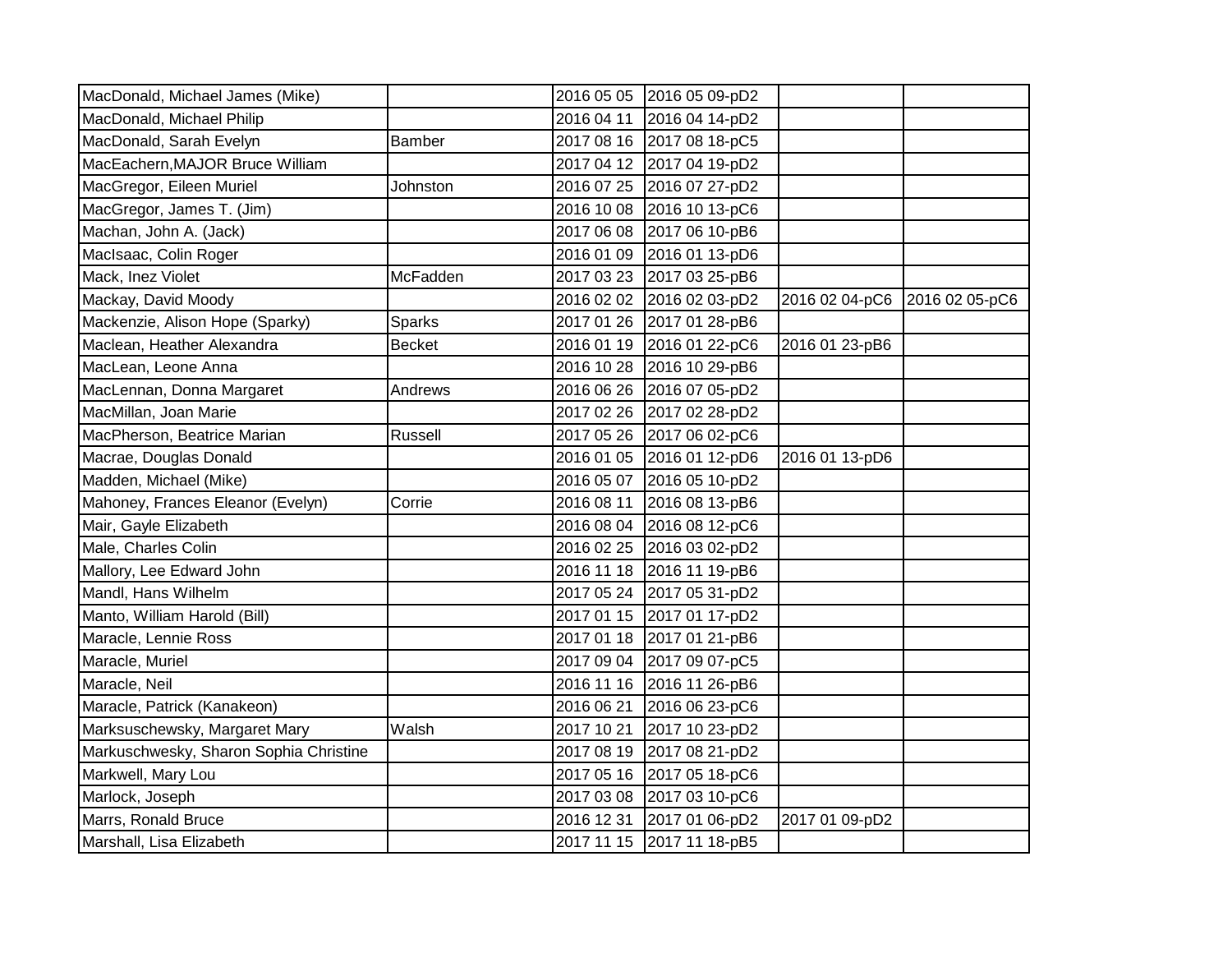| Marston, Jean Sumner            | Ramsey            |            | 2016 02 28 2016 03 26-pB6 |                |                |
|---------------------------------|-------------------|------------|---------------------------|----------------|----------------|
| Marta, Mary Marilyn             | Barry             |            | 2017 09 22 2017 09 29-pC6 |                |                |
| Martin, Denise Marie            |                   |            | 2016 05 11 2016 05 13-pC6 |                |                |
| Martin, Douglas Valentine       |                   |            | 2017 12 20 2017 12 23-pB5 |                |                |
| Martin, Elliot                  |                   |            | 2016 04 02 2016 04 04-pD2 |                |                |
| Martin, Harry Ernest            |                   |            | 2016 07 28 2016 07 29-pC4 | 2016 07 30-pB6 | 2016 08 02-pD2 |
| Martin, Irven Albert            |                   |            | 2017 05 20 2017 05 24-pD2 |                |                |
| Martin, Lena Darlene (Mary)     | Auger             |            | 2017 04 07 2017 04 08-pB6 |                |                |
| Martin, Thomas Robert           |                   |            | 2016 02 29 2016 03 02-pD2 | 2016 03 03-pC6 |                |
| Maryniuk, Patrick               |                   |            | 2017 08 10 2017 08 16-pD2 | 2017 08 17-pC5 |                |
| Maslo, Irene                    |                   |            | 2017 08 02 2017 08 05-pB5 |                |                |
| Maslo, Irene                    |                   |            | 2017 08 02 2017 08 10-pC5 |                |                |
| Maslo, Peter                    |                   |            | 2017 05 20 2017 05 24-pD2 | 2017 05 25-pC6 |                |
| Mason, Michael Warren           |                   |            | 2017 03 08 2017 03 11-pB6 |                |                |
| Masson, Alice May               | <b>Baverstock</b> |            | 2017 10 16 2017 10 18-pD1 |                |                |
| Masters, Doreen Elizabeth       | Cassibo           |            | 2017 07 08 2017 07 20-pC5 |                |                |
| Masters, Elsie May              |                   |            | 2016 09 11 2016 09 14-pD2 |                |                |
| Masters, William Donald         |                   |            | 2016 04 13 2016 04 18-pD2 |                |                |
| Matheson, Agnes Dolena          | Gillis            |            | 2016 09 29 2016 10 01-pB6 |                |                |
| Mathieu, Jean-Pierre (John)     |                   |            | 2017 08 25 2017 08 31-pC5 |                |                |
| Matmyuk, Kenneth                |                   |            | 2017 01 30 2017 02 01-pD2 |                |                |
| Matthews-Rollins, Marilyn Jean  |                   |            | 2016 05 21 2016 05 25-pD2 |                |                |
| Mawbey, Donald Percival         |                   |            | 2016 07 04 2016 07 07-pC6 |                |                |
| Mawson, Donna Marie             |                   |            | 2016 12 27 2017 01 12-pC6 | 2017 01 13-pC6 |                |
| Maybee, Patricia Ann            |                   |            | 2016 08 12 2016 08 13-pB6 |                |                |
| Mayer, Caecilie                 | Nuchtern          |            | 2017 10 04 2017 10 14-pB6 |                |                |
| Mazey, Robert David (Rob)       |                   |            | 2017 05 05 2017 05 10-pD2 |                |                |
| McAdams-Andrews, Jean Norma May | Vanclief          |            | 2017 02 27 2017 03 01-pD2 |                |                |
| McAuley, Grace Helena           | Prentice          |            | 2015 12 04 2016 05 07-pB6 |                |                |
| McBeath, Gordon Alexander       |                   |            | 2017 01 22 2017 01 26-pC6 | 2017 01 27-pC6 |                |
| McBeath, Jean                   | Post              |            | 2017 04 28 2017 05 01-pD2 |                |                |
| McCann, Fay Vivian              | Rollins           |            | 2017 01 27 2017 01 28-pB6 |                |                |
| McCauley, Mary Gladys           |                   | 2017 06 21 | 2017 06 24-pB6            |                |                |
| McClelland, Mildred Dorothy     | <b>Breach</b>     |            | 2017 12 07 2017 12 13-pD2 |                |                |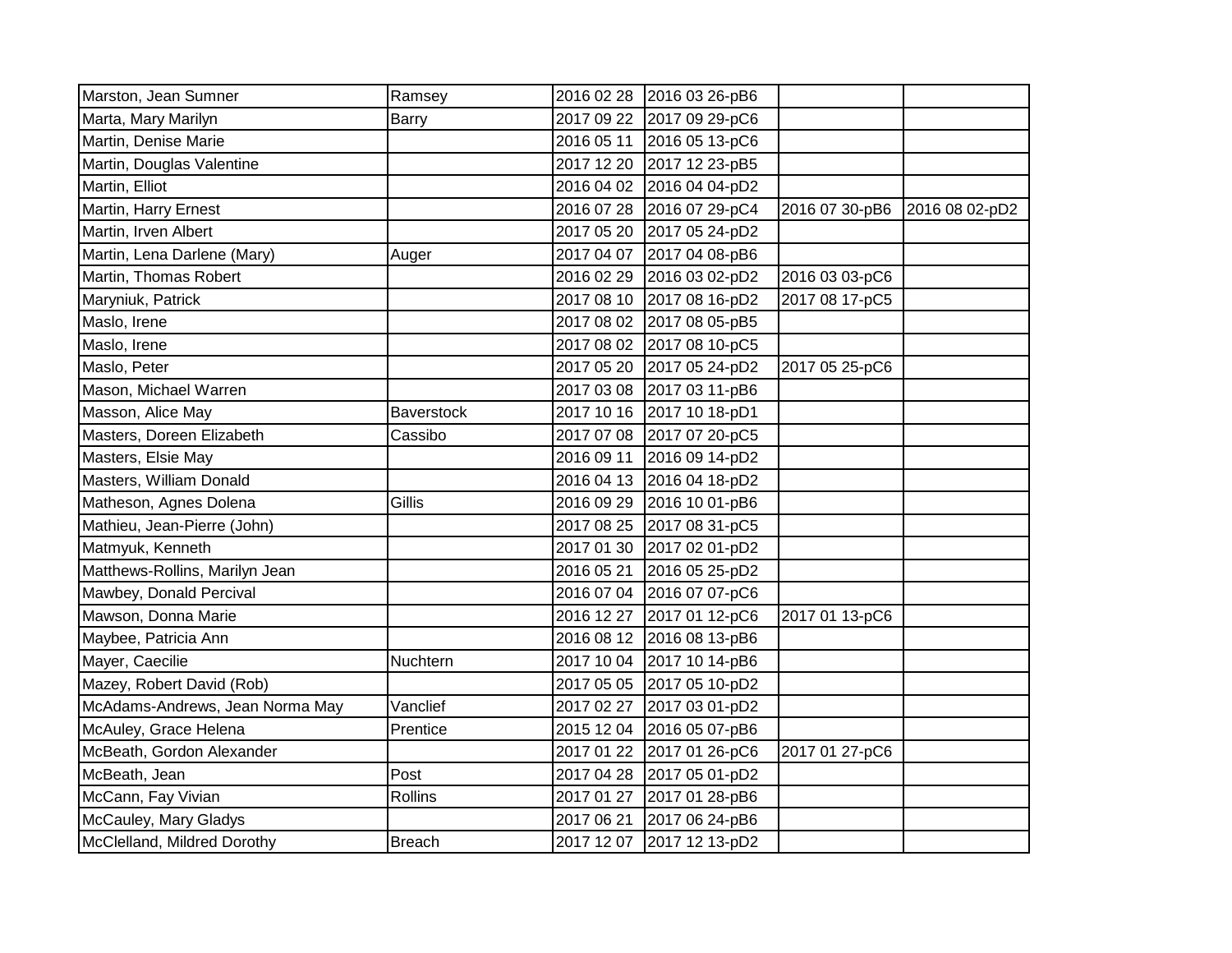| McColm, Katherine Mary (Kitty)      | Lynch        | 2016 06 29 2016 06 02-pB6 |                |  |
|-------------------------------------|--------------|---------------------------|----------------|--|
| McColm, Katherine Mary (Kitty)      | Lynch        | 2016 06 29 2016 07 02-pB6 | 2016 07 04-pD2 |  |
| McComb, Shirley                     |              | 2016 03 29 2016 03 31-pC6 |                |  |
| McConnachie, Gerald Charles (Jerry) |              | 2016 04 01 2016 04 04-pD2 |                |  |
| McConnell, Jean Elizabeth           | Rogers/Whyte | 2016 01 31 2016 02 02-pD2 |                |  |
| McConnell, June Helena              | Lowery       | 2017 01 01 2017 01 03-pD2 |                |  |
| McCooeye, Percy Dalton (Mac)        |              | 2016 02 25 2016 03 02-pD2 |                |  |
| McCormick, Gerald (Gerry)           |              | 2016 01 13 2016 01 16-pB6 |                |  |
| McCourt, Dermot                     |              | 2017 06 12 2017 06 14-pD2 |                |  |
| McCoy, Carl Adams                   |              | 2016 09 08 2016 09 15-pC6 | 2016 09 29-pC6 |  |
| McCoy, Robert Charles (Bob)         |              | 2016 06 05 2016 06 07-pD2 |                |  |
| McCracken, Enid Dorene              |              | 2017 01 27 2017 02 01-pD2 |                |  |
| McCrea, William Samuel              |              | 2016 08 12 2016 08 13-pB6 |                |  |
| McCrodan, Joan Marsh                | Thomas       | 2017 06 07 2017 06 10-pB6 |                |  |
| McCullam, Mary Constance            | Lynch        | 2017 01 01 2017 01 04-pD2 |                |  |
| McCullough, Harry Wayne (Butch)     |              | 2016 07 14 2016 07 16-pB6 |                |  |
| McCullough, James                   |              | 2016 03 31 2016 04 02-pB6 |                |  |
| McCullough, John Frederick (Jack)   |              | 2016 09 17 2016 09 19-pD2 |                |  |
| McDade, Thomas George               |              | 2017 02 05 2017 02 07-pD2 |                |  |
| McDonald, Arlington Stewart (Arli)  |              | 2016 12 12 2016 12 14-pD2 |                |  |
| McDonald, Daniel Arthur             |              | 2016 09 29 2016 10 03-pD2 |                |  |
| McDonald, John Edward               |              | 2016 09 16 2016 09 26-pD2 |                |  |
| McDonald, Ronald Harold             |              | 2016 03 19 2016 03 22-pD2 |                |  |
| McDonnell, Marjorie May             | Swift        | 2017 03 09 2017 03 13-pD2 |                |  |
| McDowell, William Allen (Will)      |              | 2017 06 25 2017 06 27-pD2 | 2017 06 28-pD2 |  |
| McEathorn, Joan Daley               | Potter       | 2017 03 07 2017 03 08-pD2 |                |  |
| McFarlane, Beatrice                 |              | 2016 10 06 2016 10 08-pB6 |                |  |
| McFarlane, Robert John              |              | 2016 12 20 2016 12 23-pC6 |                |  |
| McFaul, Marian Louise               | Marshall     | 2017 07 06 2017 07 08-pB6 |                |  |
| McGarvey, Marie                     | Rowan        | 2017 08 14 2017 08 16-pD2 | 2017 08 17-pC5 |  |
| McGeachy, James Merritt (Jimmer)    |              | 2016 05 30 2016 06 01-pD2 |                |  |
| McGee-Markus, Valerie Anne          | Thompson     | 2016 01 09 2016 01 12-pD6 |                |  |
| McGhee, Kenneth James               |              | 2017 09 18 2017 09 21-pC5 |                |  |
| McGrath, Laverne (Bun)              |              | 2016 05 19 2016 05 21-pB6 |                |  |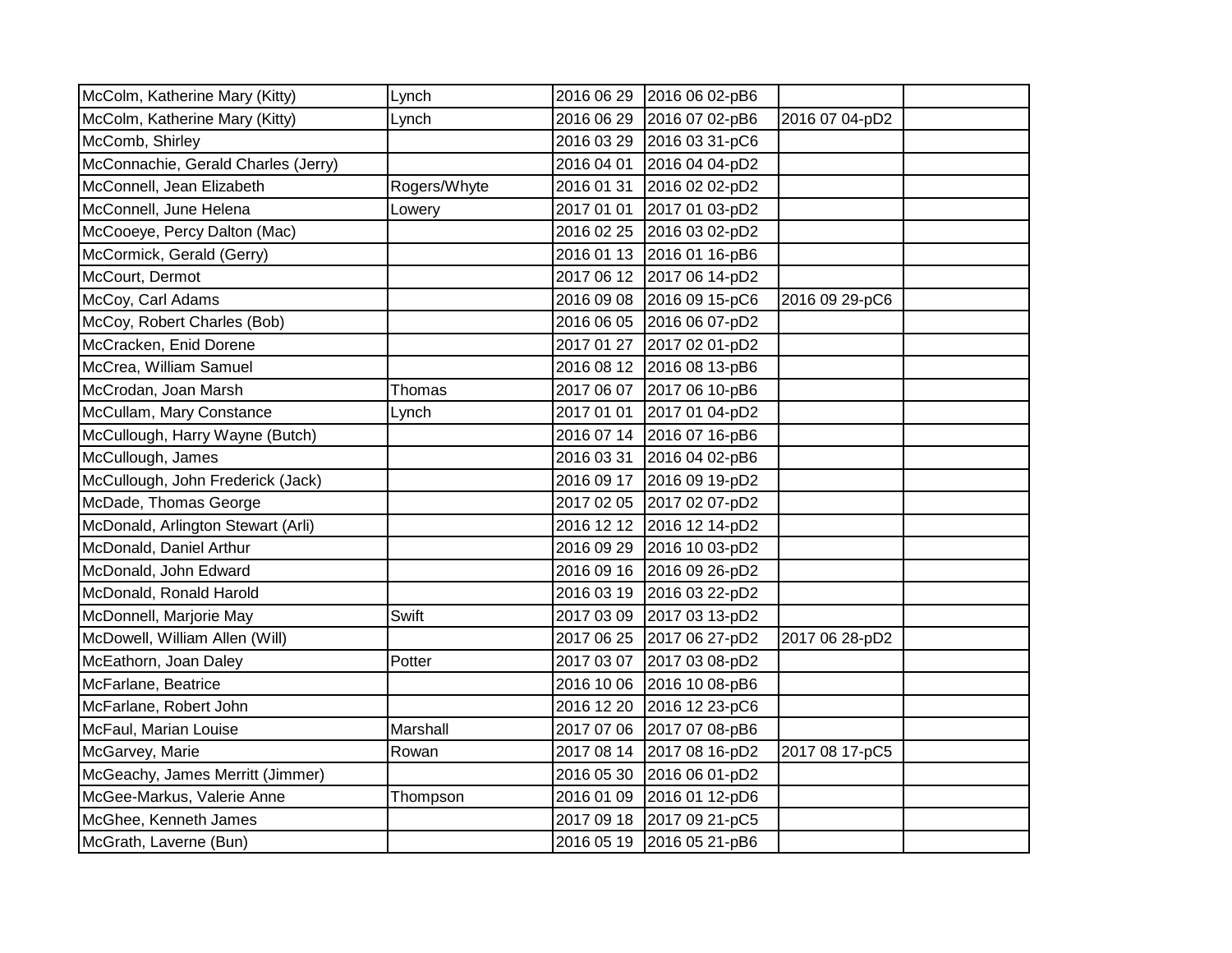| McGrath, Louise Anne                        | Clairmont      |            | 2016 11 22 2016 11 24-pC6 |                |  |
|---------------------------------------------|----------------|------------|---------------------------|----------------|--|
| McGuiniess, Monica                          | Murphy         |            | 2016 01 25 2016 01 27-pD2 |                |  |
| McGuinness, Laverne                         |                |            | 2016 01 02 2016 01 06-pD2 | 2016 01 05-pD2 |  |
| McHenry, Janet Theresa                      |                |            | 2016 12 13 2016 12 16-pC5 |                |  |
| McInroy, Iona Marie                         | Goodman        |            | 2016 05 27 2016 05 30-pD2 |                |  |
| McInroy, Margaret Elizabeth                 |                |            | 2017 04 29 2017 05 11-pC6 |                |  |
| McIntosh, Madeline                          | Wall           | 2016 08 30 | 2016 09 03-pB6            | 2016 09 06-pD2 |  |
| McIntosh, Marilyn Rose Marie (Marnie)       | Wood           |            | 2017 01 22 2017 01 24-pD2 | 2017 01 25-pD2 |  |
| McIntosh, Prudence Margaret                 |                |            | 2017 10 30 2017 11 01-pD2 |                |  |
| McIntyre, John Allen                        |                |            | 2016 12 06 2016 12 17-pB6 |                |  |
| McIntyre, Mary Lou                          | Parks          |            | 2016 08 15 2016 08 18-pC6 |                |  |
| McKay, Harvey C.                            |                |            | 2016 05 02 2016 05 04-pD2 |                |  |
| McKenna, David Cameron                      |                |            | 2016 03 08 2016 03 10-pC6 | 2016 03 11-pC6 |  |
| McKenna, Victoria Grace                     | Hannah         |            | 2017 08 05 2017 08 08-pD2 |                |  |
| McKibbon, Janis                             | Kimmett        |            | 2017 08 07 2017 08 12-pB6 |                |  |
| Mclaren, Maurice                            |                |            | 2016 03 05 2016 03 16-pD2 |                |  |
| McLeod, Horatio Liam Christopher            |                |            | 2017 09 10 2017 09 14-pC5 |                |  |
| Mcluskie, Floyd Dave (Butch)                |                |            | 2016 02 11 2016 02 13-pB6 |                |  |
| McMaster, Ross Alden                        |                |            | 2017 05 05 2017 05 09-pD2 |                |  |
| McNamara, Marie Rollande Louiselle (Louise) |                |            | 2016 10 08 2016 10 11-pD2 | 2016 10 12-pD2 |  |
| McQuaid, Marie Barbara                      | Crawford       |            | 2017 11 18 2017 11 20-pD2 | 2017 11 21-pD3 |  |
| McTaggart, Jean                             | McCullough     |            | 2017 03 12 2017 03 15-pD2 |                |  |
| Mead, John Kenneth (Jack)                   |                |            | 2016 12 29 2017 01 04-pD2 |                |  |
| Meagher, Helen Irene                        | <b>Bradden</b> |            | 2016 01 06 2016 01 06-pD2 | 2016 01 07-pC5 |  |
| Meeboer, Richard (Rich)                     |                |            | 2017 06 24 2017 07 04-pD1 |                |  |
| Meeks, Gloria                               | Robinson       |            | 2017 04 13 2017 04 19-pD2 |                |  |
| Meeks, Rhea Bernice                         | Lockhead       |            | 2017 08 25 2017 08 28-pD2 |                |  |
| Meens, Myrtle Angeline                      | Rosebush       |            | 2017 07 24 2017 07 29-pB6 |                |  |
| Meens, William Ernest (Bill)                |                |            | 2017 07 05 2017 07 08-pB6 |                |  |
| Meiboom, Cornelia (Corrie)                  | van der Werf   |            | 2017 05 26 2017 05 31-pD2 |                |  |
| Meier, Leo Joseph                           |                |            | 2017 08 31 2017 09 02-pB6 |                |  |
| Melkert, Johannes (John)                    |                |            | 2016 08 24 2016 08 26-pC6 | 2016 08 27-pB6 |  |
| Melkert, Ronald John                        |                |            | 2016 10 15 2016 10 19-pD2 | 2016 10 20-pC6 |  |
| Menna, Geraldine (Gerry)                    | O'Ray          |            | 2017 08 17 2017 08 23-pD2 |                |  |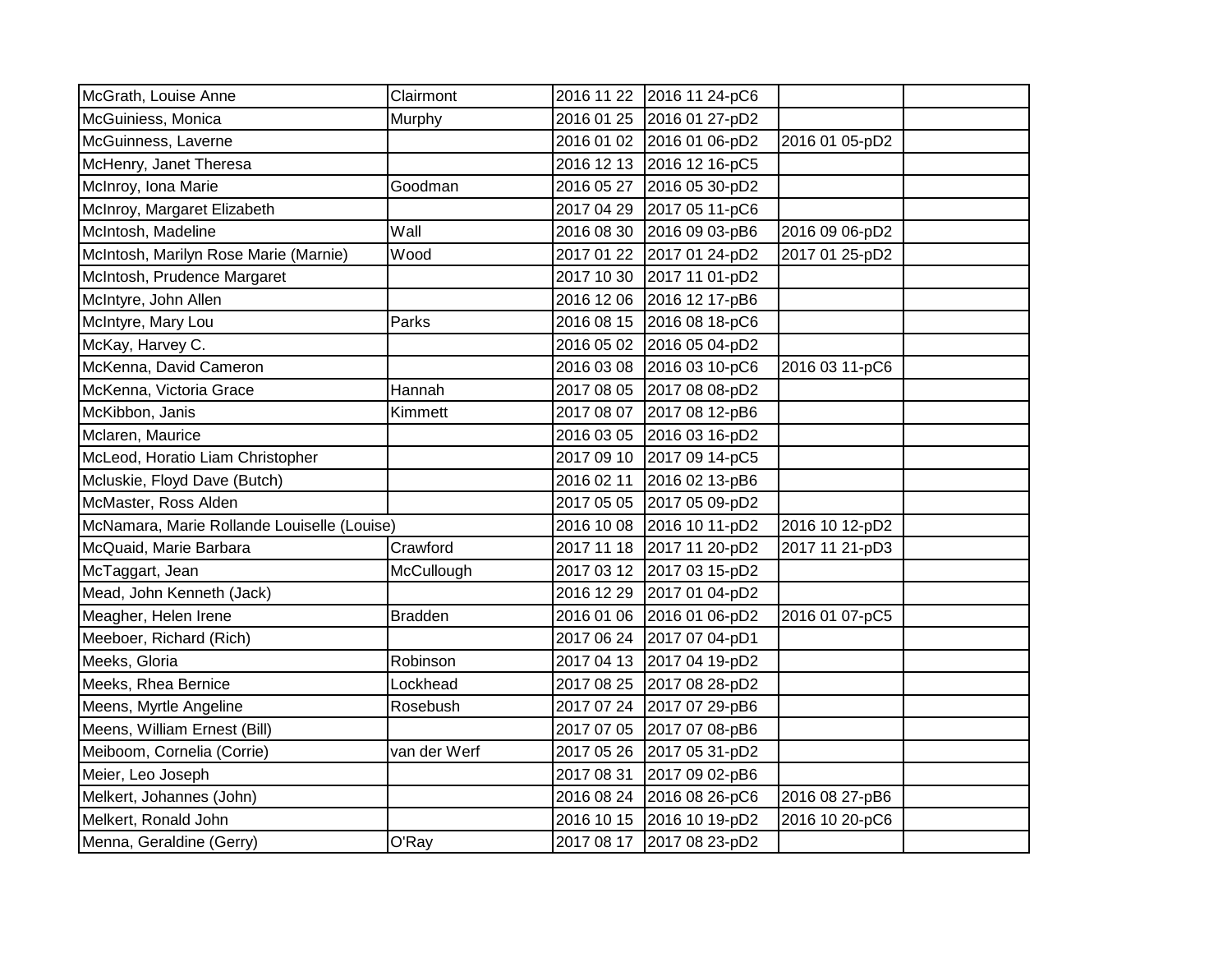| Menzie, Nancy Christina                |            | 2017 01 19 2017 01 23-pD2 |                |                |
|----------------------------------------|------------|---------------------------|----------------|----------------|
| Meraw, Joan Margaret                   | Langevin   | 2016 04 26 2016 04 28-pC6 |                |                |
| Meuer, Leo Joseph Jr.                  |            | 2016 11 01 2016 11 03-pC6 |                |                |
| Michaud, Robert C.                     |            | 2017 02 11 2017 02 18-pB6 |                |                |
| Michel, Hans Joachim                   |            | 2016 08 02 2016 08 06-pB6 |                |                |
| Middleton-LeClair, Emily Laura         |            | 2016 03 07 2016 03 09-pD2 |                |                |
| Millar, Clare Leroy                    |            | 2017 12 06 2017 12 12-pD3 | 2017 12 13-pD2 |                |
| Millar, Grant E. (Dusty)               |            | 2016 11 30 2016 12 13-pD2 |                |                |
| Millar, Jean                           |            | 2016 04 07 2016 04 11-pD2 |                |                |
| Millar, Walter Muir                    |            | 2017 01 07 2017 01 10-pD2 |                |                |
| Miller, Alexander Cuthbert (Alex)      |            | 2016 02 20 2016 02 24-pD2 | 2016 02 25-pC6 |                |
| Miller, Bertha                         | Garrett    | 2017 11 25 2017 12 01-pC6 | 2017 12 02-pB5 |                |
| Miller, John Allen                     |            | 2016 12 04 2016 12 12-pD2 |                |                |
| Miller, June                           | Livingston | 2016 05 03 2016 05 10-pD2 |                |                |
| Miller, Roger Jearl                    |            | 2016 06 11 2016 06 15-pD2 |                |                |
| Miller, Ross Allan                     |            | 2017 02 25 2017 03 02-pC6 |                |                |
| Mills, Garrett Harrison                |            | 2017 05 12 2017 05 17-pD2 |                |                |
| Mills, Katherine Marilyn               |            | 2016 03 12 2016 03 16-pD2 | 2016 03 17-pC6 | 2016 03 18-pC6 |
| Milroy, John (Brian)                   |            | 2017 03 09 2017 03 13-pD2 |                |                |
| Minaker, Doris Mae                     | Trumpour   | 2016 06 12 2016 06 16-pC6 | 2016 06 17-pC5 |                |
| Minnie, Craig Allen                    |            | 2016 12 29 2016 12 31-pB6 |                |                |
| Miranda, Dr. Rosman Frederick          |            | 2017 08 01 2017 08 12-pB6 |                |                |
| Mitchell, Derrick Marten               |            | 2016 02 04 2016 02 26-pC6 |                |                |
| Mitchell, John Stanley (Johnny)        |            | 2017 03 16 2017 03 20-pD2 |                |                |
| Mitchell, Robert Douglas (Doug)        |            | 2017 04 15 2017 04 18-pD2 | 2017 04 19-pD2 |                |
| Mitchell, Sylvia Lorraine              | Michael    | 2017 07 22 2017 07 26-pD1 |                |                |
| Mitchell, Vera Oresta                  | Pound      | 2017 04 12 2017 04 15-pB6 | 2017 04 17-pD2 |                |
| Moase, Margaret Elizabeth (Betty)      |            | 2017 12 07 2017 12 12-pD3 |                |                |
| Moffat, James (Jim)                    |            | 2017 06 02 2017 06 03-pB6 |                |                |
| Mohammed, Daniel Rafeel (Dan Trivates) |            | 2016 09 28 2016 10 03-pD2 | 2016 10 08-pB6 |                |
| Monds, Susan                           | LaCroix    | 2016 03 03 2016 03 07-pD2 |                |                |
| Monsma, Grace T.                       | Holtrop    | 2016 05 16 2016 05 18-pD2 |                |                |
| Montminy, Jean-Pierre (John)           |            | 2017 03 17 2017 03 22-pD2 |                |                |
| Moon, David Gilbert                    |            | 2017 01 05 2017 01 09-pD2 |                |                |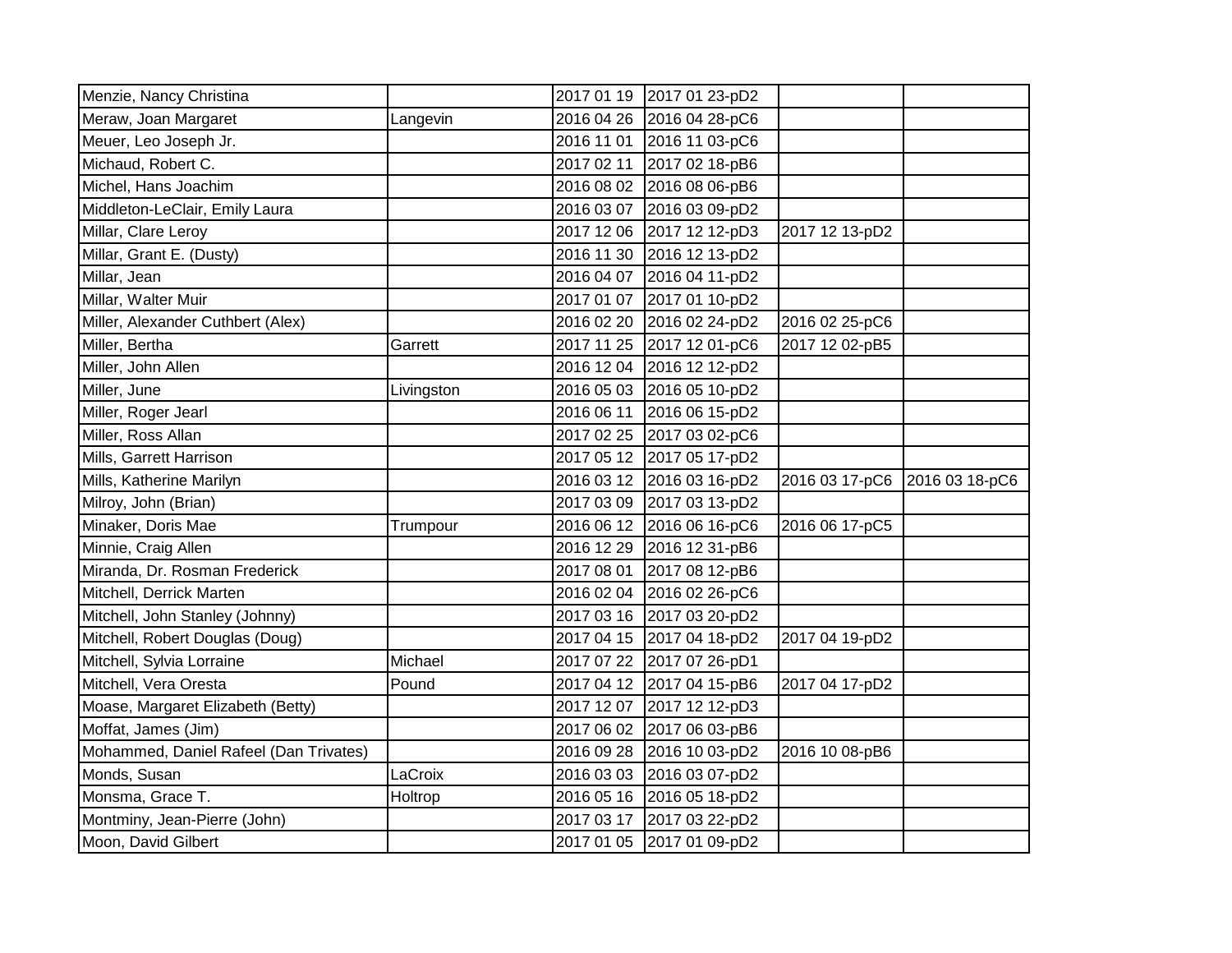| Moon, Steven Carl                        |           |            | 2017 02 01 2017 02 04-pB6 |                |  |
|------------------------------------------|-----------|------------|---------------------------|----------------|--|
| Mooney, Phyllis Evelyn                   | Wood      |            | 2017 12 03 2017 12 05-pD3 | 2017 12 07-pC6 |  |
| Mooney, Robert Allan                     |           |            | 2017 12 02 2017 12 05-pD3 | 2017 12 07-pC6 |  |
| Moore, Archie Terrance (Terry)           |           |            | 2017 11 07 2017 11 10-pC5 |                |  |
| Moore, Constance Louise (Connie)         |           |            | 2017 08 18 2017 08 21-pD2 |                |  |
| Moore, George Ross                       |           |            | 2017 11 08 2017 11 10-pC5 |                |  |
| Moore, Mary Grace                        | McFadden  |            | 2016 10 01 2016 10 04-pD2 |                |  |
| Moore, Millard Newton                    |           |            | 2017 05 05 2017 05 08-pD2 |                |  |
| Moore, Shirley Maureen                   |           |            | 2017 07 22 2017 07 24-pD2 |                |  |
| Moores, Lily Jean                        |           | 2017 03 01 | 2017 03 03-pC6            |                |  |
| Moorman, Donna Jane Marie                |           |            | 2016 05 20 2016 05 16-pD2 |                |  |
| Moran, Agathe G.                         | Lafond    |            | 2016 05 ?? 2016 05 30-pD2 |                |  |
| Moran, Marjorie Mabel                    | Walt      |            | 2017 01 30 2017 02 03-pC6 | 2017 05 24-pD2 |  |
| Moran, Sister Anna (Sister Mary Justina) |           |            | 2017 10 28 2017 11 03-pC6 | 2017 11 04-pB5 |  |
| Morden, Patricia Jane                    | Nelson    |            | 2016 05 30 2016 06 01-pD2 |                |  |
| Morgan, Frank Cecil                      |           |            | 2016 05 09 2016 05 12-pC6 |                |  |
| Morgan, Jean Audrey                      | McCaughen |            | 2017 08 15 2017 09 01-pC6 |                |  |
| Morgan, Joan Marie                       | Sopha     |            | 2016 11 07 2016 11 10-pC8 | 2016 11 12-pB6 |  |
| Morgan, Maurice Richard (Dick)           |           |            | 2017 12 14 2017 12 16-pB5 |                |  |
| Morgan, Samuel Delbert (Sam)             |           |            | 2016 08 25 2016 08 27-pB6 | 2016 08 29-pD2 |  |
| Morris, Ann Gwendoline                   | Smith     |            | 2016 11 23 2016 11 26-pB6 |                |  |
| Morris, Johnny                           |           |            | 2017 07 23 2017 07 25-pD2 |                |  |
| Morris, Verna Margaret                   | Poste     |            | 2016 08 18 2016 08 20-pB6 |                |  |
| Morrison, Jacqueline Diane (Jacquie)     | Rogers    |            | 2017 11 27 2017 11 29-pD2 |                |  |
| Morrison, Mary Elizabeth                 | Cotter    |            | 2016 03 21 2016 03 23-pD2 |                |  |
| Morris-Sykes, Joyce                      |           |            | 2016 02 24 2016 03 19-pB6 |                |  |
| Mortimer, Lita                           | Gallipeau |            | 2016 08 05 2016 08 13-pB6 |                |  |
| Moussear, Sandra Marie Sheila            |           |            | 2016 07 24 2016 08 10-pD2 |                |  |
| Mowers, Carol Anne                       | Sager     |            | 2016 04 17 2016 04 19-pD2 |                |  |
| Mowers, Marion Gertrude                  | Mulville  |            | 2016 06 05 2016 06 08-pD2 |                |  |
| Mowers, Robert Dale (Slip)               |           |            | 2017 05 20 2017 05 24-pD2 |                |  |
| Mudford, Harold Henry                    |           |            | 2016 01 07 2016 01 11-pD6 |                |  |
| Muir, Bertha Mae Eileen                  | Quinn     |            | 2017 02 07 2017 02 10-pC6 |                |  |
| Mullin, Donald Bernard                   |           |            | 2016 10 17 2016 10 20-pC6 |                |  |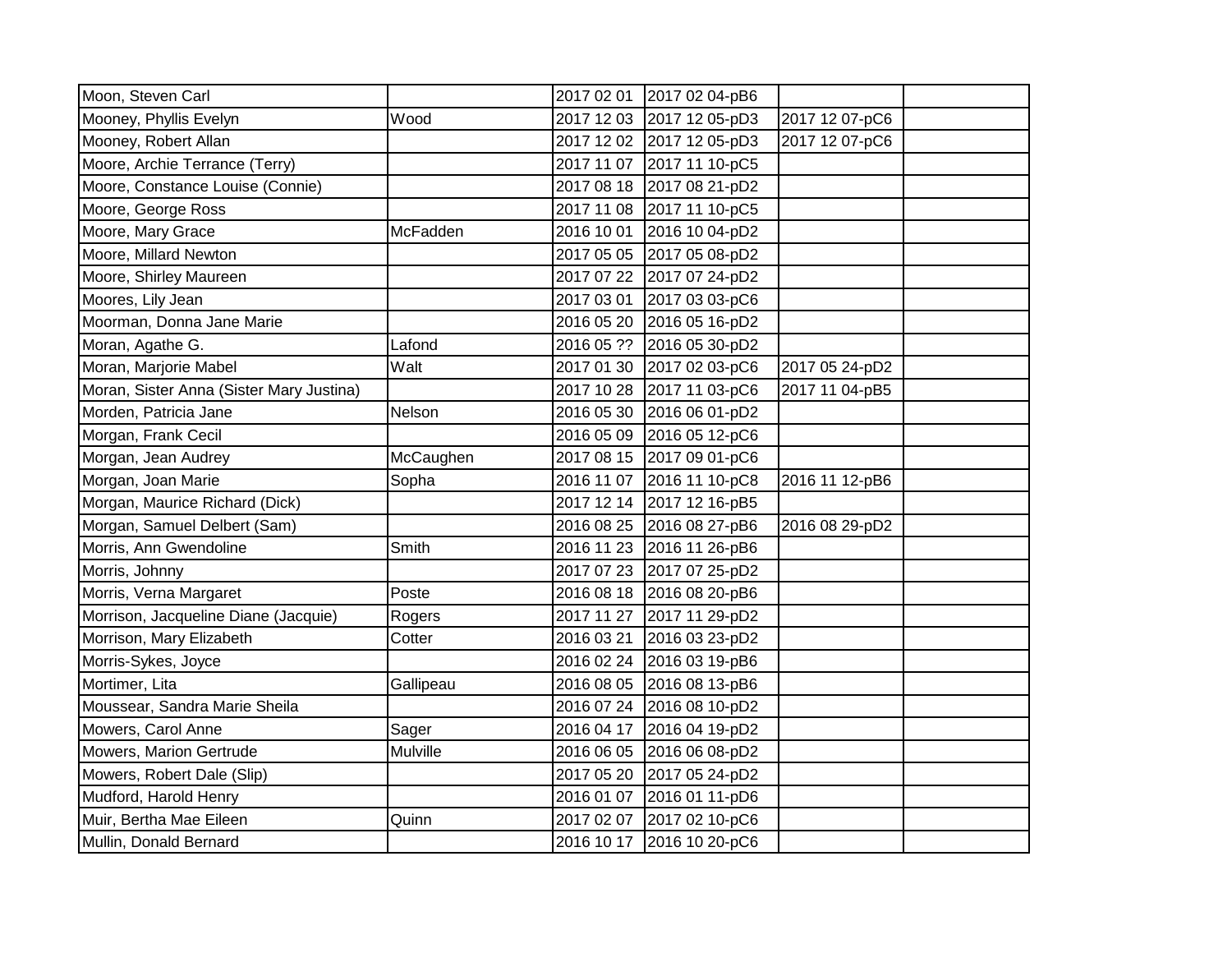| Mulvihill, Francis John James (Frank) |                   |            | 2017 09 09 2017 09 11-pD2 |                |  |
|---------------------------------------|-------------------|------------|---------------------------|----------------|--|
| Mulville, Rosaline                    | Kraft             |            | 2016 10 31 2016 11 26-pB6 |                |  |
| Mumby, Lorne Samel                    |                   |            | 2016 04 23 2016 04 25-pD2 |                |  |
| Munro, W. John                        |                   |            | 2017 01 12 2017 01 14-pB6 |                |  |
| Munroe, Eunice Gertrude               | Latimer           |            | 2016 01 05 2016 01 08-pC6 |                |  |
| Murphy, Barbara Ann                   |                   |            | 2016 10 18 2016 10 21-pC6 |                |  |
| Murphy, Bernice Elizabeth             | <b>McGuinness</b> |            | 2016 04 24 2016 04 27-pD2 |                |  |
| Murphy, Edward (Murph)                |                   |            | 2016 05 19 2016 05 21-pB6 |                |  |
| Murphy, Michael John                  |                   |            | 2016 12 18 2016 12 21-pD2 |                |  |
| Murphy, Norman Vincent (Norm)         |                   |            | 2017 09 14 2017 09 15-pC6 |                |  |
| Murphy, Regina Clare (Gina)           |                   |            | 2017 08 06 2017 08 08-pD2 |                |  |
| Murray, Donal H.M. (Don)              |                   |            | 2016 10 20 2016 10 28-pC6 |                |  |
| Murray, Kenneth William               |                   |            | 2016 12 14 2016 12 17-pB6 |                |  |
| Murray, Marie                         |                   |            | 2016 01 14 2016 01 16-pB6 |                |  |
| Murray, Marjorie                      |                   |            | 2017 11 27 2017 12 13-pD2 |                |  |
| Murray, Thomas Arthur                 |                   |            | 2017 10 26 2017 10 30-pD2 | 2017 10 31-pD3 |  |
| Murray, Thomas Arthur                 |                   |            | 2017 10 26 2017 11 01-pD2 |                |  |
| Muzik, Peter George                   |                   |            | 2016 05 08 2016 05 11-pD2 |                |  |
| Myers, Mary Kathleen (Kay)            | Kent              |            | 2017 03 02 2017 03 04-pB6 |                |  |
| Myles, Donald Victor                  |                   |            | 2017 08 01 2017 08 05-pB5 |                |  |
| Nash, Daniel James                    |                   |            | 2016 09 03 2016 09 06-pD2 |                |  |
| Nash, Douglas Ronald                  |                   |            | 2017 10 02 2017 10 05-pC6 | 2017 10 06-pC6 |  |
| Nash, Pauline                         |                   |            | 2016 05 27 2016 05 31-pD2 |                |  |
| Nault, Doreen                         | Temple            |            | 2016 04 26 2016 04 28-pC6 |                |  |
| Neal, Douglas Edmund                  |                   |            | 2017 02 07 2017 02 10-pC6 |                |  |
| Neil, Dawson                          |                   |            | 2016 08 30 2016 08 31-pD2 |                |  |
| Neilson, Ernest Robert (Bob)          |                   |            | 2017 06 18 2017 06 21-pD2 |                |  |
| Nelles, April Jean                    | Adamson           | 2017 11 21 | 2017 11 24-pC5            |                |  |
| Nelson, James Neil (Jim)              |                   |            | 2017 05 10 2017 05 13-pB6 |                |  |
| Nelson, Justyna Lillian               | Oucharek          |            | 2017 09 18 2017 09 20-pD2 |                |  |
| Nemec, Jozefa                         |                   | 2017 03 01 | 2017 03 04-pB6            |                |  |
| Ness, Jean Irene                      |                   |            | 2016 03 20 2016 03 26-pB6 |                |  |
| Neumark, Joyce                        | Lake              |            | 2016 04 29 2016 04 30-pB4 |                |  |
| Newitt, Ethel May                     | Dyment            |            | 2017 12 17 2017 12 20-pD2 | 2017 12 21-pC6 |  |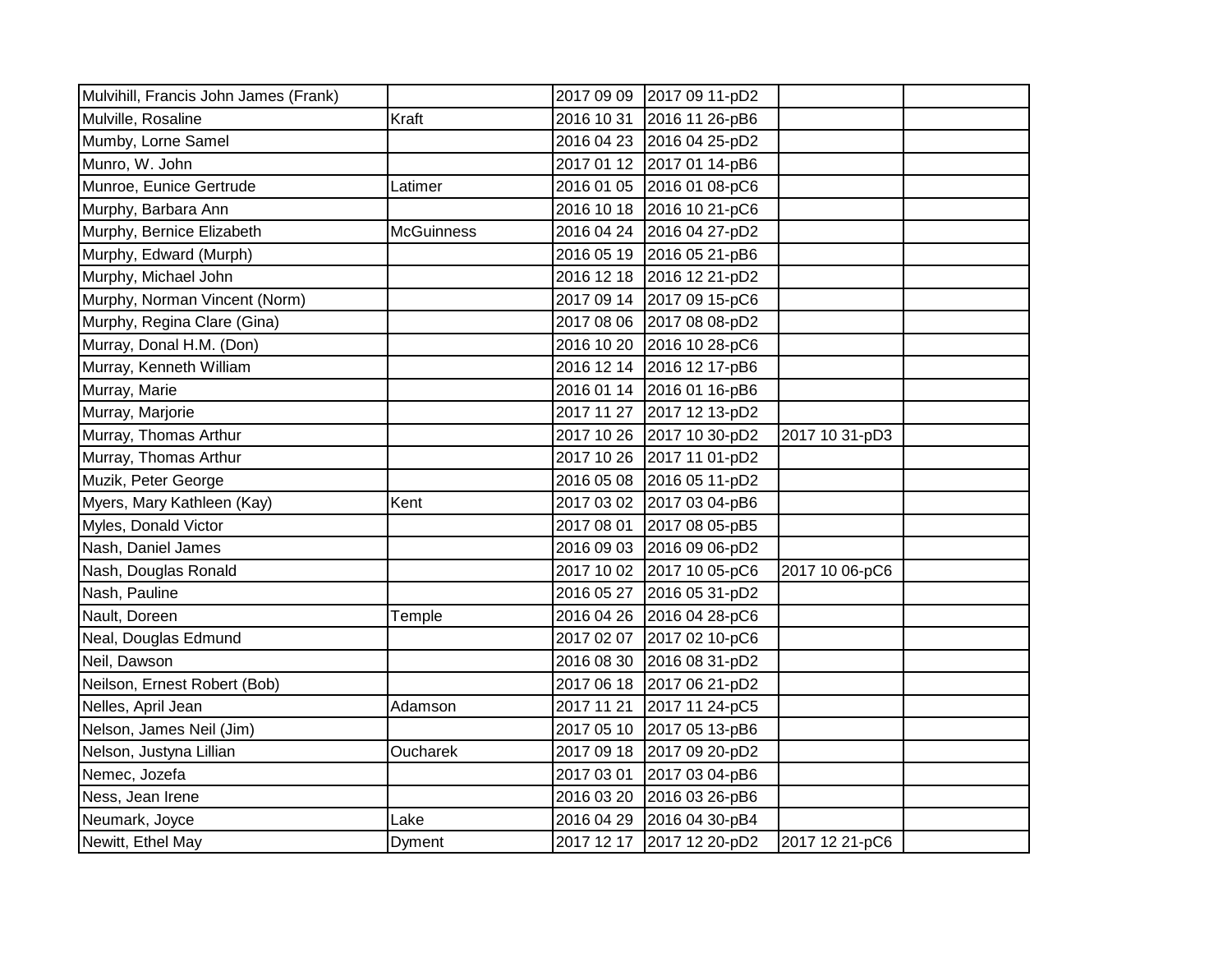| Newman, Barbara Joan (BJ)          | Houston    | 2016 10 20 | 2016 10 21-pC6            | 2016 10 22-pB6 |  |
|------------------------------------|------------|------------|---------------------------|----------------|--|
| Nicholas, Yvette Ellen             | Newton     | 2016 11 19 | 2016 11 26-pB6            |                |  |
| Nicholishen, Michael Adam          |            |            | 2017 08 12 2017 08 15-pD1 |                |  |
| Nicholson, Anne Elizabeth          |            |            | 2017 12 13 2017 12 15-pC6 |                |  |
| Nickerson, Bruce Merrill           |            | 2017 07 15 | 2017 07 17-pD2            |                |  |
| Nicols, Madeline Rose              | Whitney    | 2016 07 22 | 2016 07 25-pD2            |                |  |
| Nikander, Ruby Helen               | Lamont     | 2017 01 24 | 2017 01 28-pB6            | 2017 02 25-pB6 |  |
| Noble, Vivian Henrietta-Catherine  | Younge     | 2016 06 06 | 2016 06 08-pD2            |                |  |
| Nolan, Donald J                    |            |            | 2016 08 02 2016 08 03-pD2 |                |  |
| Nolan, Gary Herbert Campbell       |            | 2017 04 29 | 2017 05 04-pC6            |                |  |
| Nolan, Robert Francis              |            | 2016 10 14 | 2016 10 17-pD2            |                |  |
| Nolan, Winnifred M. (Winnie)       | Parks      | 2016 01 18 | 2016 01 20-pD2            |                |  |
| Norman, Shirley Anita              | Jean-Lewis | 2017 06 16 | 2017 06 30-pC6            |                |  |
| Nugent, Dr. Brook Otto             |            | 2016 02 06 | 2016 02 10-pD2            | 2016 02 11-pC6 |  |
| Nurse, William Softley             |            | 2017 01 22 | 2017 01 25-pD2            | 2017 01 26-pC6 |  |
| Nuttall, Eunice Joyce              | Pounder    | 2016 09 13 | 2016 09 15-pC6            |                |  |
| Oberfuchchuber, Robert Erich (Rob) |            | 2017 05 20 | 2017 05 26-pC6            |                |  |
| O'Brien, William Joseph (Bill)     |            | 2016 12 11 | 2016 12 14-pD2            |                |  |
| O'Connor, Dennis James             |            | 2017 01 30 | 2017 02 02-pC6            |                |  |
| Oddy, Cecil Arthur                 |            |            | 2017 02 12 2017 02 14-pD2 |                |  |
| O'Grady, John Francis              |            |            | 2017 11 13 2017 11 14-pD3 |                |  |
| O'Hara, Hazel Anita (Betty)        | Hamilton   | 2017 04 30 | 2017 05 02-pD2            |                |  |
| Oliver, Ian McFarlane              |            | 2016 09 05 | 2016 09 14-pD2            |                |  |
| Olney, Sandra                      |            | 2017 01 29 | 2017 01 31-pD2            |                |  |
| O'Malley, Joseph David (Donald)    |            | 2017 08 29 | 2017 08 31-pC5            |                |  |
| O'Quinn, Ronald Gerard             |            |            | 2016 10 12 2016 10 18-pD2 |                |  |
| Orpen, James Emmett (Jim)          |            | 2016 12 02 | 2016 12 06-pD1            | 2016 12 09-pC6 |  |
| Osborne, Allan Hugh                |            | 2016 10 20 | 2016 10 22-pB6            | 2016 10 24-pD2 |  |
| Palidwar, Evelyn Florence          | Penny      | 2016 02 26 | 2016 03 02-pD2            |                |  |
| Palmer, Audrey Katheryn            | Bagnell    | 2016 10 10 | 2016 10 12-pD2            |                |  |
| Palmer, Dorothy Audrey             | Morrison   | 2017 04 01 | 2017 04 03-pD1            |                |  |
| Park, Pamela Ann                   | Clairmont  | 2017 02 13 | 2017 02 18-pB6            |                |  |
| Parker, Edwin Morton (Ted)         |            | 2016 03 26 | 2016 03 29-pD2            |                |  |
| Parkinson, Dorothy Elizabeth       | Wettlaufer |            | 2016 12 15 2016 12 23-pC6 |                |  |
|                                    |            |            |                           |                |  |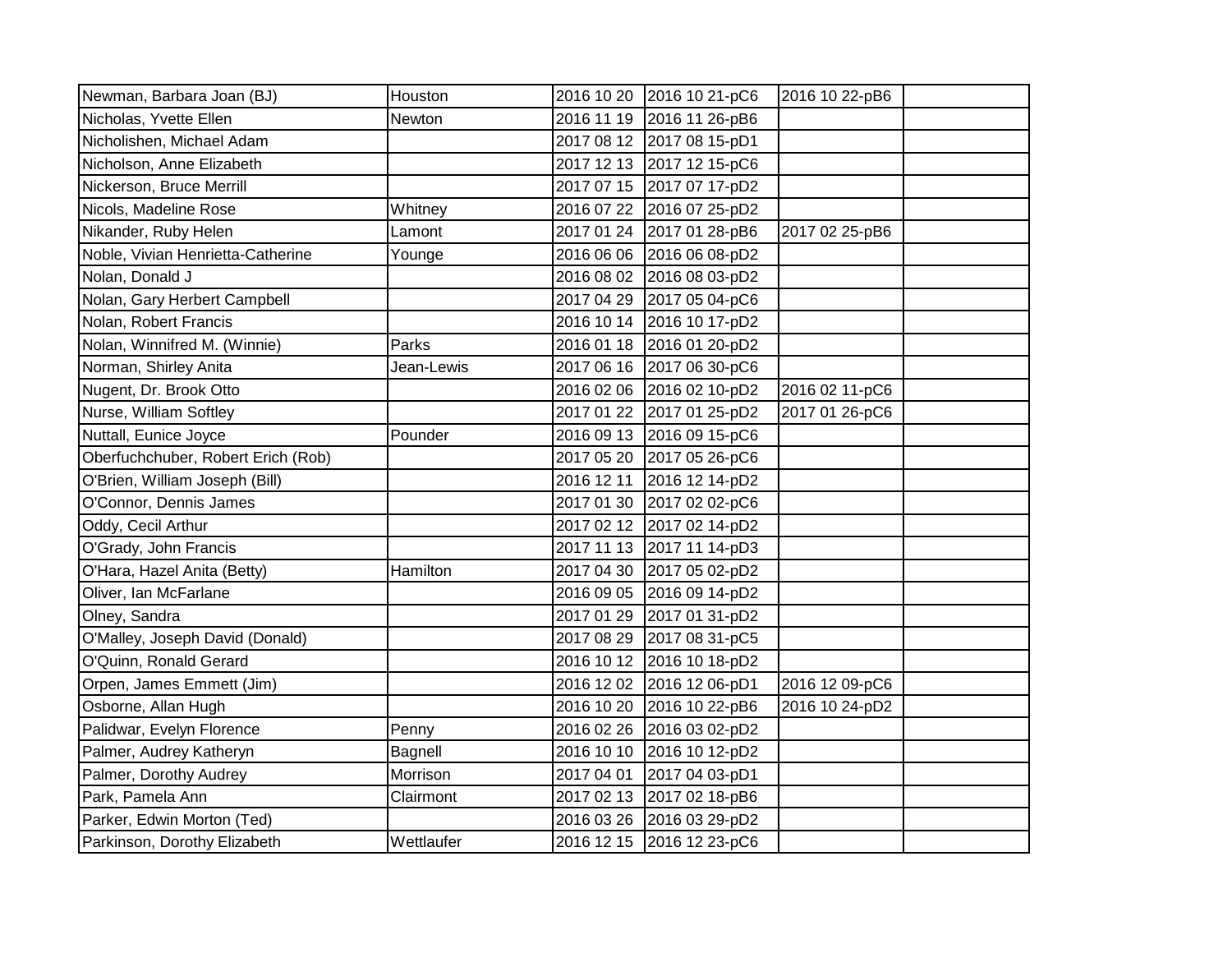| Parks, Dawn Frances                | Thompson        |            | 2017 11 25 2017 11 30-pC6 | 2017 12 01-pC6 2017 12 02-pB5 |                |
|------------------------------------|-----------------|------------|---------------------------|-------------------------------|----------------|
| Parnell, June Isobel               | Whitmore        |            | 2016 12 19 2016 01 14-pD6 |                               |                |
| Parr, Marlyn (Joyce)               | Barnum          |            | 2017 10 26 2017 10 28-pB5 |                               |                |
| Parr, Ronald Henry                 |                 |            | 2017 01 05 2017 01 09-pD2 |                               |                |
| Parrington, Nelson William (Myles) |                 |            | 2017 02 05 2017 02 07-pD2 |                               |                |
| Patrick, Ralph Frank               |                 |            | 2016 04 26 2016 04 27-pD2 |                               |                |
| Patterson, Georgina Frances        | Low             | 2017 01 30 | 2017 02 02-pC6            |                               |                |
| Patterson, Margaret Jewel          |                 | 2017 10 31 | 2017 11 02-pC6            |                               |                |
| Pattison, Marion (formerly Moore)  | Knott           | 2017 07 13 | 2017 07 17-pD2            |                               |                |
| Payne, Sheila Marie                | Allen/Georgeson | 2016 05 28 | 2016 05 30-pD2            |                               |                |
| Peake, Robert George               |                 |            | 2016 05 07 2016 05 10-pD2 | 2016 05 11-pD2                | 2016 05 12-pC6 |
| Pearce, Eleanor Jean               |                 |            | 2016 07 02 2016 07 04-pD2 |                               |                |
| Pearce, Geoffrey Arnold            |                 |            | 2017 07 23 2017 07 29-pB6 |                               |                |
| Pearon, Harold John                |                 |            | 2017 03 19 2017 03 21-pD2 | 2017 03 22-pD2                |                |
| Pearsall, Brian Roger              |                 |            | 2016 06 30 2016 07 05-pD2 |                               |                |
| Pearson, Lloyd Garnet              |                 |            | 2017 10 13 2017 10 16-pD2 |                               |                |
| Peate, Jane Alison Christine       |                 |            | 2016 02 15 2016 03 03-pC6 |                               |                |
| Peck, James Eric                   |                 |            | 2015 11 02 2016 04 12-pD2 |                               |                |
| Peel, Alan William                 |                 |            | 2016 02 16 2016 02 19-pC6 |                               |                |
| Pender, Clarence Joseph (Clare)    |                 | 2017 02 27 | 2017 02 28-pD2            |                               |                |
| Penney, Clarice Elizabeth          | Morgan          |            | 2017 06 04 2017 06 06-pD2 |                               |                |
| Penney, Matthew Michael            |                 |            | 2017 04 05 2017 04 06-pC6 |                               |                |
| Peoples, Lois Elaine               | Maybee          | 2016 09 29 | 2016 09 30-pC5            |                               |                |
| Perry, Harold Edmund (Ted)         |                 |            | 2016 11 23 2016 11 25-pC6 |                               |                |
| Pertschi, Christine                | Meder           |            | 2016 07 12 2016 07 13-pD2 |                               |                |
| Peters, George Dominic Joseph      |                 | 2016 07 01 | 2016 07 09-pB6            |                               |                |
| Peterson, John Robert              |                 | 2017 09 21 | 2017 09 23-pB6            |                               |                |
| Phillips, Marion Evelyn            | Kingston        |            | 2017 03 24 2017 03 25-pB6 |                               |                |
| Pichette, Raymond John Joseph      |                 | 2017 11 30 | 2017 12 02-pB5            | 2017 12 04-pD3                |                |
| Pickell, John James                |                 | 2016 07 21 | 2016 07 27-pD2            |                               |                |
| Pickell, Robert Clarence           |                 | 2017 11 15 | 2017 11 17-pC6            |                               |                |
| Pigden, Edward Arthur (Ted)        |                 | 2017 04 16 | 2017 04 19-pD2            |                               |                |
| Pinkney, Ruby Melena               | Patterson       | 2016 05 20 | 2016 05 24-pD3            |                               |                |
| Piperni, Janice Glenalee           |                 | 2016 12 11 | 2016 12 15-pC6            |                               |                |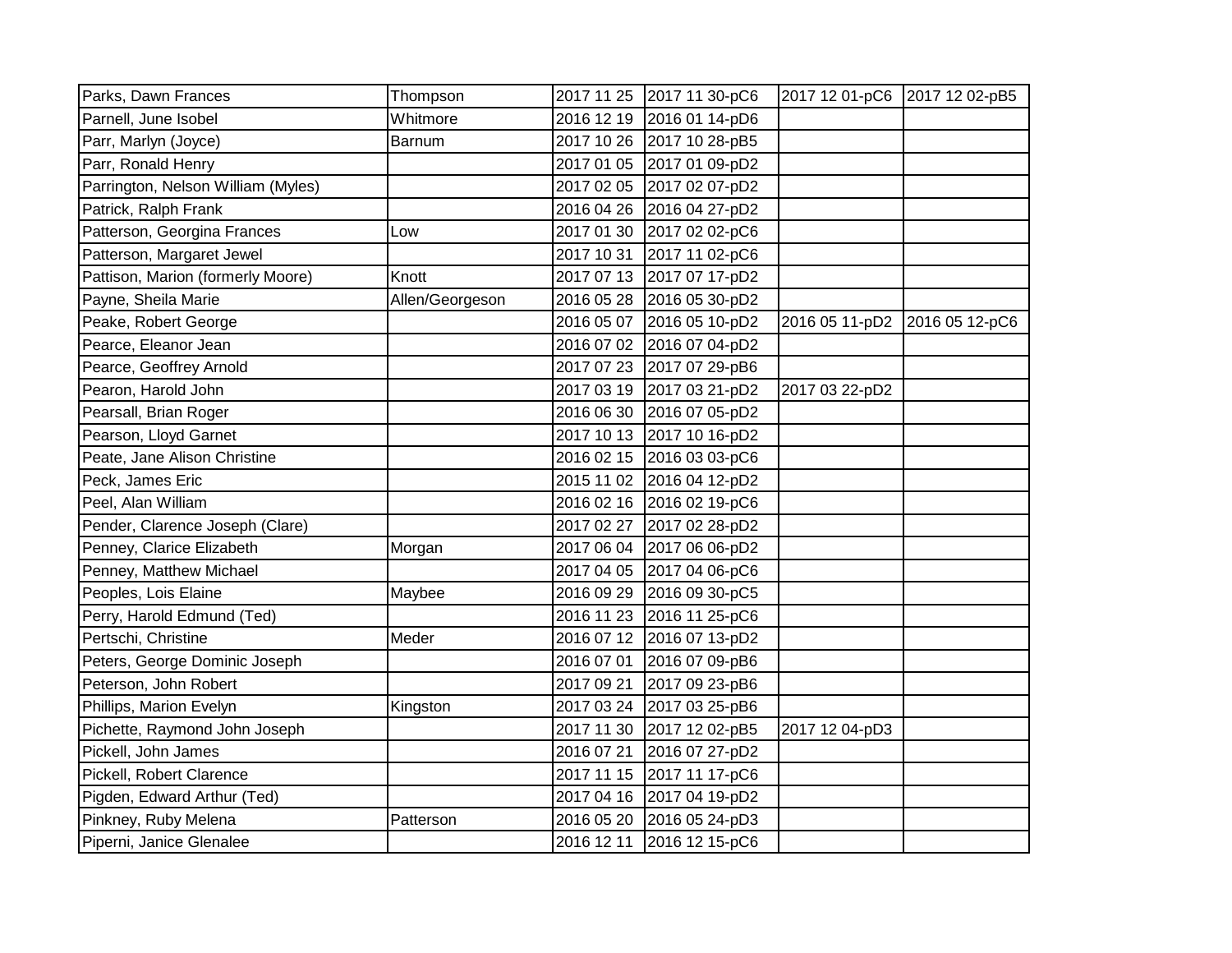| Pittaluga, Vittorio            |               | 2017 05 23 2017 05 24-pD2 |                |  |
|--------------------------------|---------------|---------------------------|----------------|--|
| Piwowarski, Konrad Karol       |               | 2017 01 13 2017 01 17-pD2 |                |  |
| Pleier, Grace                  | Vanderlinde   | 2017 03 16 2017 03 18-pB6 |                |  |
| Plews, Raymond Joseph          |               | 2017 06 02 2017 06 05-pD2 |                |  |
| Plummer, Mary Ellen (Beau)     | Beaubien      | 2017 01 10 2017 01 12-pC6 |                |  |
| Plumpton, George Clinton (Bud) |               | 2016 11 01 2016 11 19-pB6 |                |  |
| Pogue, Audrey Eunice           | Graham        | 2016 02 09 2016 02 11-pC6 |                |  |
| Pollard, Mildred               |               | 2017 08 2? 2017 08 29-pD3 | 2017 08 30-pD2 |  |
| Pope, Gerald Norman (Gerry)    |               | 2016 05 25 2016 05 28-pB6 |                |  |
| Potts, Jerry Donald Grant      |               | 2017 06 06 2017 06 08-pC5 |                |  |
| Potts, Mary (Bunny)            | Courneyea     | 2016 03 28 2016 03 29-pD2 |                |  |
| Power, Kenneth Joseph          |               | 2016 12 01 2016 12 03-pB5 |                |  |
| Power, Mary Elizabeth          | Kerby         | 2016 12 09 2016 12 10-pB6 |                |  |
| Power, Sheila Grace            |               | 2016 10 13 2016 10 26-pD2 |                |  |
| Prentice, Shirley              |               | 2017 07 14 2017 07 18-pD2 |                |  |
| Press, Richard James (Dick)    |               | 2016 06 24 2016 06 27-pD2 |                |  |
| Preston, Bonnie Lee            | Fry           | 2017 11 25 2017 11 28-pD3 |                |  |
| Preston, Robert Deane (Bob)    |               | 2016 10 12 2016 10 15-pB6 |                |  |
| Preston, Shirley Emma          | <b>Bird</b>   | 2017 06 29 2017 07 05-pD1 |                |  |
| Pretty, Barbara                |               | 2016 01 28 2016 01 30-pB6 |                |  |
| Price, Jack                    |               | 2017 07 16 2017 07 18-pD2 |                |  |
| Price, Shirley Joyce           | <b>Bowers</b> | 2017 05 24 2017 05 26-pC6 |                |  |
| Primeau, Jean Paulette         | Legue         | 2016 06 06 2016 06 10-pC5 |                |  |
| Prindle, Bruce William         |               | 2016 03 14 2016 03 18-pC6 |                |  |
| Pringle, Shirley Yvonne        | Leal.         | 2017 05 02 2017 05 06-pB6 |                |  |
| Purdy, Kenneth Angus           |               | 2017 11 28 2017 12 13-pD2 |                |  |
| Pursey, Roberta Pauline        | <b>Brown</b>  | 2017 01 13 2017 01 17-pD2 |                |  |
| Putnam, Donald James Wesley    |               | 2016 10 19 2016 10 25-pD2 |                |  |
| Putnam, Katherine Louise       | Moring        | 2017 03 01 2017 03 03-pC6 |                |  |
| Quellette, Helen               |               | 2016 05 28 2016 06 01-pD2 |                |  |
| Quincey, Peter Roy Cleo        |               | 2017 12 01 2017 12 04-pD3 |                |  |
| Quinn, Kenneth Raymond         |               | 2016 08 16 2016 08 18-pC6 | 2016 08 19-pC6 |  |
| Quinn, Thomas Anthony          |               | 2016 02 02 2016 02 04-pC6 |                |  |
| Rabishaw, Darreld Joseph       |               | 2017 10 03 2017 10 05-pC6 |                |  |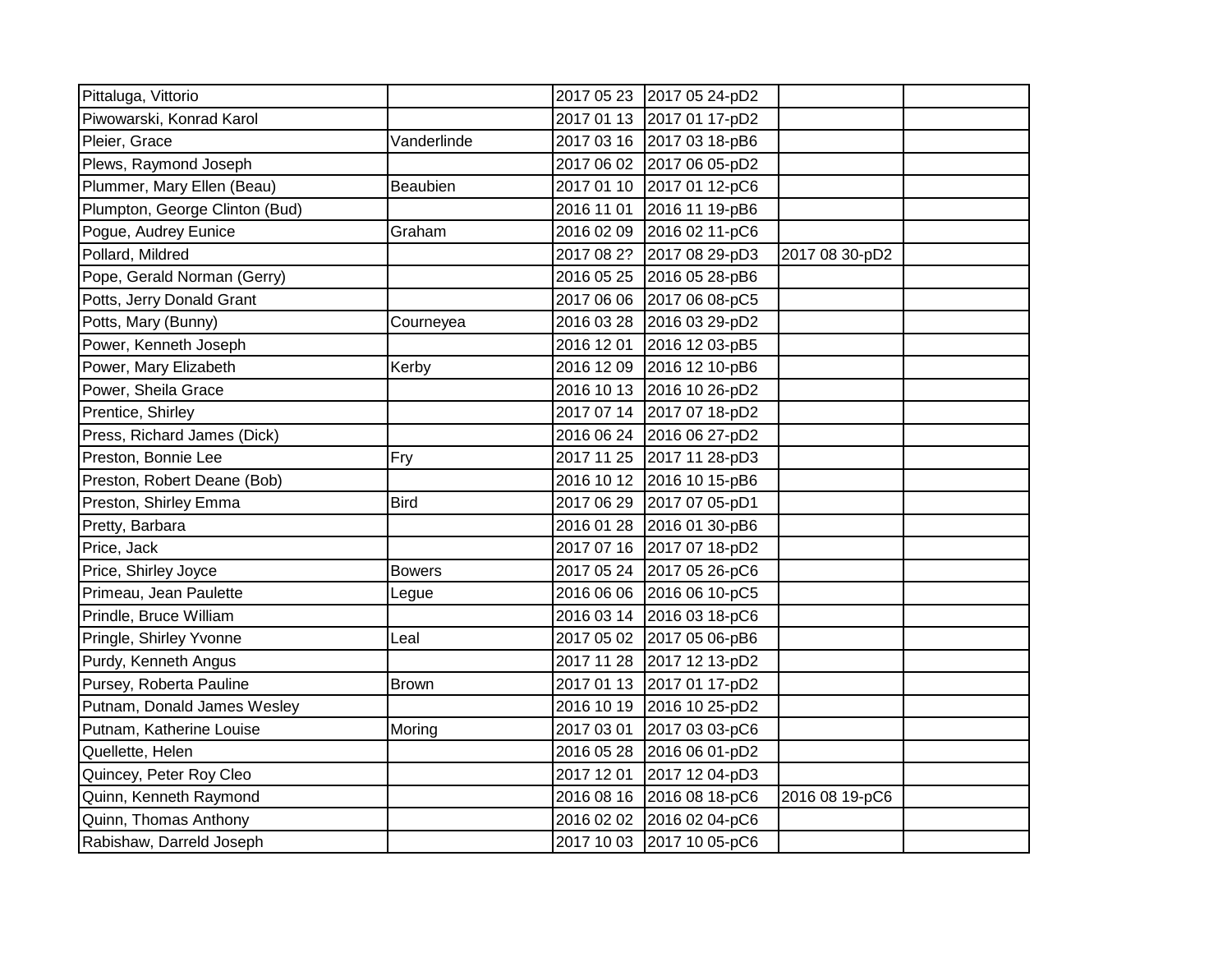| Raffael, Hans Joachim Wolfgang      |          |            | 2017 10 18 2017 10 20-pC6 |                |                |
|-------------------------------------|----------|------------|---------------------------|----------------|----------------|
| Rainbow, Rosamond Brigetta Marjorie | Collins  |            | 2016 10 10 2016 10 22-pB6 |                |                |
| Ralph, John Fillmore (Jack)         |          |            | 2017 03 03 2017 08 05-pB5 |                |                |
| Rappel, Ronald William              |          |            | 2016 02 04 2016 02 08-pD2 |                |                |
| Rath, Harry Coyle Burgoyne          |          |            | 2016 09 16 2016 10 21-pC6 | 2016 10 22-pB6 |                |
| Rathbun, Douglas Charles (Doug)     |          | 2016 12 12 | 2016 12 14-pD2            | 2016 12 17-pB6 |                |
| Ray, Donald Cornelius (Donnie)      |          |            | 2017 11 20 2017 11 22-pD2 |                |                |
| Ray, Douglas Arnold (Doug)          |          | 2017 10 01 | 2017 10 03-pD3            | 2017 10 04-pD2 |                |
| Ray, Floyd Andrew                   |          | 2016 06 08 | 2016 06 10-pC5            |                |                |
| Ray, Shayne Leslie Vimy             |          |            | 2017 01 14 2017 01 17-pD2 |                |                |
| Read, Ann Gerladine (Gerry)         |          | 2017 03 18 | 2017 03 21-pD2            |                |                |
| Read, Lionel George                 |          | 2016 02 27 | 2016 02 29-pD2            | 2016 06 13-pD2 |                |
| Reddick, Josephine Margaret (Jo)    | Oake     |            | 2017 03 13 2017 03 16-pC6 |                |                |
| Reeves, Edward Charles              |          | 2017 01 04 | 2017 01 07-pB6            | 2017 01 09-pD2 |                |
| Regan, Ronald Russell               |          |            | 2017 09 22 2017 09 25-pD2 |                |                |
| Reichert, Francis George            |          | 2017 10 11 | 2017 10 16-pD2            |                |                |
| Reid, Allen Charles                 |          | 2017 06 05 | 2017 06 06-pD2            |                |                |
| Reid, Doris Marie                   | Luffman  | 2016 11 02 | 2016 11 05-pB6            |                |                |
| Reid, Dorothy Marie                 | Bateman  |            | 2016 02 16 2016 02 19-pC6 |                |                |
| Reid, Douglas Blake                 |          | 2017 03 21 | 2017 03 24-pD3            | 2017 03 25-pB6 | 2017 06 22-pC5 |
|                                     |          | Page 4 -   | 2017 06 23-pC6            | Page 5 -       | 2017 06 24-pB6 |
| Reid, Joan Marie                    | Simpson  |            | 2016 05 13 2016 05 16-pD2 | 2016 05 17-pD2 |                |
| Reid, Ken R.                        |          | 2016 10 01 | 2016 10 03-pD2            |                |                |
| Reid, Leanna (June)                 | Bowerman |            | 2017 11 23 2017 11 25-pB5 | 2017 11 30-pC6 |                |
| Reid, Marabeth Jane                 | Lowery   |            | 2016 02 18 2016 02 22-pD2 | 2016 03 12-pB6 |                |
| Reid, Marion Ida                    | Atkinson | 2016 11 27 | 2016 11 30-pD2            |                |                |
| Reid, Mary Evelyn                   | Tinney   | 2017 11 04 | 2017 11 08-pD2            |                |                |
| Reid, Ralph Carman                  |          | 2016 05 29 | 2016 06 01-pD2            |                |                |
| Reid, Scott Charles                 |          | 2016 10 07 | 2016 10 11-pD2            |                |                |
| Reilly, Clifford Lorne              |          | 2017 09 01 | 2017 09 05-pD3            |                |                |
| Reilly, Ian E.                      |          | 2017 03 01 | 2017 03 02-pC6            |                |                |
| Reshnyk, Ann Louise                 | Carter   | 2016 02 21 | 2016 02 23-pD2            | 2016 02 24-pD2 |                |
| Revell, Rick                        |          |            | 2017 10 05 2017 10 10-pD3 |                |                |
| Reynolds, Barbara Joan              | Howard   |            | 2017 05 18 2017 05 24-pD2 |                |                |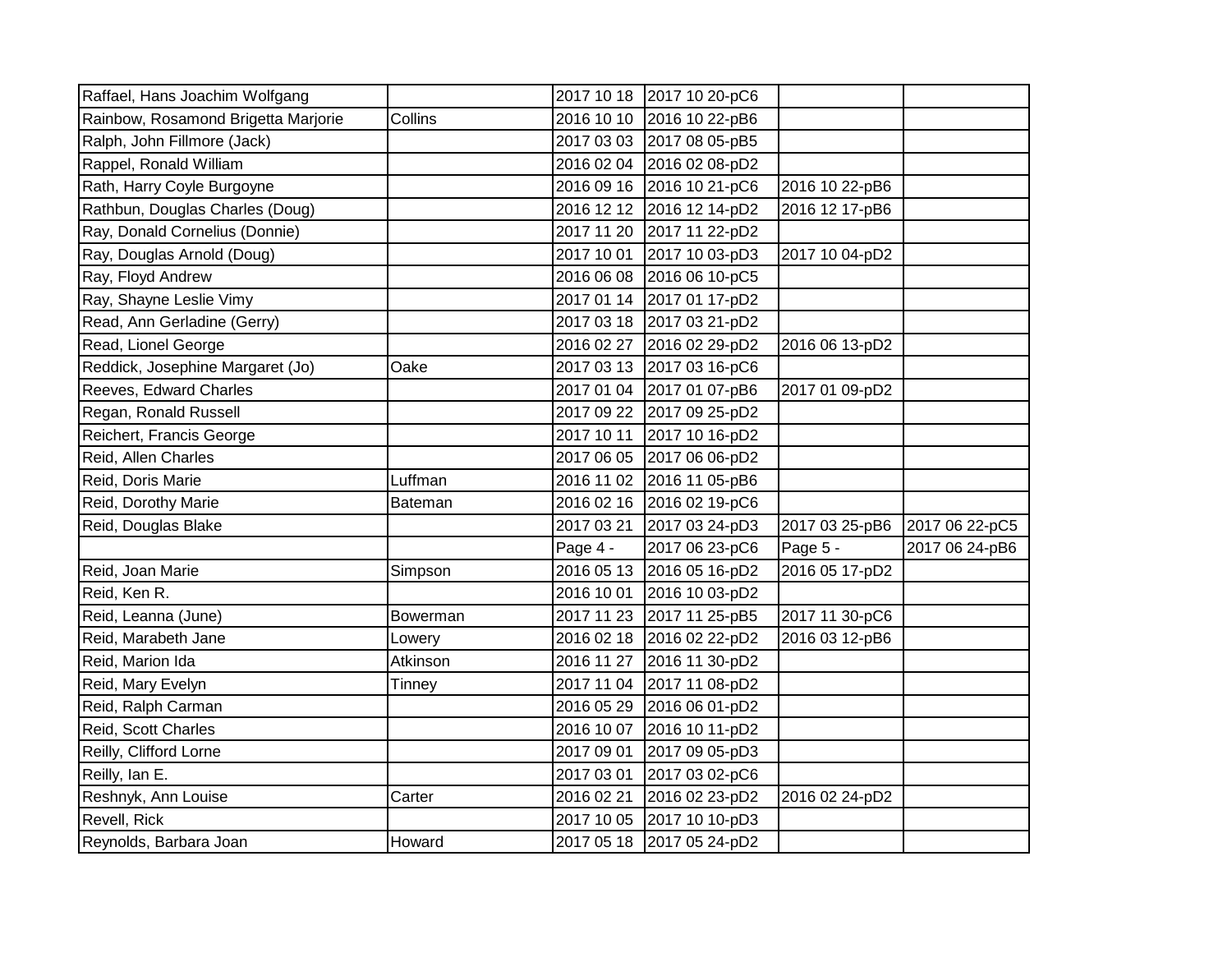| Reynolds, Doreen Edith (Dorrie)     |               |            | 2017 11 26 2017 11 29-pD2 |                |  |
|-------------------------------------|---------------|------------|---------------------------|----------------|--|
| Reynolds, Joyce Isabelle            | Trotter       |            | 2017 04 08 2017 04 11-pD2 |                |  |
| Reynolds, Sharon Patricia           |               |            | 2016 01 16 2016 01 20-pD2 |                |  |
| Rice, Keitha Evelyn                 | Paul          |            | 2017 07 06 2017 01 09-pD2 | 2017 01 10-pD2 |  |
| Richardson, George Carl             |               |            | 2017 07 28 2017 07 31-pD2 |                |  |
| Richardson, Joan                    | McGrimmon     | 2017 09 23 | 2017 09 26-pD2            |                |  |
| Riddell, Kathryn                    | Langille      |            | 2017 04 13 2017 04 17-pD2 |                |  |
| Riddell, Valerie                    | Leeman        |            | 2017 05 14 2017 05 16-pD2 |                |  |
| Ridout, William "Gary" Ernest       |               |            | 2017 01 15 2017 01 17-pD2 |                |  |
| Riedel, Lena Rosmond                | Gordon        | 2016 03 31 | 2016 04 02-pB6            |                |  |
| Riley, Gordon Herbert               |               |            | 2017 09 02 2017 09 05-pD3 |                |  |
| Ring, Benjamin Albert               |               |            | 2017 01 30 2017 02 01-pD2 |                |  |
| Ringham, Bette (Elizabeth)          |               |            | 2017 01 08 2017 01 14-pB6 |                |  |
| Ritz, Carolyn Anne                  |               |            | 2016 08 06 2016 08 08-pD2 |                |  |
| Roach, Thomas Gerard (Tom)          |               |            | 2017 02 27 2017 03 04-pB6 | 2017 03 06-pD2 |  |
| Robb, Reta May                      | Titus         | 2017 05 12 | 2017 05 24-pD2            |                |  |
| Robbins, Fern Pauline               |               |            | 2016 01 18 2016 01 22-pC6 |                |  |
| Roberts, Betty Olga                 | <b>Brewer</b> |            | 2017 07 05 2017 07 07-pC6 |                |  |
| Robinson, Douglas Edward            |               | 2017 08 17 | 2017 08 21-pD2            |                |  |
| Robinson, Mary Elizabeth (Betty)    | Barager       |            | 2016 08 02 2016 08 04-pC6 |                |  |
| Robinson, Wayne Francis             |               |            | 2016 01 16 2016 01 19-pD2 |                |  |
| Robson, Frances Elizabeth           |               |            | 2016 11 06 2016 11 09-pD2 |                |  |
| Robson, Mary Theresa                | Terrion       |            | 2017 06 20 2017 06 22-pC5 |                |  |
| Rodgers, Anthony William (Tony)     |               | 2016 02 17 | 2016 02 19-pC6            |                |  |
| Rodgers, Phyllis                    |               | 2017 01 01 | 2017 01 04-pD2            |                |  |
| Rogers, Michael William John (Mike) |               | 2017 03 31 | 2017 04 10-pD2            |                |  |
| Roherty, Shane                      |               |            | 2016 02 04 2016 02 06-pC6 | 2016 02 08-pD2 |  |
| Rollins, (MacTavish) Robert         |               | 2017 01 06 | 2017 01 10-pD2            |                |  |
| Rolston, Madeleine Eunice           | O'Neil        |            | 2017 06 24 2017 06 28-pD2 |                |  |
| Romano, Joseph (Joe)                |               | 2017 08 31 | 2017 09 02-pB6            |                |  |
| Roote, Dorothy (Ann)                | Hinton        | 2016 02 07 | 2016 02 11-pC6            |                |  |
| Rose, Marie Helen                   | MacDonald     |            | 2017 03 05 2017 03 06-pD2 |                |  |
| Rose, Peggy                         | McEwan        | 2017 09 07 | 2017 09 09-pB6            | 2017 09 12-pD3 |  |
| Rosebush, Phyllis Jean              | Holtom        |            | 2017 04 03 2017 04 08-pB6 | 2017 04 12-pD2 |  |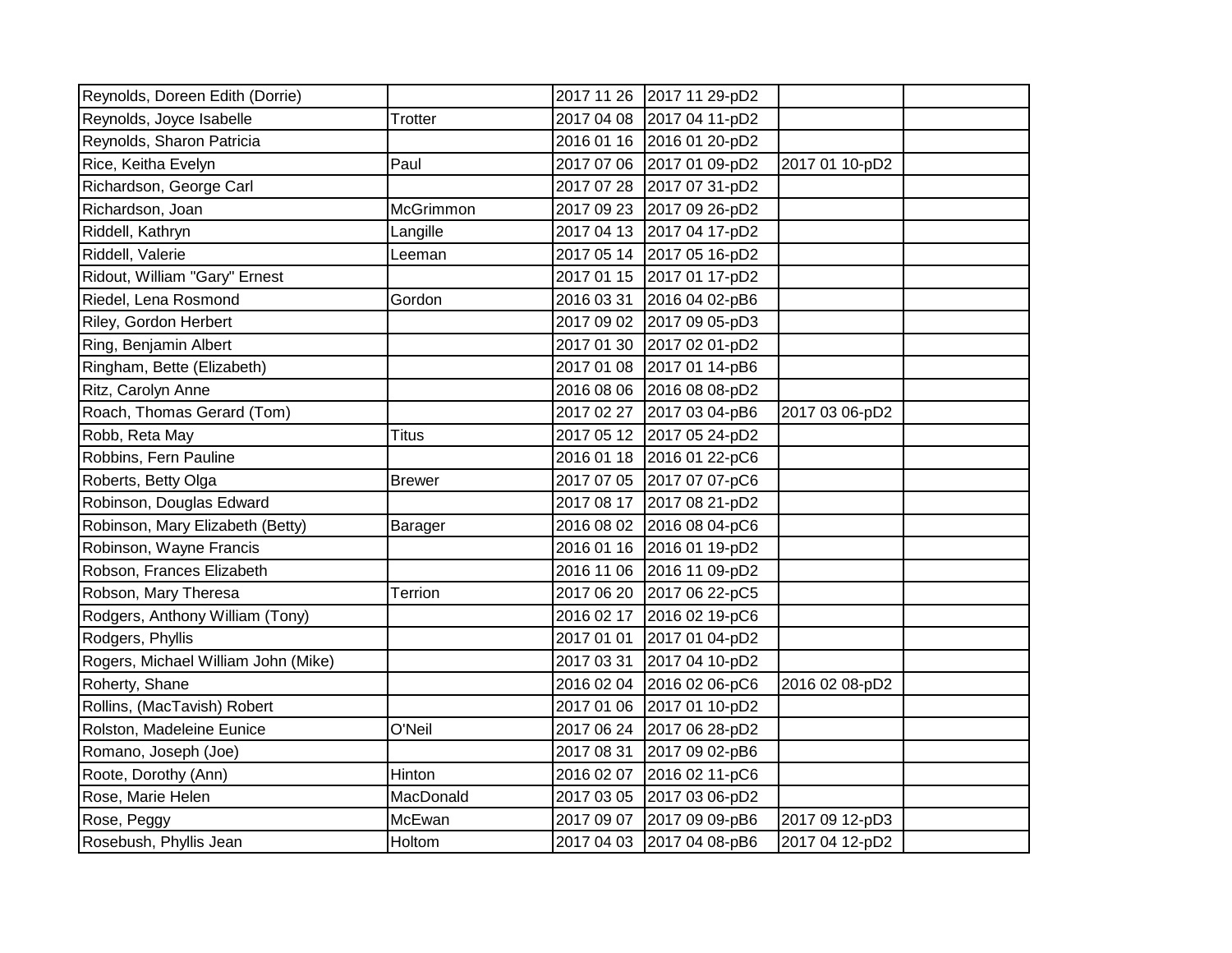| Rosebush-Giroux, Amand Alexis Ann  |            | 2017 11 25 2017 11 27-pD2 |                               |  |
|------------------------------------|------------|---------------------------|-------------------------------|--|
| Rosebush-Giroux, Amanda Alexis Ann |            | 2017 11 25 2017 12 02-pB5 |                               |  |
| Rosenplot, Willis Edward           |            | 2017 10 11 2017 10 12-pC6 |                               |  |
| Ross, Patricia Gilmour             | Gill       | 2017 07 05 2017 07 11-pD2 |                               |  |
| Rothwell, Lawrence James (Larry)   |            | 2016 07 17 2016 07 19-pD2 |                               |  |
| Rouse, Edith (Ena)                 |            | 2016 01 05 2016 01 07-pC5 |                               |  |
| Row, Emma Bernice                  | Henry      | 2017 03 27 2017 03 29-pD2 |                               |  |
| Row, H. Ross                       |            | 2016 12 07 2016 12 08-pC6 |                               |  |
| Roy, Yvan                          |            | 2017 05 20 2017 05 24-pD2 |                               |  |
| Ruckstuhl, Gret Kathleen           | Pelkey     | 2017 03 17 2017 03 20-pD2 |                               |  |
| Rump, Cheryl Jean Elizabeth        |            | 2017 10 26 2017 11 11-pB5 |                               |  |
| Runham, William Stewart (Bill)     |            | 2016 02 19 2016 02 22-pD2 | 2016 02 23-pD2                |  |
| Runions, Kate Marie                |            | 2016 02 01 2016 02 03-pD2 |                               |  |
| Rushlow, Aaron Frederick           |            | 2016 10 23 2016 10 29-pB6 |                               |  |
| Rushnell, R. Douglas               |            | 2017 11 04 2017 11 06-pD2 | 2017 11 07-pD2 2017 11 08-pD2 |  |
| Russell, Karen Marie               |            | 2017 11 22 2017 11 24-pC5 |                               |  |
| Russell, Laurie Anne               |            | 2016 04 06 2016 04 11-pD2 |                               |  |
| Russell, Roy Cooper                |            | 2016 03 11 2016 03 14-pD2 |                               |  |
| Ruttan, Cecil Henry                |            | 2016 11 26 2016 12 01-pC6 |                               |  |
| Ruttan, Rev. William Edward        |            | 2017 10 29 2017 10 31-pD3 |                               |  |
| Rye, Harold Walter George          |            | 2017 04 11 2017 04 12-pD2 |                               |  |
| Sadlier, Bonney                    | Harvey     | 2016 02 19 2016 02 22-pD2 |                               |  |
| Sager, Ileen Carolyn               | Howard     | 2016 08 07 2016 08 09-pD2 |                               |  |
| Sager, John Charles                |            | 2017 10 02 2017 10 04-pD2 |                               |  |
| Sager, Julia Agnes                 | Rowe       | 2016 11 25 2016 11 30-pD2 |                               |  |
| Sagriff, Alexandra Beverly (Alex)  |            | 2017 07 06 2017 07 18-pD2 | 2017 07 19-pD2                |  |
| Sagriff, James Vincent             |            | 2016 08 03 2016 08 05-pC6 | 2016 08 06-pB6                |  |
| Salois, Estelle                    | Paquette   | 2017 09 07 2017 09 09-pB6 |                               |  |
| Salottolo, Carol Ann               | Parliament | 2016 02 18 2016 02 19-pC6 |                               |  |
| Sampson, Geraldine Iva (Gerry)     | Hawley     | 2016 03 22 2016 03 23-pD2 | 2016 03 24-pC6                |  |
| Sampson, Shirley Annne             | White      | 2017 04 03 2017 04 06-pC6 |                               |  |
| Samuels, Victor Arthur (Vic)       |            | 2016 08 13 2016 08 15-pD2 |                               |  |
| Sargeant, Roberta                  |            | 2016 07 17 2016 07 19-pD2 |                               |  |
| Scanlan, Louis Francis             |            | 2016 12 04 2016 12 07-pD2 |                               |  |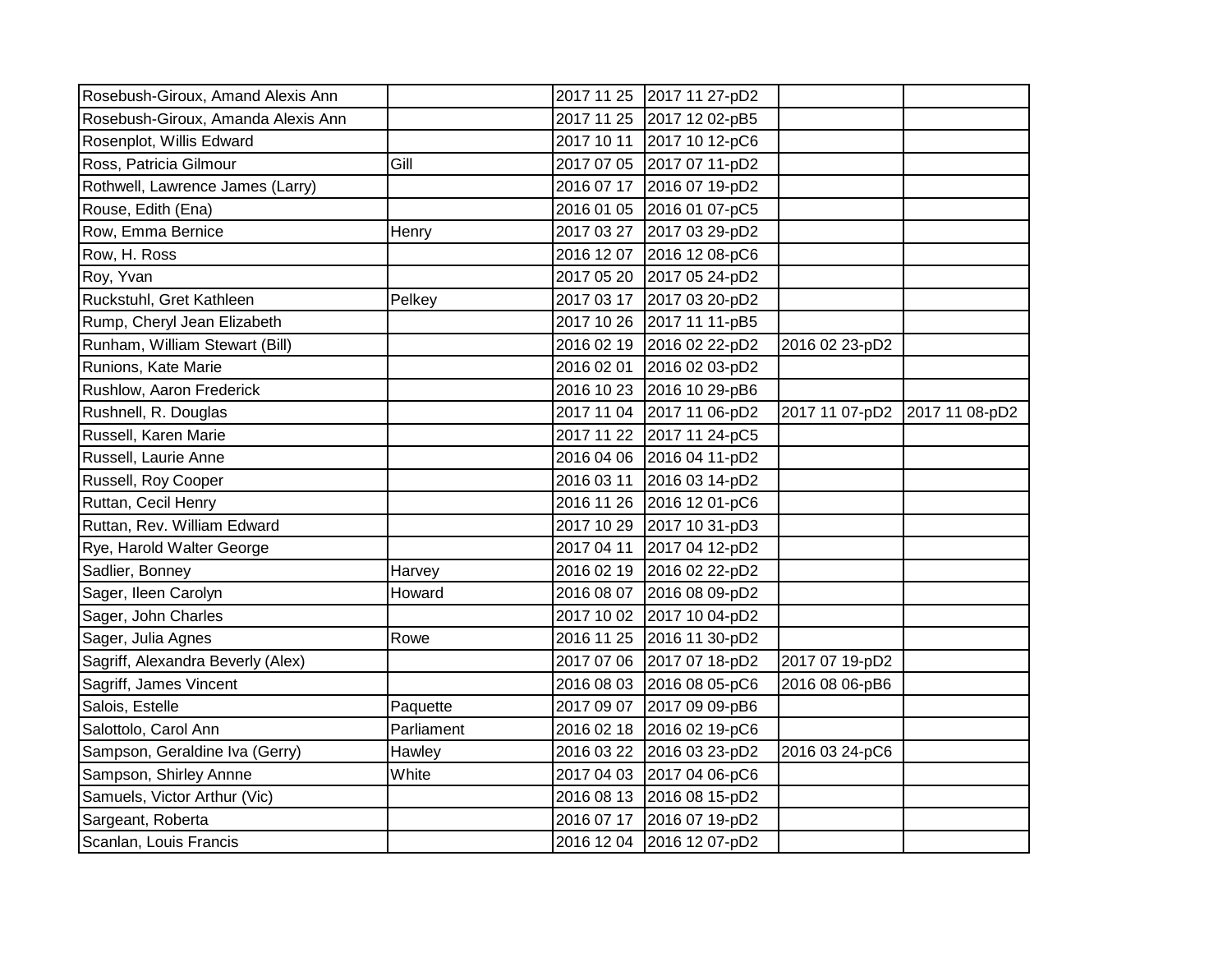| Scarlett, David Brian            |               |            | 2017 07 17 2017 07 26-pD1 |                |  |
|----------------------------------|---------------|------------|---------------------------|----------------|--|
| Scea, Grace Faithe               | Pearson       |            | 2017 07 11 2017 07 14-pC6 |                |  |
| Schadlinger, Franz (Frank)       |               |            | 2016 02 25 2016 03 26-pB6 |                |  |
| Schaly, Hennie                   |               |            | 2017 07 08 2017 07 11-pD2 |                |  |
| Schamerhorn, Rev. Norman Edward  |               |            | 2017 12 04 2017 12 09-pB5 |                |  |
| Schamerhorn, Ronald Henry        |               |            | 2017 10 31 2017 11 06-pD2 |                |  |
| Schattmann, Norbert Carl         |               |            | 2016 01 17 2016 01 19-pD2 | 2016 01 20-pD2 |  |
| Schick, Brenda Lee               | Lidster       |            | 2016 09 16 2016 09 19-pD2 |                |  |
| Schnellhardt, Anna Maria         |               |            | 2017 03 08 2017 03 11-pB6 |                |  |
| Schryver, James Allan (Ross)     |               |            | 2016 12 27 2016 12 29-pC6 |                |  |
| Scott, Charles Robert            |               |            | 2017 10 12 2017 10 19-pC6 |                |  |
| Scott, Gregory John              |               |            | 2016 12 06 2016 12 09-pC6 | 2016 12 10-pB6 |  |
| Scott, Olive (Marion)            |               |            | 2017 03 08 2017 03 10-pC6 | 2017 03 11-pB6 |  |
| Scott, Phyllis                   | Geen          |            | 2017 02 19 2017 02 22-pD2 |                |  |
| Scott, Raymond Maxwell           |               |            | 2017 12 06 2017 12 07-pC6 |                |  |
| Scott, Sheiliey Lynn             | Clarke        |            | 2016 02 23 2016 02 27-pB6 |                |  |
| Scott-Anderson, Nancy E.         | Vantassel     |            | 2017 11 06 2017 11 10-pC5 | 2017 11 11-pB5 |  |
| Scrimshaw, Barbara Joy           | <b>Brown</b>  |            | 2016 01 28 2016 01 29-pC6 | 2016 01 30-pB6 |  |
| Scriver, Alice May               | Peake         |            | 2016 08 04 2016 08 06-pB6 |                |  |
| Scruby, Brenda Lee               | <b>Bowers</b> |            | 2016 05 08 2016 05 11-pD2 |                |  |
| Seager, Mary Catherine (Kate)    | McGeean       |            | 2016 04 24 2016 04 26-pD2 |                |  |
| Searle, Gwendolyn Ruth (Gwen)    |               |            | 2016 10 01 2016 10 03-pD2 |                |  |
| Seddon, Richard John             |               |            | 2017 07 24 2017 07 26-pD1 |                |  |
| Sedore, Dorothy Francis          |               |            | 2016 03 20 2016 03 22-pD2 |                |  |
| Seeger, Johanne                  |               |            | 2016 04 10 2016 04 12-pD2 |                |  |
| Seeley, Mary                     | Foster        |            | 2017 02 07 2017 02 11-pB6 |                |  |
| Seeley, Peter Gilbert Orrie      |               |            | 2017 02 22 2017 02 25-pB6 |                |  |
| Seto, Betty                      | Tom           |            | 2016 04 04 2016 04 06-pD2 |                |  |
| Shaddock, Bruce Benjamin (Moose) |               |            | 2017 03 06 2017 03 14-pD3 |                |  |
| Shano, Alexander George Persaud  |               |            | 2016 08 09 2016 08 12-pC6 |                |  |
| Sharp, Aubrey                    |               |            | 2017 03 08 2017 03 10-pC6 |                |  |
| Sharpe, Barry Melleville         |               | 2016 02 01 | 2016 02 03-pD2            |                |  |
| Sharpe, Bonnie Lynn              | Millar        |            | 2016 06 06 2016 06 13-pD2 |                |  |
| Sharpe, Ronald Francis           |               |            | 2016 02 08 2016 02 10-pD2 |                |  |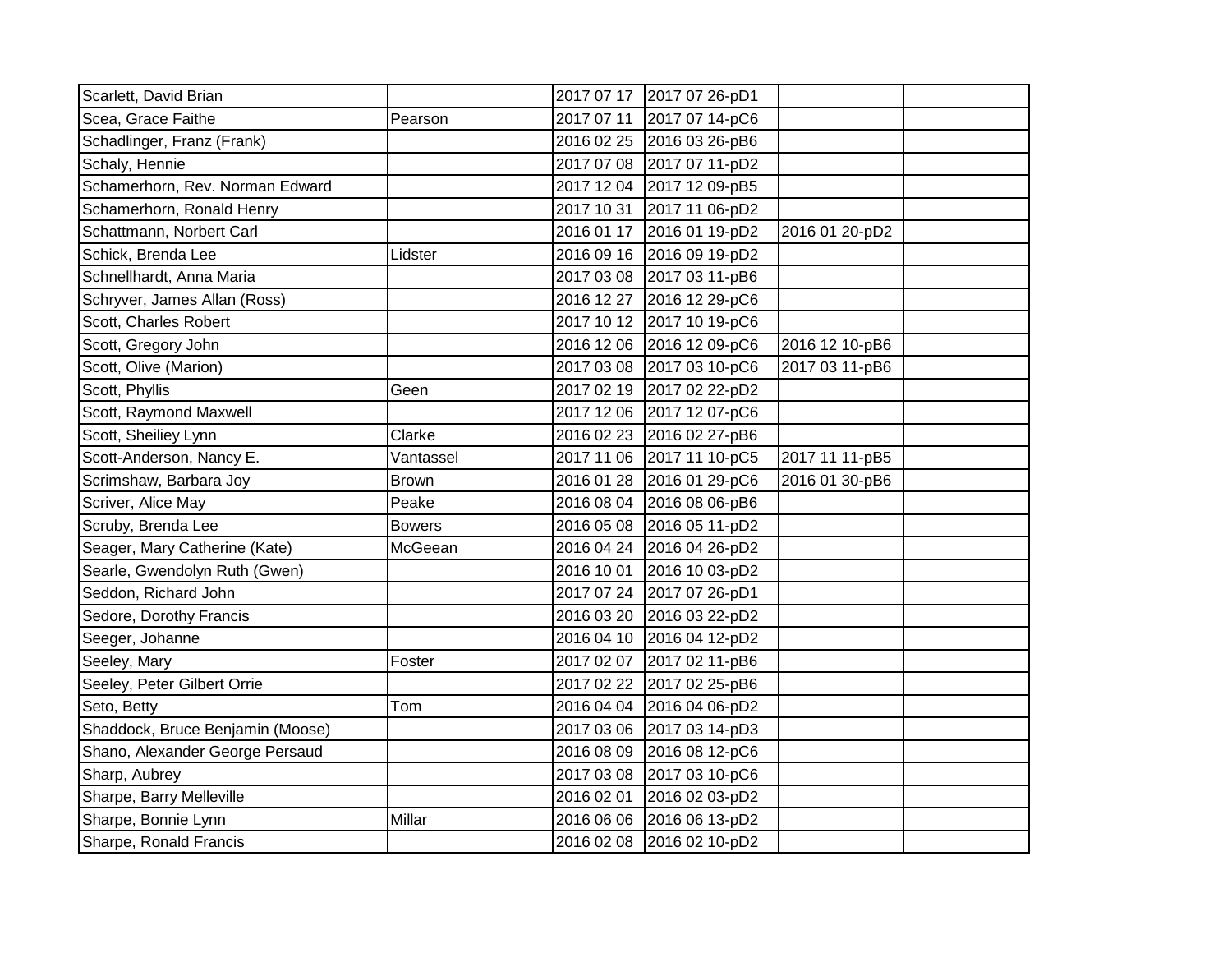| Shaver, Cherry                            | Carss         |            | 2017 10 16 2017 10 19-pC6 |                |  |
|-------------------------------------------|---------------|------------|---------------------------|----------------|--|
| Shaw, Edna                                | Thrasher      |            | 2016 10 19 2016 10 20-pC6 |                |  |
| Shepherd, Francis Rheay                   |               |            | 2016 02 05 2016 02 12-pC6 |                |  |
| Shepherd, Rev, John Charles (Jack, Chief) |               |            | 2017 10 06 2017 10 10-pD3 |                |  |
| Sheppard, Ross Eric (Knobby)              |               |            | 2017 06 06 2017 06 22-pC5 |                |  |
| Sheridan, Phyllis Jean                    | Vance         |            | 2016 01 03 2016 01 05-pD2 |                |  |
| Sherrow, Matthew                          |               |            | 2016 01 22 2016 02 01-pD2 |                |  |
| Sherry, John Ferguson                     |               |            | 2017 08 24 2017 08 26-pB6 |                |  |
| Sherwin, Marjorie Aileen                  | Curry         |            | 2016 10 05 2016 10 06-pC6 |                |  |
| Shettler, Ina May                         | Bennie        |            | 2017 10 08 2017 10 11-pD2 |                |  |
| Sheveluk, Richard John                    |               |            | 2017 04 08 2017 04 11-pD2 |                |  |
| Shillington, Cameron Nelson               |               |            | 2016 01 12 2016 01 14-pD6 |                |  |
| Shoobridge, Betty                         | Hunter        |            | 2017 12 21 2017 12 23-pB5 |                |  |
| Shorey, Margaret Agnes                    | Cockell       |            | 2016 03 14 2016 03 17-pC6 |                |  |
| Short, Albert Glenn                       |               |            | 2016 03 18 2016 03 19-pB6 |                |  |
| Short, Doris May                          | <b>Brohm</b>  |            | 2017 05 30 2017 06 02-pC6 |                |  |
| Shorts, Helen Melinda May                 | Vilneff       |            | 2016 09 10 2016 09 12-pD2 |                |  |
| Sic, Brian                                |               |            | 2017 03 04 2017 03 06-pD2 |                |  |
| Silcott, John Joseph Sr.                  |               |            | 2017 11 02 2017 11 04-pB5 |                |  |
| Sills, Betty Ruth                         | <b>Bryan</b>  |            | 2017 09 07 2017 09 09-pB6 | 2017 09 11-pD2 |  |
| Sills, Beulah Adeline                     | Thompson      |            | 2016 01 25 2016 01 27-pD2 | 2016 01 28-pC6 |  |
| Sills, Jean Anne                          | Haggerty      |            | 2017 09 12 2017 09 15-pC6 | 2017 09 16-pB6 |  |
| Sills, Joan Beatrice                      |               |            | 2016 12 29 2016 12 31-pB6 |                |  |
| Sills, Joan Beatrice                      | Meens         |            | 2016 12 29 2017 01 03-pD2 |                |  |
| Sills, Kristen Elizabeth                  | Deline        |            | 2016 10 18 2016 10 20-pC6 |                |  |
| Silvester, David George                   |               |            | 2017 02 26 2017 03 02-pC6 |                |  |
| Sim, Jan Ruth                             | Coultis       | 2017 10 20 | 2017 10 25-pD2            |                |  |
| Simm, Barbara G.                          |               |            | 2017 05 19 2017 05 24-pD2 |                |  |
| Simms, Brenda                             |               |            | 2017 01 29 2017 02 01-pD2 |                |  |
| Simms, Cecile                             | Boudreau      |            | 2017 12 08 2017 12 12-pD3 |                |  |
| Simpkin, Paul Alexander                   |               |            | 2016 04 22 2016 04 27-pD2 |                |  |
| Sinclair, Dorothy Mae                     | <b>Dickey</b> |            | 2016 09 19 2016 09 22-pC6 |                |  |
| Sinclair, Maxine Yvonne                   | Holden        |            | 2016 10 23 2016 10 27-pC6 |                |  |
| Sinclair, Peter MacIntyre                 |               |            | 2017 08 16 2017 08 18-pC5 |                |  |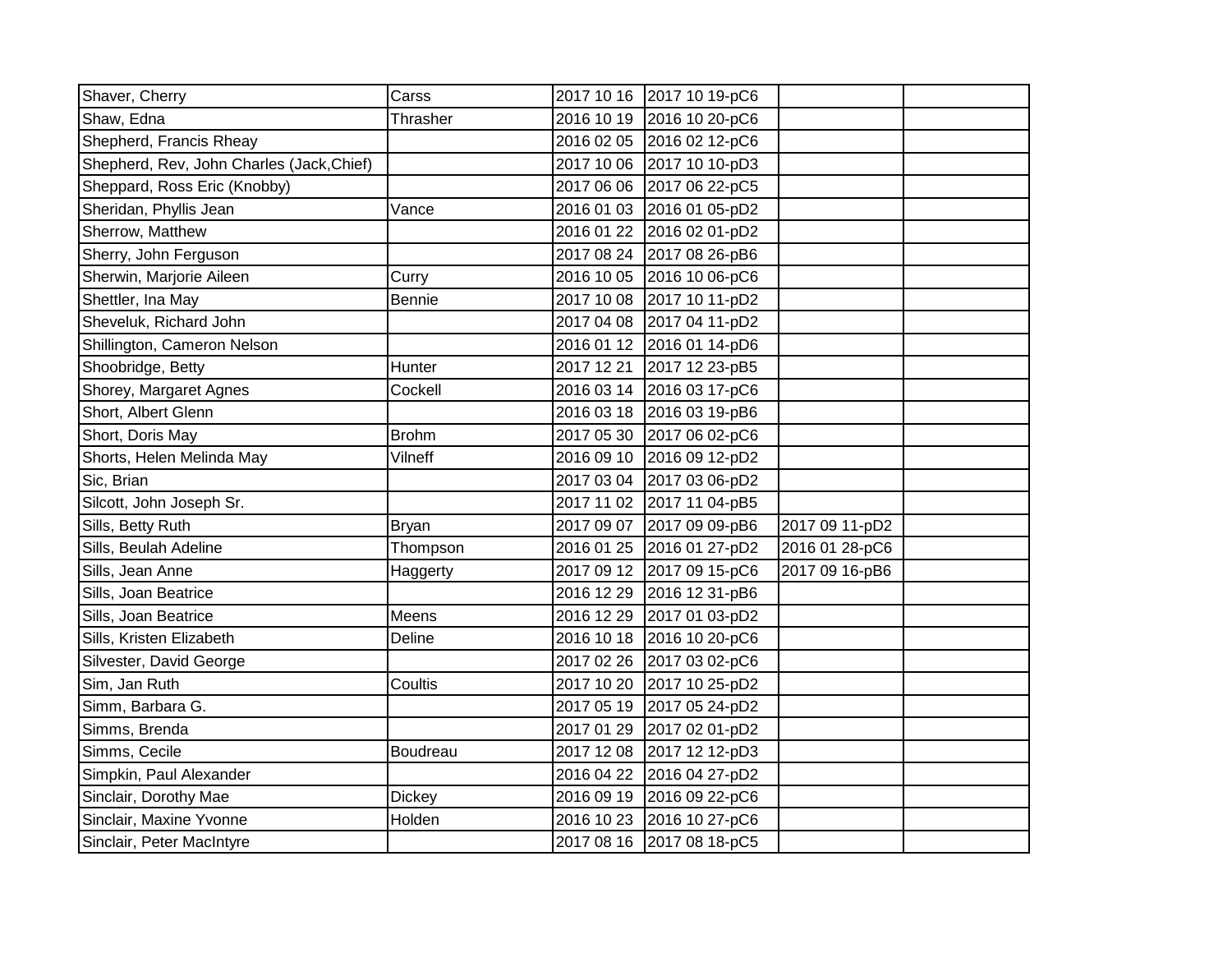| Sine, Delia Ann Lillian (Dee)    | Murphy        | 2017 10 11 | 2017 10 14-pB6            | 2017 10 16-pD2 |  |
|----------------------------------|---------------|------------|---------------------------|----------------|--|
| Sine, Helen Irene                | Gill          | 2017 08 28 | 2017 09 02-pB6            |                |  |
| Sine, Karen Ann                  | Noonan        |            | 2016 05 04 2016 05 07-pB6 |                |  |
| Sine, Kenneth Marvin             |               |            | 2016 08 14 2016 08 17-pD2 |                |  |
| Sine, Illa Margaret              | Phillips      | 2016 01 26 | 2016 01 30-pB6            |                |  |
| Skillicorn, Gillian Mary (Jill)  | MacEachern    | 2016 10 24 | 2016 10 26-pD2            |                |  |
| Skilliter, Albert Gerald (AI)    |               | 2016 07 03 | 2016 07 05-pD2            |                |  |
| Skinkle, Jean Ann                |               |            | 2017 12 19 2017 12 21-pC6 |                |  |
| Skinkle, Robert Lawrence         |               |            | 2017 02 17 2017 02 25-pB6 |                |  |
| Skinner, Lyle Joseph             |               |            | 2016 11 13 2016 11 18-pC6 |                |  |
| Sled, Muriel                     | Mawhinney     |            | 2016 10 22 2016 10 27-pC6 |                |  |
| Smit, Gerard Anton               |               | 2016 04 01 | 2016 04 02-pB6            |                |  |
| Smith Luff, Muriel               |               |            | 2016 03 13 2016 03 16-pD2 |                |  |
| Smith, Alice                     | <b>Howes</b>  |            | 2017 09 02 2017 09 05-pD3 |                |  |
| Smith, Allen                     |               |            | 2017 04 05 2017 04 08-pB6 |                |  |
| Smith, Clayton Alfred (Clay)     |               |            | 2017 03 07 2017 03 11-pB6 | 2017 03 13-pD2 |  |
| Smith, Elizabeth                 | Ferguson      |            | 2017 06 16 2017 07 08-pB6 |                |  |
| Smith, Frederick Lawrence (Fred) |               | 2016 12 27 | 2016 01 11-pD6            |                |  |
| Smith, Henry Alva                |               | 2017 06 14 | 2017 06 21-pD2            |                |  |
| Smith, Ian Vernon                |               | 2017 10 11 | 2017 10 12-pC6            |                |  |
| Smith, Judith Elizabeth (Judy)   | <b>Burley</b> |            | 2017 10 10 2017 10 11-pD2 |                |  |
| Smith, Karen Jean                | Tinsley       | 2017 10 23 | 2017 10 26-pC6            |                |  |
| Smith, Margaret Rose             | Yardley       |            | 2016 07 16 2016 07 20-pD1 |                |  |
| Smith, Marjorie Grace Adoree     | Reeve         |            | 2016 03 17 2016 03 18-pC6 | 2016 03 19-pB6 |  |
| Smith, Rayma Gertrude            | Lowry         | 2016 12 01 | 2016 12 03-pB5            | 2016 12 05-pD2 |  |
| Smith, Roberta Margaret          |               | 2017 01 30 | 2017 02 02-pC6            |                |  |
| Snarr, Constance Lillian         | Grey          | 2017 10 17 | 2017 10 18-pD1            | 2017 10 19-pC6 |  |
| Snell, Aileen Pearl              | Gill          | 2017 02 18 | 2017 02 21-pD2            |                |  |
| Snider, Clara June               | Walker        | 2017 06 12 | 2017 06 15-pC5            |                |  |
| Soble, Carole S.                 | <b>Burr</b>   |            | 2017 06 12 2017 06 14-pD2 |                |  |
| Soble, Norma Blanche             |               | 2016 12 17 | 2016 12 20-pD2            |                |  |
| Sodenberg, Doris June            | Rosebush      | 2016 09 01 | 2016 09 03-pB6            | 2016 09 06-pD2 |  |
| Sommerville, Barbara Bertha      | Potts         | 2017 09 27 | 2017 09 28-pC6            |                |  |
| Sorbie, Ryan James               |               |            | 2016 02 24 2016 02 25-pC6 | 2016 02 27-pB6 |  |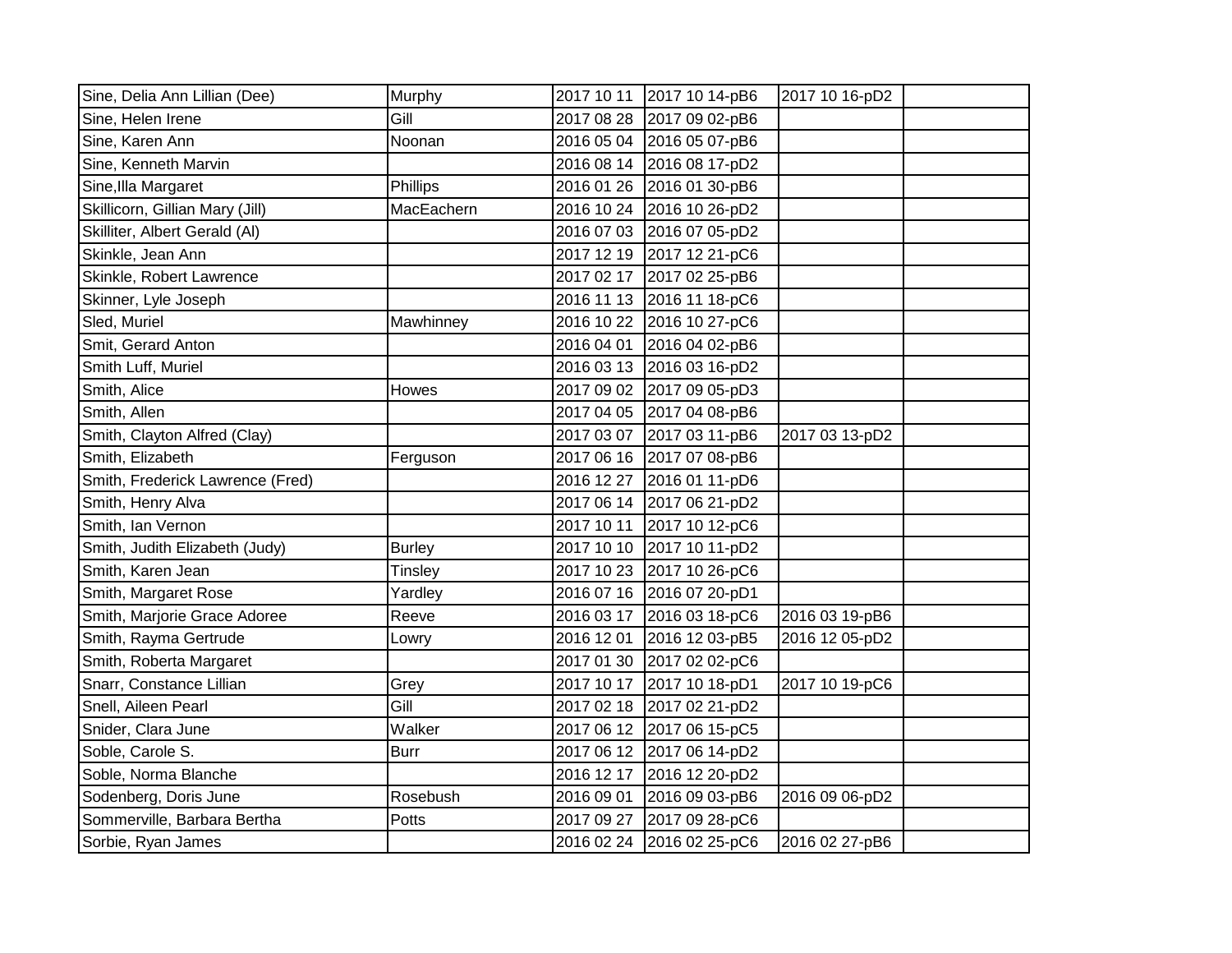| Soucy, Lionel M.                    |                |            | 2016 07 24 2016 07 26-pD2 | 2016 07 27-pD2  |                |
|-------------------------------------|----------------|------------|---------------------------|-----------------|----------------|
| Soule, Douglas Ronald (Doug)        |                |            | 2017 02 05 2017 02 11-pB6 | 2017 02 14-pD2  |                |
| Southorn, George William            |                |            | 2016 05 17 2016 05 19-pC6 |                 |                |
| Southwell, B. Diane                 | Crowder        |            | 2017 12 09 2017 12 12-pD3 |                 |                |
| Spafford, Pamela Pearl              | Aikey          |            | 2017 10 30 2017 11 02-pC6 |                 |                |
| Spoelstra, Stuart Peter             |                |            | 2016 04 14 2016 04 27-pD2 |                 |                |
| Spratt, Laurie Elizabeth            | Courneyea      |            | 2016 05 09 2016 05 18-pD2 | 2016 05 19-pC6  |                |
| Squire, Janice Elizabeth Rose (Jan) | Wiley          |            | 2017 04 28 2017 05 06-pB6 |                 |                |
| St. Louis, Mary                     |                |            | 2016 02 03 2016 02 06-pC6 | 2016 02 08-pD2  |                |
| Stafford, John Franklin             |                |            | 2017 06 23 2017 06 28-pD2 | 2017 06 29-pB12 |                |
| Stakenvicius, Judita (Judy)         |                |            | 2017 02 08 2017 02 14-pD2 | 2017 02 15-pD2  |                |
| Stam, Jan                           |                |            | 2016 05 11 2016 05 14-pB6 |                 |                |
| Stapely, Darlene Elizabeth          | <b>Bartley</b> | 2017 10 01 | 2017 10 03-pD3            |                 |                |
| Stapley, Ada                        | Irvine         |            | 2017 09 17 2017 09 19-pD3 |                 |                |
| Stapley, Lynn Marie                 | Hersey         |            | 2016 05 26 2016 05 28-pB6 |                 |                |
| Stark, Jack Andrew                  |                |            | 2017 01 26 2017 01 28-pB6 |                 |                |
| Steed, Edgar William                |                |            | 2017 04 27 2017 04 29-pB5 |                 |                |
| Steele, Gary Carman                 |                |            | 2017 02 03 2017 02 08-pD2 |                 |                |
| Steeves, Lorne                      |                |            | 2017 11 22 2017 11 25-pB5 |                 |                |
| Stein, Michael Shawn                |                |            | 2017 11 22 2017 11 28-pD3 |                 |                |
| Stephenson, Joseph (Paul)           |                |            | 2016 12 15 2016 12 17-pB6 | 2016 12 19-pD2  |                |
| Stevenson, Bruce Charles            |                |            | 2017 10 10 2017 10 14-pB6 |                 |                |
| Stevenson, Gardener                 |                |            | 2016 09 07 2016 09 08-pC6 |                 |                |
| Stevenson, Vivian Elizabeth         | Roy            |            | 2016 01 23 2016 01 24-pD2 | 2016 01 26-pD2  |                |
| Stewart, Donald Alexander           |                |            | 2017 07 24 2017 08 04-pC6 |                 |                |
| Stewart, Margaret Hazel             | Bell           |            | 2016 09 17 2016 09 20-pD2 |                 |                |
| Stewart, Penny Catherine            |                |            | 2016 12 06 2016 12 09-pC6 | 2016 12 10-pB6  |                |
| Stockill, Margaret Ann              |                | 2017 09 01 | 2017 09 06-pD2            | 2017 09 08-pC6  | 2017 09 13-pD1 |
|                                     |                |            |                           | Page 4 -        | 2017 09 15-pC6 |
| Stone, Claude David Clarence        |                |            | 2016 02 13 2016 02 18-pC6 |                 |                |
| Stone, Hope Tammy Lynn              |                |            | 2016 04 02 2016 04 05-pD2 |                 |                |
| Storms, Norman McPherson            |                |            | 2017 04 29 2017 05 01-pD2 |                 |                |
| Stott, Elgin John                   |                |            | 2017 06 13 2017 06 22-pC5 | 2017 06 23-pC6  |                |
| Strand, Alice                       |                |            | 2016 09 22 2016 09 24-pB6 | 2016 09 26-pD2  |                |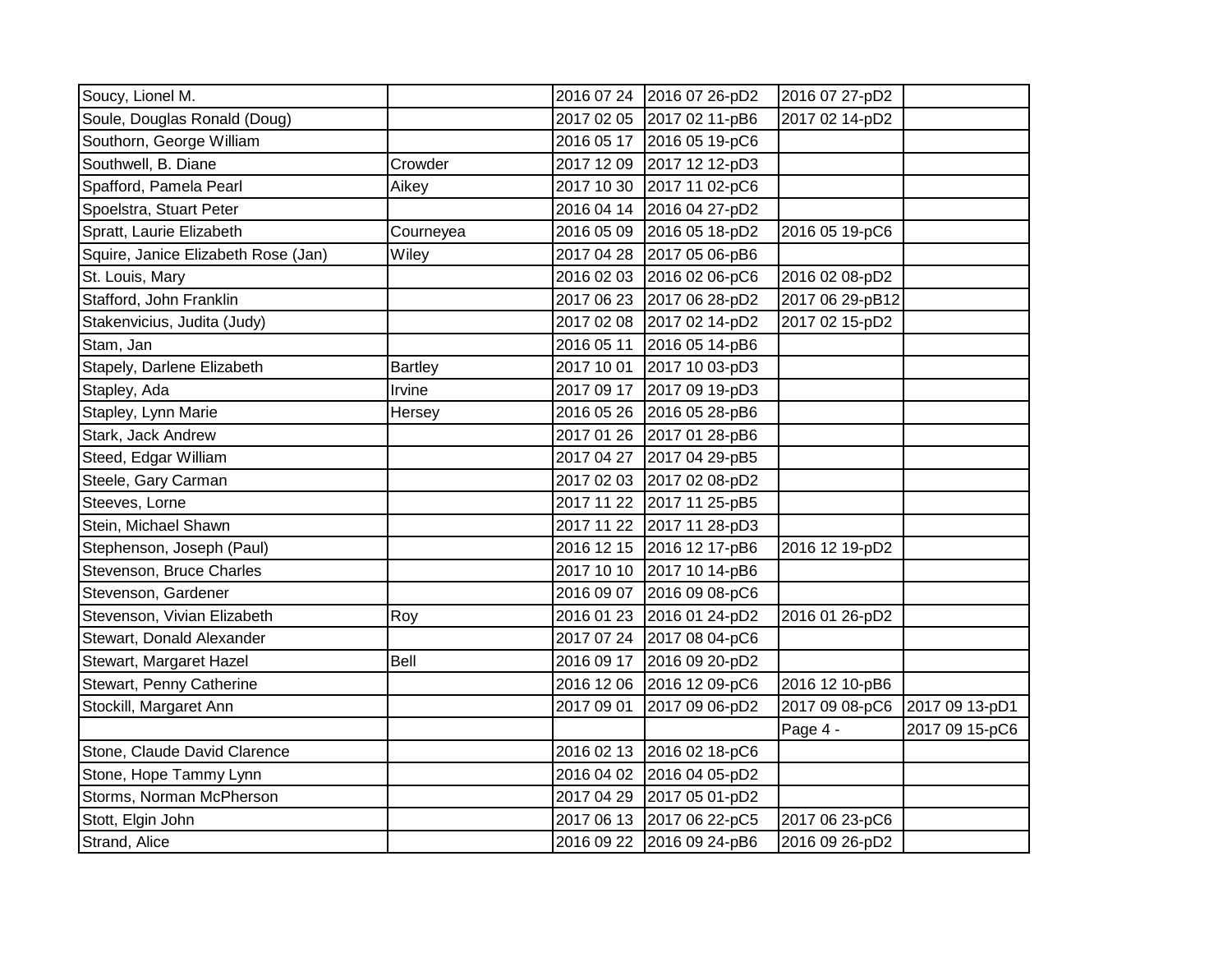| Strand, Ruth                   | <b>Boyce</b> |            | 2017 05 05 2017 05 09-pD2 |                               |                |
|--------------------------------|--------------|------------|---------------------------|-------------------------------|----------------|
| Strati, Francesca              |              |            | 2016 03 04 2016 03 08-pD2 | 2016 03 09-pD2                |                |
| Stratton, Chris                |              |            | 2017 12 10 2017 12 14-pC6 |                               |                |
| Strong, Kevin Paul             |              |            | 2017 07 05 2017 07 07-pC6 |                               |                |
| Stuart, Robert William         |              |            | 2017 08 21 2017 08 23-pD2 |                               |                |
| Summers, Eric James            |              |            | 2017 05 23 2017 05 25-pC6 | 2017 05 26-pC6                |                |
| Sutherby, Dorothy              |              |            | 2016 04 27 2016 04 29-pC5 |                               |                |
| Sutherland, Myrtle Barbara     | Sine         |            | 2016 02 03 2016 02 08-pD2 |                               |                |
| Swan, Blanche Winnifred        |              |            | 2017 05 24 2017 05 29-pD2 |                               |                |
| Sweet, Helen (Barbara)         | Day          |            | 2017 10 01 2017 10 03-pD3 |                               |                |
| Switzer, James Roy (Jim)       |              |            | 2016 03 06 2016 03 08-pD2 |                               |                |
| Syer, Sylvia Jean              |              |            | 2016 06 27 2016 06 28-pD2 |                               |                |
| Tanner, David George           |              |            | 2016 12 17 2016 12 20-pD2 |                               |                |
| Tanner, Dorothy                | Keene        | 2017 09 30 | 2017 10 03-pD3            |                               |                |
| Tanner, Glenn Parker           |              |            | 2016 07 30 2016 08 02-pD2 |                               |                |
| Tate, Ellen Jean               |              |            | 2016 09 01 2016 09 06-pD2 |                               |                |
| Taylor, Beverly Ann            | Hunt         |            | 2016 05 02 2016 05 04-pD2 |                               |                |
| Taylor, Jeffrey Raymond (Jeff) |              |            | 2016 11 04 2016 11 15-pD2 |                               |                |
| Taylor, Jennie Verial          | Card         |            | 2016 05 25 2016 05 27-pC6 |                               |                |
| Taylor, Lillian May            | LeNeve       |            | 2017 09 26 2017 09 29-pC6 | 2017 09 30-pB5                | 2017 10 02-pD2 |
| Taylor, Wilfred Allen          |              |            | 2016 01 07 2016 01 09-pD6 |                               |                |
| Tedford, Allan Richard         |              |            | 2017 02 27 2017 03 02-pC6 |                               |                |
| Tedford, Marilyn June          |              |            | 2016 09 11 2016 09 14-pD2 |                               |                |
| Tenthorey, Donna Jean          |              |            | 2016 06 26 2016 06 28-pD2 |                               |                |
| Terry, Maxine                  |              |            | 2017 09 12 2017 09 14-pC5 |                               |                |
| Terry, Walter Harold           |              | 2016 09 21 | 2016 09 23-pC6            |                               |                |
| Thomlinson, Murray Lewis       |              | 2017 06 24 | 2017 06 27-pD2            |                               |                |
| Thompson, Allan Robert (Bob)   |              |            | 2016 08 09 2016 08 12-pC6 |                               |                |
| Thompson, Dale Earl            |              |            | 2016 05 09 2016 05 13-pC6 |                               |                |
| Thompson, Donald John Edward   |              |            | 2016 02 03 2016 02 06-pC6 |                               |                |
| Thompson, Doreen M.            | Ferguson     |            | 2016 09 26 2016 09 28-pD2 |                               |                |
| Thompson, Doreen M.            | Ferguson     |            | 2016 09 28 2016 10 04-pD2 |                               |                |
| Thompson, Glen Allan           |              |            | 2017 05 24 2017 05 26-pC6 |                               |                |
| Thompson, Grant                |              |            | 2017 03 08 2017 03 09-pC6 | 2017 03 10-pC6 2017 03 11-pB6 |                |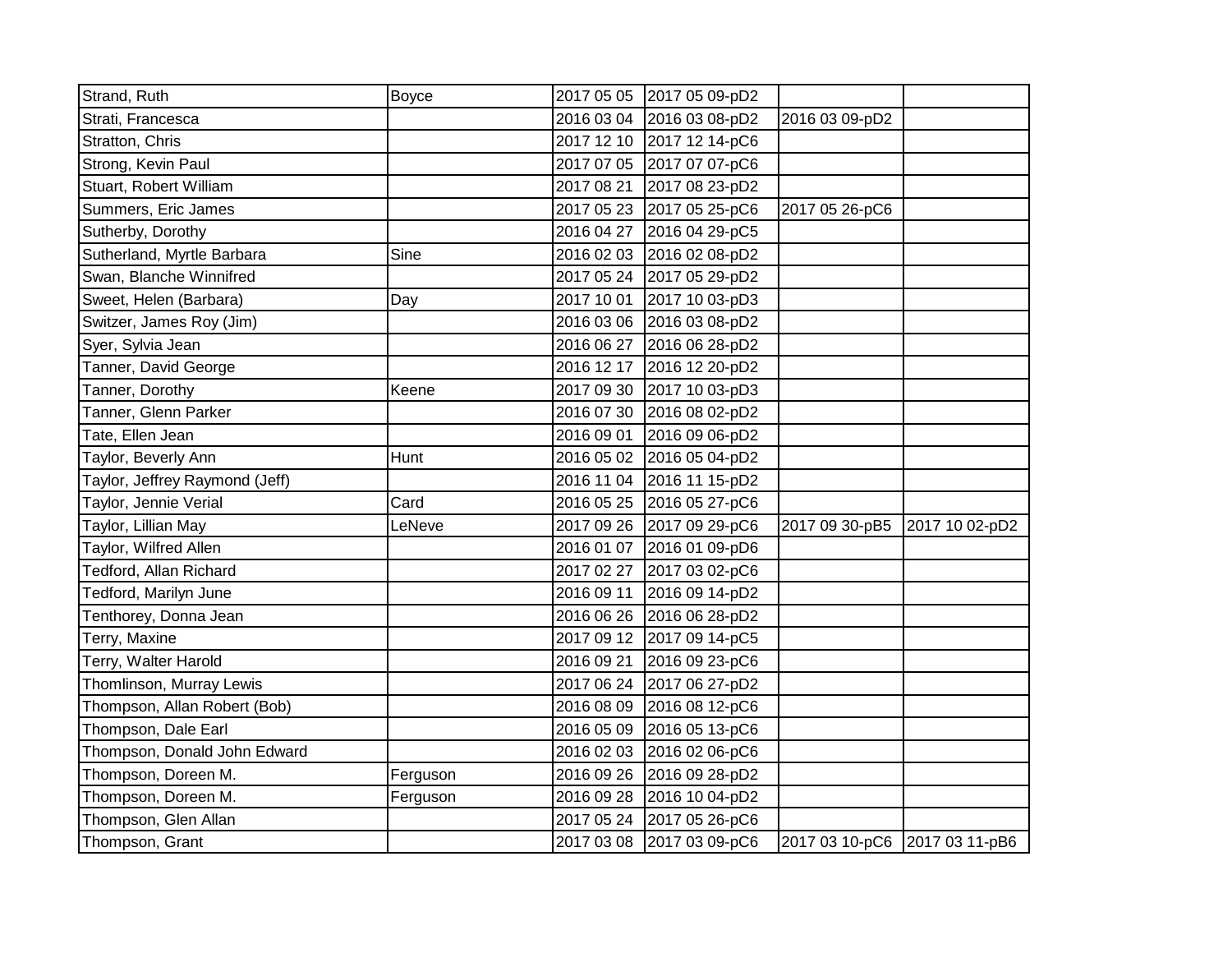| Thompson, Hazel Elizabeth     | Fader         |            | 2016 04 09 2016 04 11-pD2 |                |                |
|-------------------------------|---------------|------------|---------------------------|----------------|----------------|
| Thompson, Janet Marie         | Cooney        |            | 2017 10 27 2017 11 01-pD2 |                |                |
| Thompson, Laurie              | Hart          |            | 2016 08 26 2016 08 31-pD2 |                |                |
| Thompson, Marilyn Jean        |               |            | 2016 07 27 2016 07 30-pB6 |                |                |
| Thompson, Murray Elliott      |               |            | 2017 05 25 2017 05 29-pD2 | 2017 05 30-pD2 |                |
| Thompson, Shirley             |               |            | 2016 09 24 2016 09 26-pD2 |                |                |
| Thompson, Stewart Wayne       |               |            | 2017 09 30 2017 10 05-pC6 |                |                |
| Thorn, Sharon Jane Georgina   | Cross         |            | 2016 12 31 2017 01 06-pD2 |                |                |
| Thorne, Susan Jane            | <b>Morris</b> |            | 2016 04 15 2016 04 18-pD2 |                |                |
| Till, Gregory Thomas (Greg)   |               |            | 2016 10 20 2016 10 24-pD2 |                |                |
| Tilley, Audrey Phyilis        | Mitchell      |            | 2016 03 15 2016 03 17-pC6 |                |                |
| Tischbein, Uwe (Jim)          |               |            | 2017 10 10 2017 10 11-pD2 | 2017 10 12-pC6 |                |
| Titcombe, Archibold (Archie)  |               |            | 2017 03 24 2017 03 25-pB6 |                |                |
| Tom, Kin Heung                | -ee           |            | 2016 04 18 2016 04 20-pD2 | 2016 04 21-pC6 | 2016 04 22-pC6 |
| Toner, Eleanor                | Hussey        |            | 2016 06 26 2016 07 05-pD2 | 2016 07 06-pD2 |                |
| Top-Mywaart, Aaltje Alice     | Vandekamp     |            | 2016 09 07 2016 09 10-pB6 |                |                |
| Topping, Jim                  |               |            | 2017 06 24 2017 06 26-pD2 |                |                |
| Towns, Lori Janet             | Angell        |            | 2016 12 04 2016 12 08-pC6 |                |                |
| Towns, Ronald Orval (Ron)     |               | 2016 11 11 | 2016 11 22-pD2            |                |                |
| Townson, Martha Jane (Jean)   |               |            | 2017 01 01 2017 01 04-pD2 | 2017 02 11-pB6 |                |
| Tracey, John Vincent Harry    |               |            | 2017 06 07 2017 06 09-pC6 |                |                |
| Tracey, Joseph Carman         |               |            | 2017 12 22 2017 12 23-pB5 |                |                |
| Tracey, Mary                  | <b>Terry</b>  |            | 2016 09 24 2016 09 27-pD2 |                |                |
| Tracey, Shirley May           |               |            | 2016 04 09 2016 04 11-pD2 |                |                |
| Tracy, Willa Elizabeth        | Hoar          |            | 2016 09 27 2016 09 29-pC6 |                |                |
| <b>Trafford, Elsie Muriel</b> |               |            | 2017 08 19 2017 08 21-pD2 |                |                |
| Trautrimas, Brenda            | Renkema       |            | 2016 07 27 2016 08 02-pD2 |                |                |
| Trautrimas, Owen              |               |            | 2016 07 27 2016 08 02-pD2 |                |                |
| Treverton, Elaine Francis     | <b>Tufts</b>  |            | 2017 09 24 2017 09 26-pD2 |                |                |
| Trice, Terry Allan            |               |            | 2016 05 11 2016 05 12-pC6 |                |                |
| Tripp, Daniel Francis         |               |            | 2016 11 25 2016 11 29-pD2 |                |                |
| Tripp, Helen Betha            | Jones         |            | 2016 01 20 2016 01 22-pC6 |                |                |
| Trudeau, Joel Vincent         |               | 2017 11 01 | 2017 11 04-pB5            |                |                |
| Trumble, Ernest Floyd (Ernie) |               | 2016 04 21 | 2016 04 30-pB4            |                |                |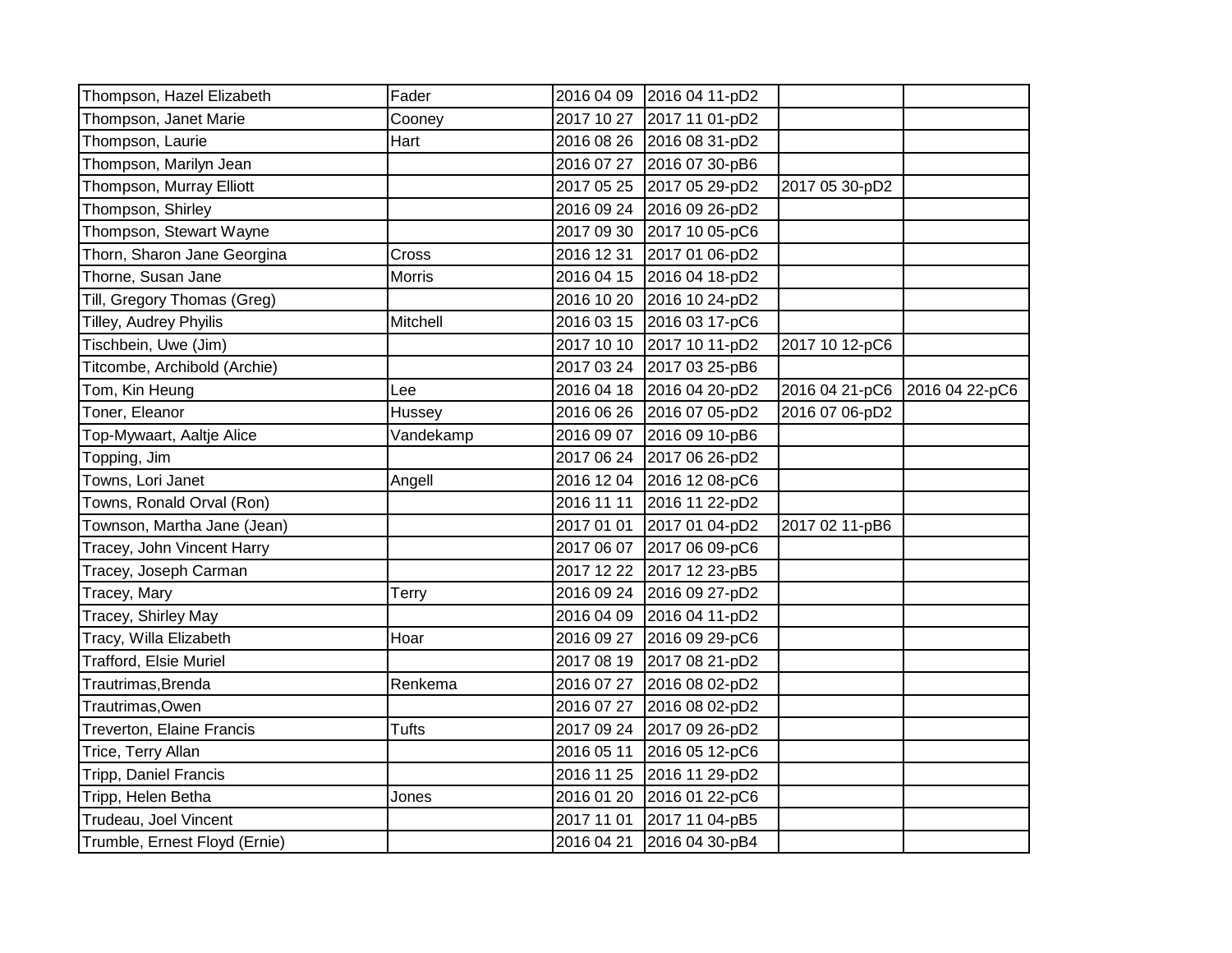| Trumpour, Carolyn Paulette       | Kleinsteuber   |            | 2017 06 01 2017 06 03-pB6 |                |                |
|----------------------------------|----------------|------------|---------------------------|----------------|----------------|
| Trusler, Ellen Alexandra         | <b>Bull</b>    | 2016 02 07 | 2016 02 09-pD2            | 2016 02 10-pD2 |                |
| Tubbs, John Marshall             |                |            | 2016 11 25 2016 11 28-pD2 |                |                |
| Tuck, Alice Beatrice             |                |            | 2016 11 02 2016 11 03-pC6 |                |                |
| Tuck, Gerrard Trusman            |                | 2016 01 10 | 2016 01 14-pD6            |                |                |
| Tucker, Roy George               |                |            | 2016 06 16 2016 06 17-pC5 |                |                |
| Tufts, Arthur Herman             |                | 2016 12 16 | 2016 12 19-pD2            |                |                |
| Tully, Lillian                   | Waugh          | 2017 06 29 | 2017 07 04-pD1            |                |                |
| Turcotte, Carol Jean             | Little         | 2016 03 24 | 2016 03 28-pD2            |                |                |
| Turcotte, Jo-Anne M.             | Adams          |            | 2016 12 07 2016 12 09-pC6 |                |                |
| Turner, Mary Jean (Jeannie)      | <b>Elvins</b>  |            | 2017 11 15 2017 11 20-pD2 |                |                |
| Tuttle, Mary Cecelia             | Jordan         | 2016 09 07 | 2016 09 09-pC6            | 2016 09 10-pB6 |                |
| Tuttle, Ronald                   |                |            | 2016 02 13 2016 02 17-pD2 |                |                |
| Tweedy, Joan Elizabeth           |                | 2016 08 24 | 2016 08 27-pB6            |                |                |
| Twiddy, Barbara Leona            | Ramsay         |            | 2017 05 16 2017 05 18-pC6 |                |                |
| Urechko, Marilyn Theresa         | Haffey         | 2017 12 07 | 2017 12 16-pB5            |                |                |
| Vader, Sybil                     | <b>Baxter</b>  | 2016 01 23 | 2016 01 24-pD2            |                |                |
| Valyear, JoAnne Annette          |                | 2017 11 21 | 2017 11 22-pD2            |                |                |
| Van Der Loon, Pieter Johannes    |                | 2017 03 23 | 2017 03 25-pB6            | 2017 03 27-pD2 |                |
| Van Der Loop, Gabriel            |                | 2016 11 11 | 2016 11 17-pC6            | 2017 01 18-pD2 |                |
| Van Der Meer, Grietje (Margaret) | Geertsma       |            | 2017 12 15 2017 12 19-pD3 | 2017 12 20-pD2 |                |
| Van Marle, Everdina (Dini)       | <b>Bouhuis</b> | 2016 05 09 | 2016 05 11-pD2            |                |                |
| Van Reewyk, Albert               |                | 2017 01 22 | 2017 01 24-pD2            | 2017 01 25-pD2 |                |
| Van Steinburg, Gordon John       |                | 2017 08 04 | 2017 08 09-pD2            |                |                |
| Van Vliet, Donna Margaret        | Logan          |            | 2016 05 23 2016 05 25-pD2 |                |                |
| VanBuren, Brenda                 |                | 2017 12 17 | 2017 12 20-pD2            |                |                |
| Vandervoort, James Robert (Jim)  |                | 2017 05 01 | 2017 05 03-pD2            |                |                |
| Vanderwater, Gail Margaret       | Stethem        | 2016 10 07 | 2016 10 11-pD2            |                |                |
| Vandewater, Anita Louise         | Redner         | 2017 11 22 | 2017 11 24-pC5            | 2017 11 25-pB5 |                |
| Vanier, Mickey                   |                | 2016 02 05 | 2016 02 08-pD2            | 2016 02 09-pD2 |                |
| VanVolkenburg, Dennis William    |                |            | 2016 10 13 2016 10 26-pD2 |                |                |
| Vardy, Caroline Ivy              | Meale          | 2017 12 26 | 2017 02 15-pD2            | 2017 02 16-pC6 | 2017 02 17-pC6 |
| Verch, Margaret Evelyn           |                | 2016 04 09 | 2016 04 13-pD2            |                |                |
| Verch, Willis Donald             |                |            | 2017 10 26 2017 10 28-pB5 |                |                |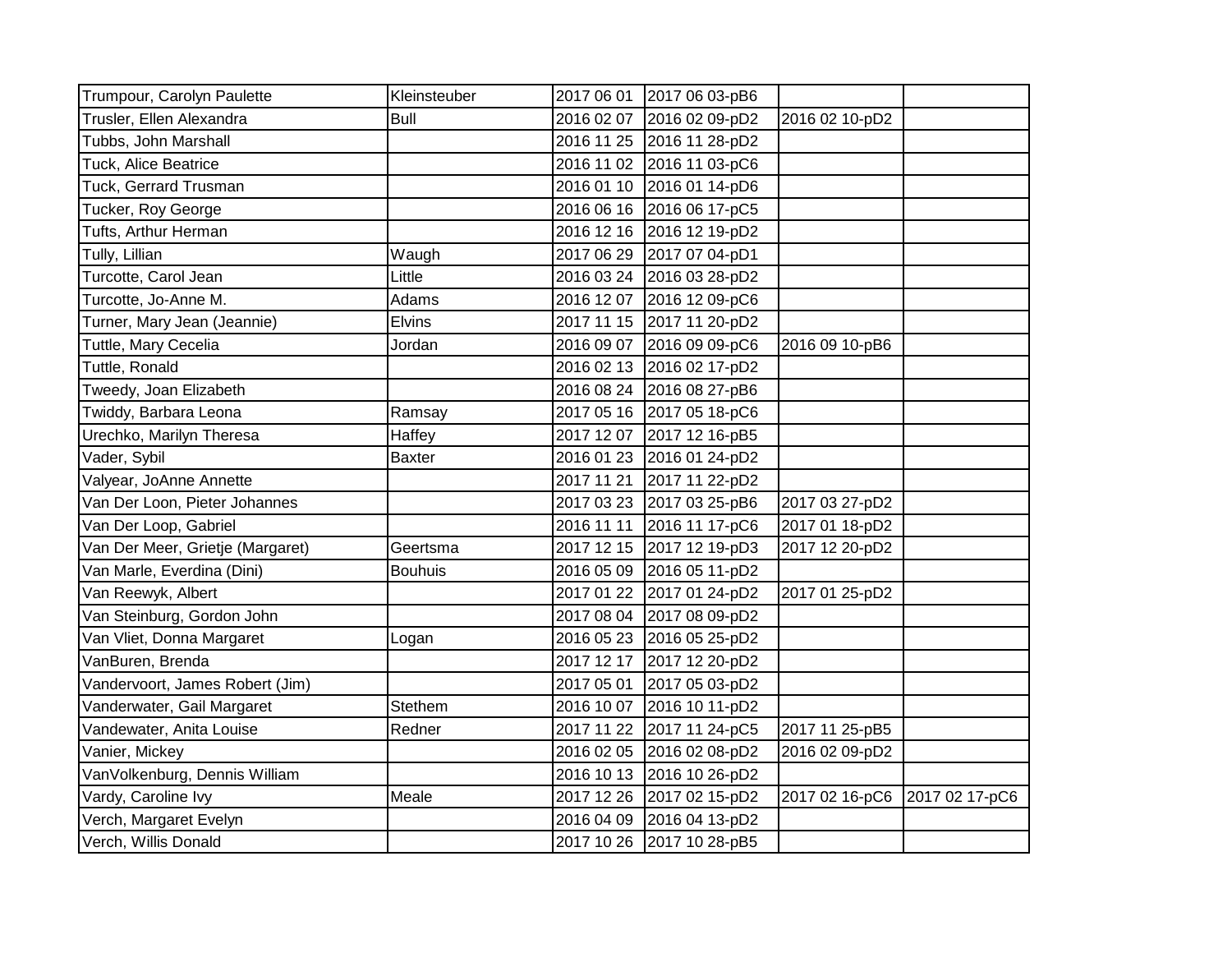| Verheyen, Matheus Theodorus       |               |            | 2016 09 06 2016 09 08-pC6 |                |  |
|-----------------------------------|---------------|------------|---------------------------|----------------|--|
| Vermaat, Diane                    |               | 2016 10 31 | 2016 11 02-pD2            |                |  |
| Vermaat, Volbrecht (Vic)          |               | 2017 11 01 | 2017 11 06-pD2            |                |  |
| Vesterfelt, John Arnold           |               | 2016 11 10 | 2016 11 12-pB6            |                |  |
| Villeneuve, Jacques Arthur        |               |            | 2016 01 04 2016 01 06-pD2 |                |  |
| Villeneuve, Maurice Rossaire      |               | 2017 09 27 | 2017 09 29-pC6            |                |  |
| Vilneff, Carol Marie              | Danford       | 2017 03 10 | 2017 03 13-pD2            |                |  |
| Vion Michalofski, Rudi            |               | 2016 12 24 | 2016 12 28-pD2            |                |  |
| Visser, Thomas                    |               | 2016 11 03 | 2016 11 05-pB6            |                |  |
| Vogt, Adrianus Martinus           |               | 2017 04 09 | 2017 04 11-pD2            |                |  |
| Voigt, Leona Henrietta            | VanCaseseele  |            | 2017 05 04 2017 05 06-pB6 |                |  |
| Vos, Hendrick W. (Hank)           |               | 2017 01 17 | 2017 01 20-pC6            | 2017 01 21-pB6 |  |
| Vos, Henry John                   |               | 2016 06 25 | 2016 06 28-pD2            |                |  |
| Vos, Margaret Loretta             | Van Wart      | 2017 02 13 | 2017 02 15-pD2            |                |  |
| Voskamp, Alida Johanna            |               | 2016 02 15 | 2016 02 17-pD2            |                |  |
| Wadden, Wendy                     |               | 2016 01 05 | 2016 01 09-pD6            | 2016 01 12-pD6 |  |
| Wade, Sandra Jane                 |               | 2016 12 29 | 2017 01 05-pD2            |                |  |
| Wahariwahtsenri,                  |               | 2016 07 05 | 2016 07 08-pC5            |                |  |
| Wall, Helen (Dolores)             | Nash          | 2016 02 09 | 2016 02 11-pC6            | 2016 02 12-pC6 |  |
| Wall, John Herbert                |               | 2016 08 01 | 2016 08 06-pB6            |                |  |
| Wallace, Audrey Merle             | <b>Brose</b>  | 2017 10 29 | 2017 11 01-pD2            |                |  |
| Wallace, Katherine June (Kay)     |               |            | 2016 07 12 2016 07 21-pC5 |                |  |
| Wallace, Mae Irene                | <b>Sarles</b> | 2016 08 18 | 2016 08 20-pB6            |                |  |
| Wallace, Olive Edith              | Holmes        | 2017 02 09 | 2017 02 11-pB6            |                |  |
| Walsh, Edmund Michael             |               | 2016 05 01 | 2016 05 04-pD2            |                |  |
| Walsh, Gus                        |               | 2017 10 24 | 2017 10 28-pB5            |                |  |
| Wang (Ling), Kay Chung            |               | 2017 04 05 | 2017 04 12-pD2            | 2017 04 13-pC6 |  |
| Wannamaker, Cheryl Nadine         | Dafoe         | 2017 07 28 | 2017 07 31-pD2            |                |  |
| Wannamaker, John Frederick (Jack) |               | 2016 05 14 | 2016 05 19-pC6            |                |  |
| Wannan, Sheila Marian             | Severson      | 2017 08 12 | 2017 08 16-pD2            |                |  |
| Warren, William Frederick (Bill)  |               |            | 2016 04 14 2016 04 16-pB6 |                |  |
| Warren, Laraine                   | Hemingway     |            | 2016 12 02 2016 12 10-pB6 |                |  |
| <b>Watson Glenn Aubrey</b>        |               |            | 2017 03 14 2017 03 18-pB6 | 2017 03 23-pC6 |  |
| Watson, Betty                     | McConnell     |            | 2016 07 17 2016 07 19-pD2 | 2016 07 20-pD1 |  |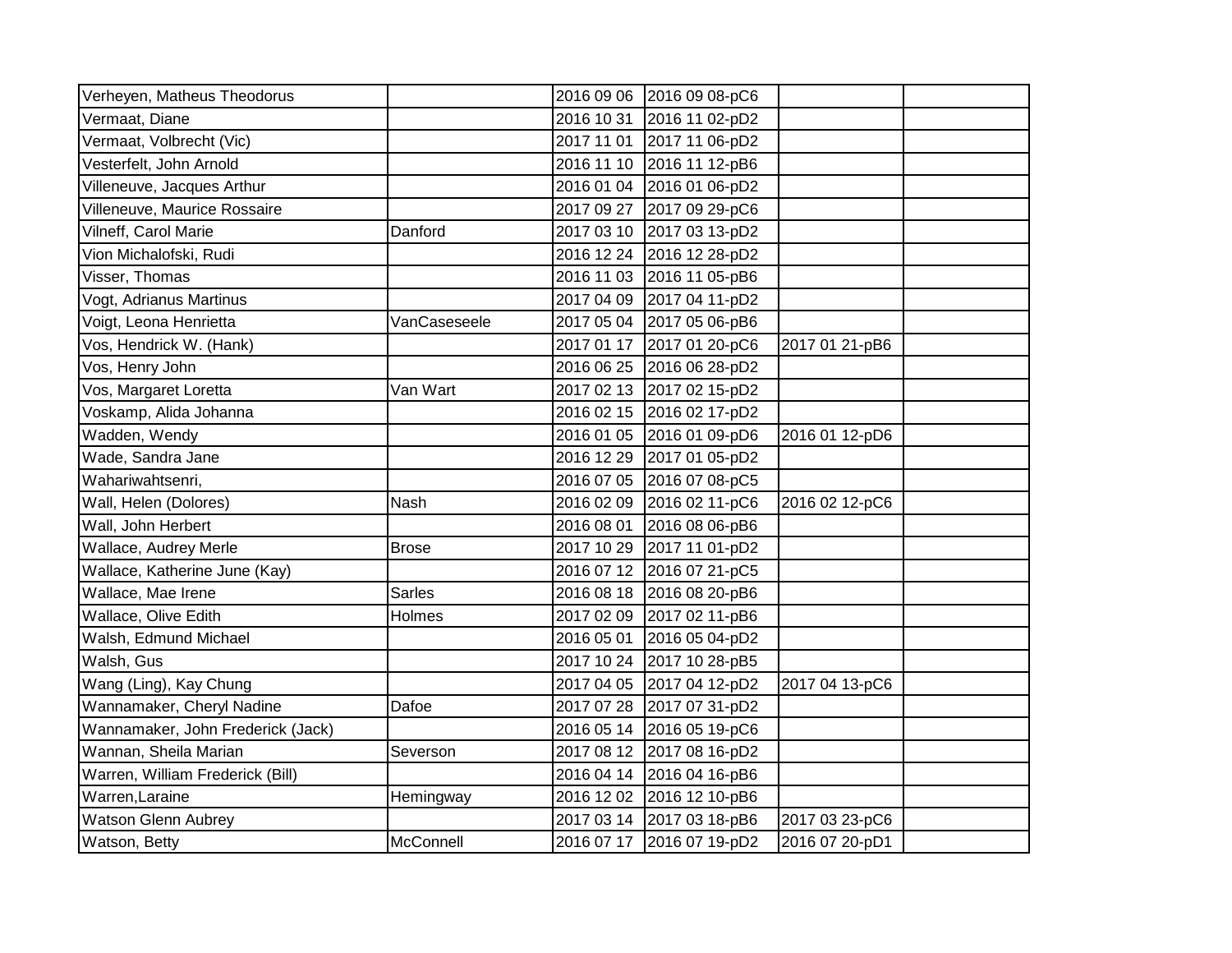| Watson, Glenn Frank Russell         |                 |            | 2016 08 25 2016 08 27-pB6 |                |                |
|-------------------------------------|-----------------|------------|---------------------------|----------------|----------------|
| Watson, Lewis James (Jim)           |                 |            | 2017 11 22 2017 11 25-pB5 |                |                |
| Watson, Norma Helen                 | <b>Sarles</b>   |            | 2016 09 26 2016 09 28-pD2 |                |                |
| Watts, Judith (Judy)                |                 |            | 2016 09 06 2016 09 10-pB6 |                |                |
| Watts, Max Lisle                    |                 |            | 2017 07 09 2017 07 10-pD2 |                |                |
| Watts, Tracy Dawn                   | Gassien         |            | 2017 08 08 2017 08 11-pC6 |                |                |
| Way, Carl Douglas                   |                 |            | 2017 07 01 2017 07 05-pD1 |                |                |
| Way, Edward James                   |                 |            | 2017 12 18 2017 12 20-pD2 |                |                |
| Way, Jacqueline Margaret            |                 |            | 2017 06 22 2017 06 23-pC6 | 2017 06 24-pB6 | 2017 07 05-pD1 |
| Way, Patricia Marlene (Patc)        | Boudreau        |            | 2016 09 24 2016 09 26-pD2 |                |                |
| Way, Stephen earl                   |                 |            | 2017 01 21 2017 01 25-pD2 |                |                |
| Weaver, Franklin Clayton (Frank)    |                 |            | 2017 04 25 2017 05 13-pB6 |                |                |
| Weber, Kathleen May                 |                 | 2016 08 21 | 2016 08 23-pD2            |                |                |
| Wedden, Tina Louise                 | Denike          | 2016 11 ?  | 2016 11 22-pD2            |                |                |
| Weeks, John Sidney                  |                 |            | 2016 01 ?? 2016 01 28-pC6 |                |                |
| Weese, Donald Eugene                |                 |            | 2017 05 06 2017 05 10-pD2 |                |                |
| Weese, Phyllis Jean                 | Doyle, Thompson |            | 2016 02 20 2016 02 27-pB6 |                |                |
| Weese, Wesley Francis               |                 |            | 2017 01 19 2017 01 21-pB6 |                |                |
| Wells, Donald Walter                |                 |            | 2017 09 09 2017 09 12-pD3 |                |                |
| Werdon, Sheila Brenda               | <b>Drake</b>    |            | 2017 10 29 2017 11 01-pD2 |                |                |
| West, Cpl. Andrew                   |                 |            | 2017 08 20 2017 08 28-pD2 |                |                |
| West, Miriam Doris                  | Miller          |            | 2017 05 19 2017 05 23-pD2 |                |                |
| West, William Gordon                |                 |            | 2017 09 15 2017 12 16-pB5 |                |                |
| Westall, John Harold (Jack)         |                 |            | 2017 07 29 2017 07 31-pD2 |                |                |
| Westbury, Valerie Ann               | <b>Buswell</b>  |            | 2017 08 16 2017 08 22-pD3 |                |                |
| Whalen, Irene Francis               | Drummey         |            | 2016 02 19 2016 02 22-pD2 |                |                |
| Whalen, Margaret Ann Celestine      | Murphy          |            | 2017 02 05 2017 02 07-pD2 |                |                |
| Whalen, Vern                        |                 |            | 2017 05 28 2017 05 29-pD2 |                |                |
| Wharry, Isabel Ruth                 | Unwin           |            | 2016 ?? ?? 2016 06 11-pB6 |                |                |
| Wheeler, Ann Margaret (Maggie)      |                 |            | 2016 07 04 2016 07 05-pD2 |                |                |
| Wheeler, Elsie Alice                | Pocknell        |            | 2016 02 20 2016 03 05-pB6 |                |                |
| Whelan, Reta Irene (formerly Hough) | Vincent         |            | 2016 05 17 2016 05 21-pB6 |                |                |
| Wherry, William Robert              |                 | 2017 05 31 | 2017 06 02-pC6            |                |                |
| White, Daisy Marion                 | Whittaker       |            | 2016 03 09 2016 03 11-pC6 |                |                |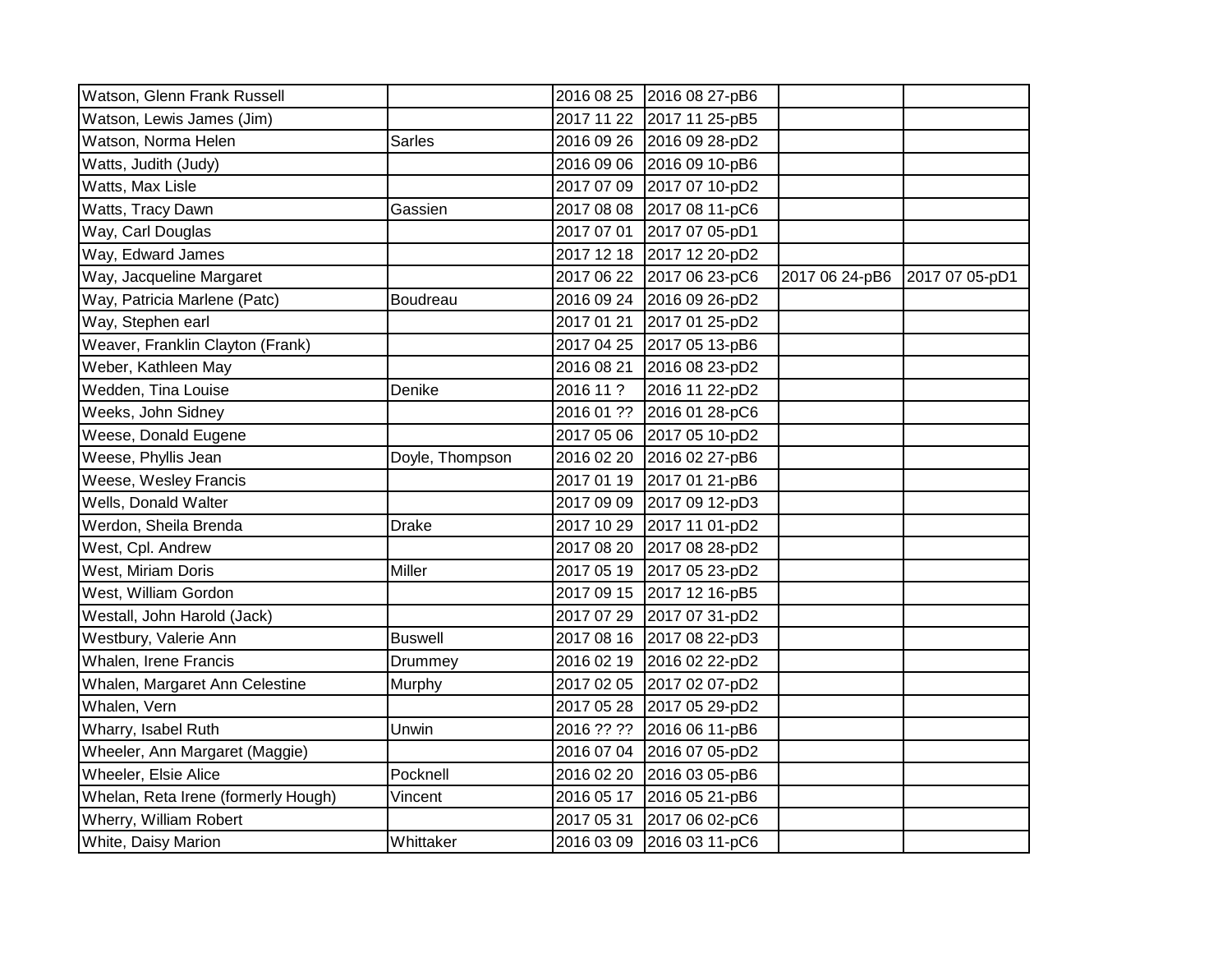| White, Gail                     | <b>Rushlow</b> | 2016 04 16 2016 04 22-pC6<br>2016 04 23-pB6                      |
|---------------------------------|----------------|------------------------------------------------------------------|
|                                 |                |                                                                  |
| White, James Henry (Jimmy)      |                | 2016 05 10<br>2016 05 12-pC6                                     |
| White, Margaret Shirley         | Stringer       | 2017 06 06 2017 06 08-pC5                                        |
| White, Pearl Lena               | MacDonald      | 2017 05 13 2017 05 16-pD2<br>2017 05 17-pD2                      |
| White, Roy Terrence Charles     |                | 2017 12 21<br>2017 12 23-pB5                                     |
| White, Russell Anson            |                | 2016 11 29<br>2016 12 02-pC6                                     |
| White, William Donald (Don)     |                | 2017 10 28<br>2017 11 03-pC6                                     |
| Whiteman, Don                   |                | 2016 02 24<br>2016 02 27-pB6                                     |
| Whiteman, Geraldine             | Sweet          | 2017 01 18<br>2017 01 21-pB6                                     |
| Whiteman, Leta Leona            |                | 2017 04 14 2017 12 20-pD2                                        |
| Whiteman, Nancy Lee             | Griffin        | 2017 08 19 2017 08 22-pD3<br>2017 08 23-pD2                      |
| Whiteman, Ron                   |                | 2016 04 23<br>2016 04 25-pD2                                     |
| Whiteman, Sandra Lee (Sandy)    | Dempsey        | 2017 12 06 2017 12 12-pD3                                        |
| Whiting, Beatrice Edith         | Thomas         | 2017 04 03<br>2017 04 05-pD2                                     |
| Whiting, Mabel Elizabeth        |                | 2016 05 09<br>2016 05 10-pD2<br>2016 05 11-pD2                   |
| Whitmore, Elsie May             | Ingram         | 2017 12 09 2017 12 11-pD2                                        |
| Wickens, Dayle Murney Joseph    |                | 2017 12 27<br>2017 12 30-pB5                                     |
| Wickett-Whiting, Eva            |                | 2016 12 14<br>2017 01 03-pD2<br>2017 01 04-pD2                   |
| Wickson, Lois Marion            | Campbell       | 2017 04 26<br>2017 04 28-pC6                                     |
| Wiggins, James Stanley          |                | 2016 12 30<br>2017 01 03-pD2<br>2017 01 04-pD2                   |
| Wiggins, Marjorie (Joan)        | Alexander      | 2017 05 05-pC6<br>2017 05 02                                     |
| Wightman, Gordon Andrew         |                | 2017 11 27<br>2017 12 01-pC6                                     |
| Wilcox, Ernest Crawford         |                | 2016 04 29 2016 05 02-pD2                                        |
| Wilder, David Stanley           |                | 2017 12 25 2017 12 28-pC6                                        |
| Williams, Annie Eifieda (Betty) |                | 2015 12 27<br>2016 04 27-pD2                                     |
| Williams, Barbara (Joyce)       |                | 2016 05 21<br>2016 05 28-pB6                                     |
| Williams, Dorothy Isabel        |                | 2017 10 31<br>2017 11 02-pC6                                     |
| Williams, Dr. Gerald Ivan       |                | 2016 10 02<br>2016 10 07-pC6                                     |
| Williams, Helen Marguerite      | Salisbury      | 2017 12 23<br>2017 12 29-pC6                                     |
| Williams, Joan Agnes            | Power          | 2016 04 28<br>2016 04 30-pB4                                     |
| Williams, Ron W                 |                | 2016 08 18<br>2016 08 23-pD2                                     |
| Williamson, Tamsin M. (Tammy)   | Reid           | 2017 10 30<br>2017 11 01-pD2                                     |
| Wilman, Hazel Louise            | Collins        | 2016 04 18<br>2016 04 20-pD2<br>2016 04 21-pC6<br>2016 04 22-pC6 |
| Wilson, Agnes Barbara           | Pastway        | 2017 07 29<br>2017 07 31-pD2                                     |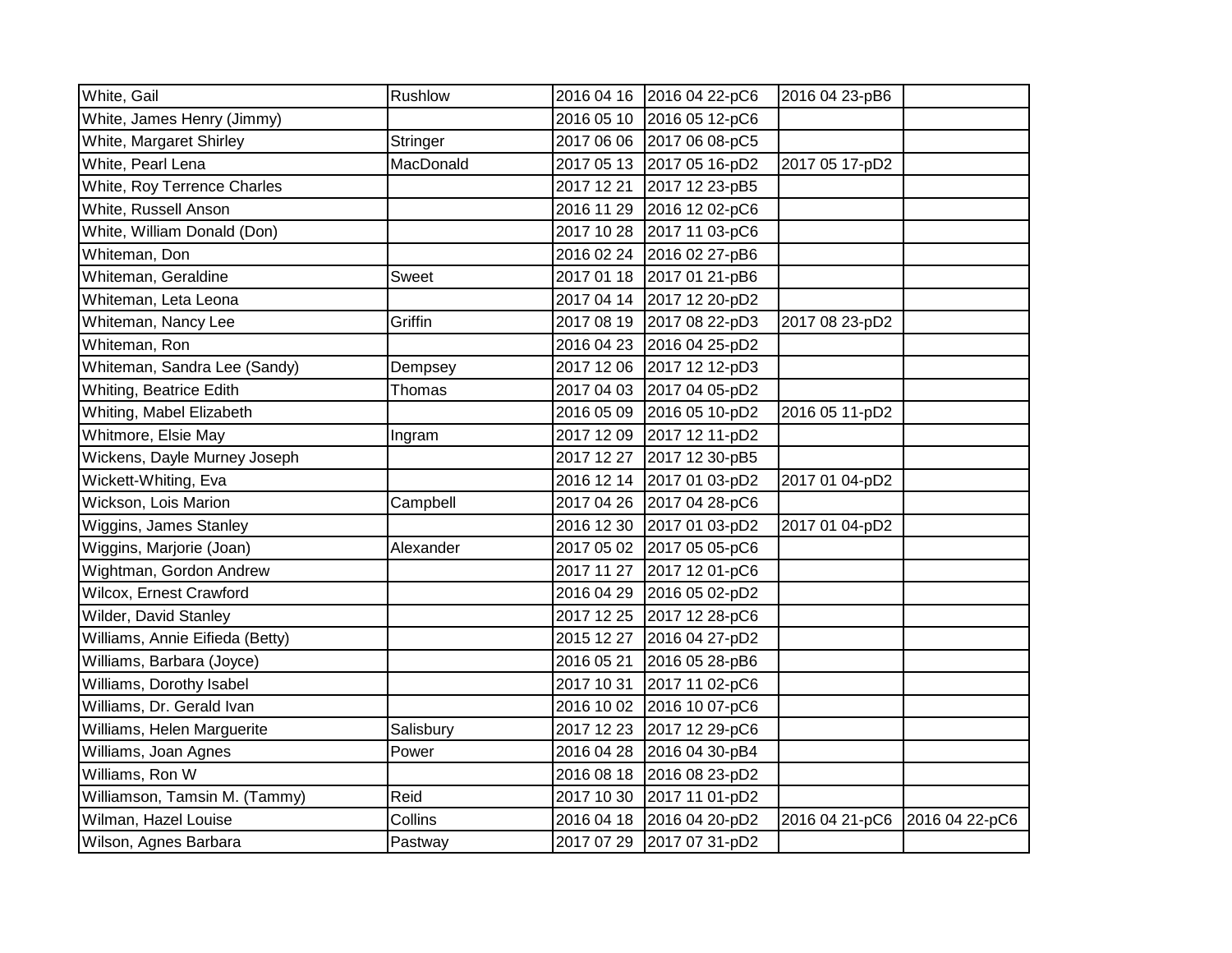| Wilson, Agnes Mary                | Fobert   | 2017 02 17 2017 02 21-pD2<br>2017 02 22-pD2    |
|-----------------------------------|----------|------------------------------------------------|
| Wilson, Dorene Gae                | Oswald   | 2016 09 03<br>2016 09 06-pD2                   |
| Wilson, Kevin John                |          | 2016 10 12 2016 10 14-pC6                      |
| Wilson, Phyllis E.                | Stinson  | 2017 03 01<br>2017 03 04-pB6                   |
| Wilson, Richard Everett           |          | 2016 09 29<br>2016 10 01-pB6                   |
| Wishart, William Alexander (Bill) |          | 2016 03 24<br>2016 03 30-pD2                   |
| Wocknitz, Leonard Sylvester       |          | 2017 11 13<br>2017 11 16-pC6                   |
| Wood, Bernard Oakely              |          | 2017 10 24<br>2017 10 25-pD2<br>2017 10 26-pC6 |
| Wood, Casey                       |          | 2016 08 28<br>2016 09 01-pC6                   |
| Wood, Joyce                       | Smith    | 2017 02 22 2017 02 25-pB6                      |
| Wood, Keitha Pearl                | Woodcox  | 2016 03 05 2016 03 09-pD2                      |
| Wood, Laura Irene                 | Wright   | 2016 05 15 2016 05 17-pD2                      |
| Wood, Richard Paul                |          | 2016 07 01<br>2016 07 06-pD2                   |
| Wood, Robert George (Bob)         |          | 2016 12 09<br>2016 12 10-pB6<br>2016 12 13-pD2 |
| Wood, Verden Joseph (Vern)        |          | 2015 03 26<br>2016 03 29-pD2                   |
| Wood, Yvette Lynn                 | Colden   | 2017 04 08 2017 04 10-pD2                      |
| Woodall, Brian Douglas            |          | 2017 07 16 2017 07 19-pD2<br>2017 08 16-pD2    |
| Woodcock, Beanie (Eugene)         |          | 2016 02 16<br>2016 02 18-pC6                   |
| Woodcock, Evelyn                  | Green    | 2017 01 23-pD2<br>2017 01 19                   |
| Woodcock, Keith Lorrison          |          | 2016 05 05<br>2016 05 07-pB6                   |
| Woodcock-Chafe, Pamela Gail       |          | 2016 05 11<br>2016 05 14-pB6                   |
| Wooding, Ruth Alice               |          | 2016 08 07<br>2016 08 09-pD2                   |
| Woodley, Kenneth Harold           |          | 2016 01 25 2016 01 28-pC6                      |
| Woods, Florence May (Flora)       | Whitman  | 2017 09 14 2017 09 16-pB6                      |
| Woods, Florence Muriel            | Day      | 2016 12 05 2016 12 10-pB6                      |
| Woods, Shirley Ann                | Pitt     | 2016 07 27<br>2016 07 29-pC4                   |
| Wormald, Kenneth Frank            |          | 2017 05 21<br>2017 05 24-pD2<br>2017 05 25-pC6 |
| Wozny Leon                        |          | 2017 07 20<br>2017 07 22-pB5                   |
| Wright, Colleen Honors Mae        | McDonald | 2016 03 20<br>2016 03 24-pC6<br>2016 03 26-pB6 |
| Wright, Donald Edward             |          | 2017 05 05<br>2017 05 13-pB6                   |
| Wright, Donald James              |          | 2016 01 30<br>2016 02 02-pD2                   |
| Wright, Edna Joan                 | Cox      | 2016 02 29<br>2016 03 03-pC6<br>2016 03 02-pD2 |
| Wright, Shirley Marilyn           |          | 2016 10 11<br>2016 10 12-pD2<br>2016 10 13-pC6 |
| Wright, Winnifred May             | Walton   | 2017 10 10<br>2017 10 12-pC6                   |